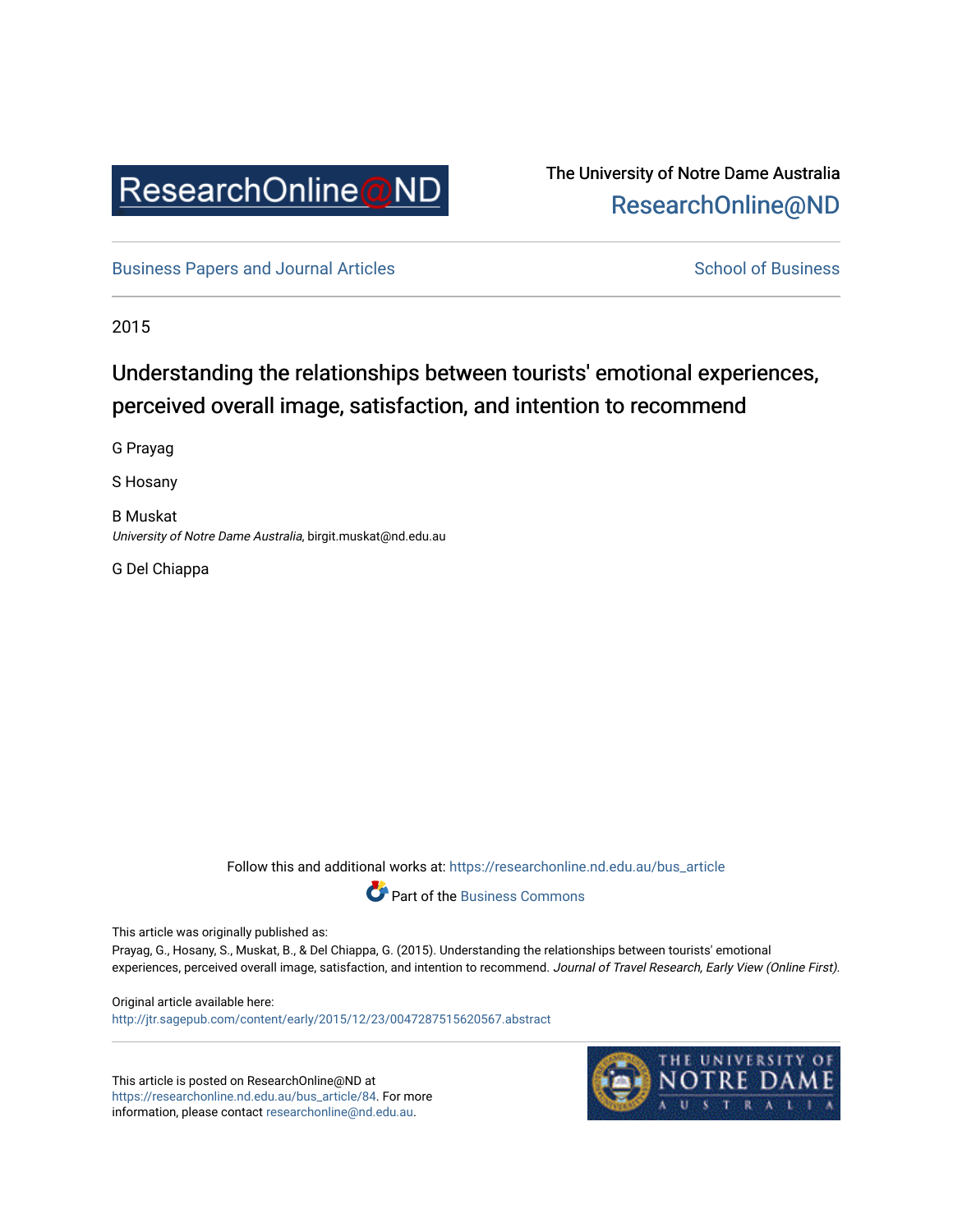This is the author's version of the following article, as accepted for publication: -

Prayag, G., Hosany, S., Muskat, B., and Del Chiappa, G. (2015) Understanding the relationships between tourists' emotional experiences, perceived overall image, satisfaction, and intention to recommend. *Journal of Travel Research,* Early View (Online First)*.* doi: 10.1177/0047287515620567

<http://jtr.sagepub.com/content/early/2015/12/23/0047287515620567.abstract>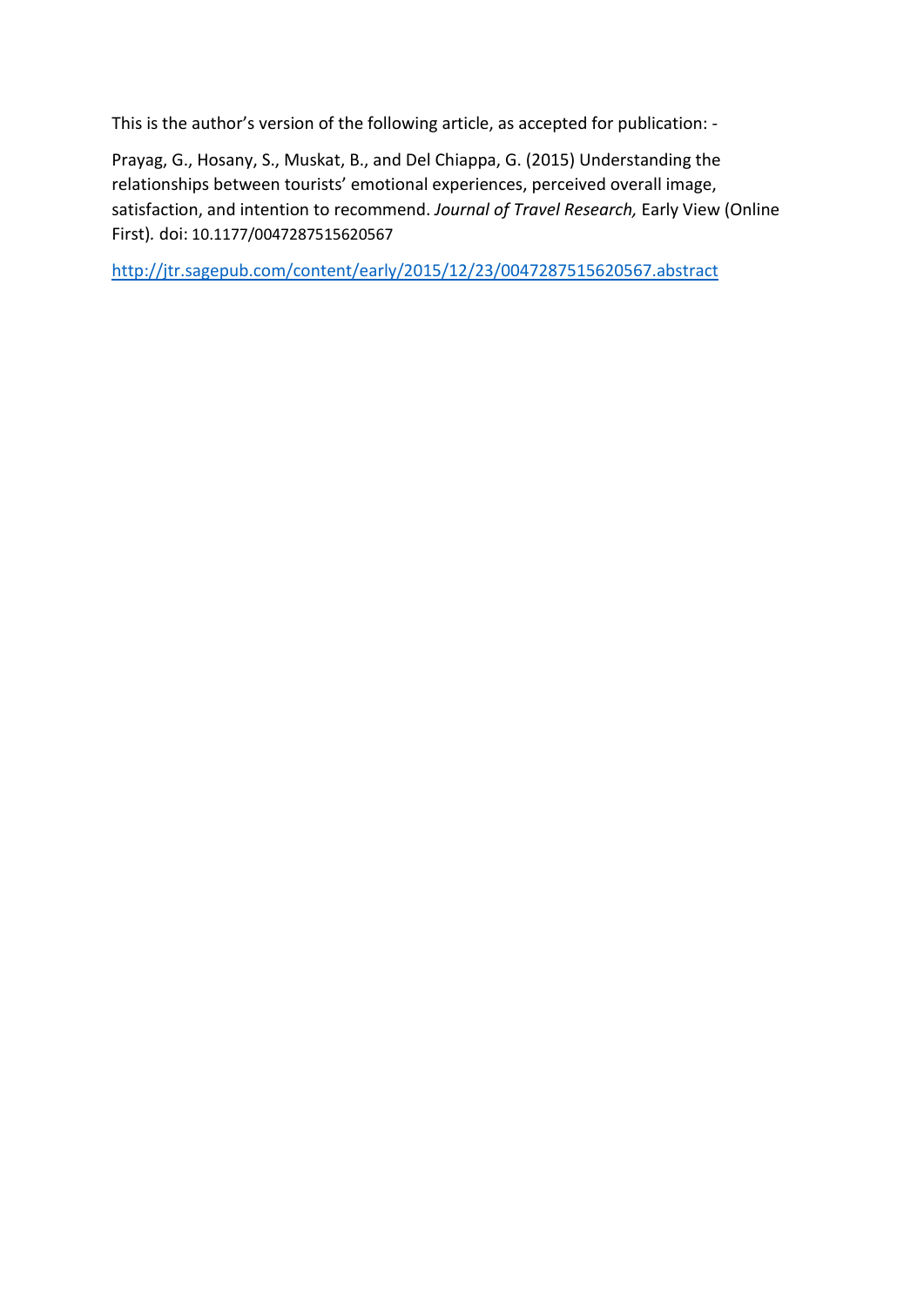### **Understanding the Relationships between Tourists' Emotional Experiences, Perceived**

# **Overall Image, Satisfaction, and Intention to Recommend**

Girish Prayag, Sameer Hosany<sup>1</sup>, Birgit Muskat, and Giacomo Del Chiappa

[This a post-print version of the manuscript accepted for publication in *Journal of Travel Research*. For full citation, refer to the published version - available using the DOI: 10.1177/0047287515620567]

<sup>1</sup> corresponding author: Sameer Hosany, PhD, School of Management, Royal Holloway, University of London, UK; E: sameer.hosany@rhul.ac.uk

# **Abstract**

The purpose of this study is to empirically test an integrative model linking tourists' emotional experiences, perceived overall image, satisfaction, and intention to recommend. The model was tested using data collected from domestic tourists visiting Sardinia, Italy. Results show that tourists' emotional experiences act as antecedents of perceived overall image and satisfaction evaluations. In addition, overall image has a positive influence on tourist satisfaction and intention to recommend. The study expands current theorizations by examining the merits of emotions in tourist behavior models. From a practical perspective, the study offers important implications for destination marketers.

**Keywords**: tourists' emotions, tourists' experiences, perceived overall image, satisfaction, behavioral intentions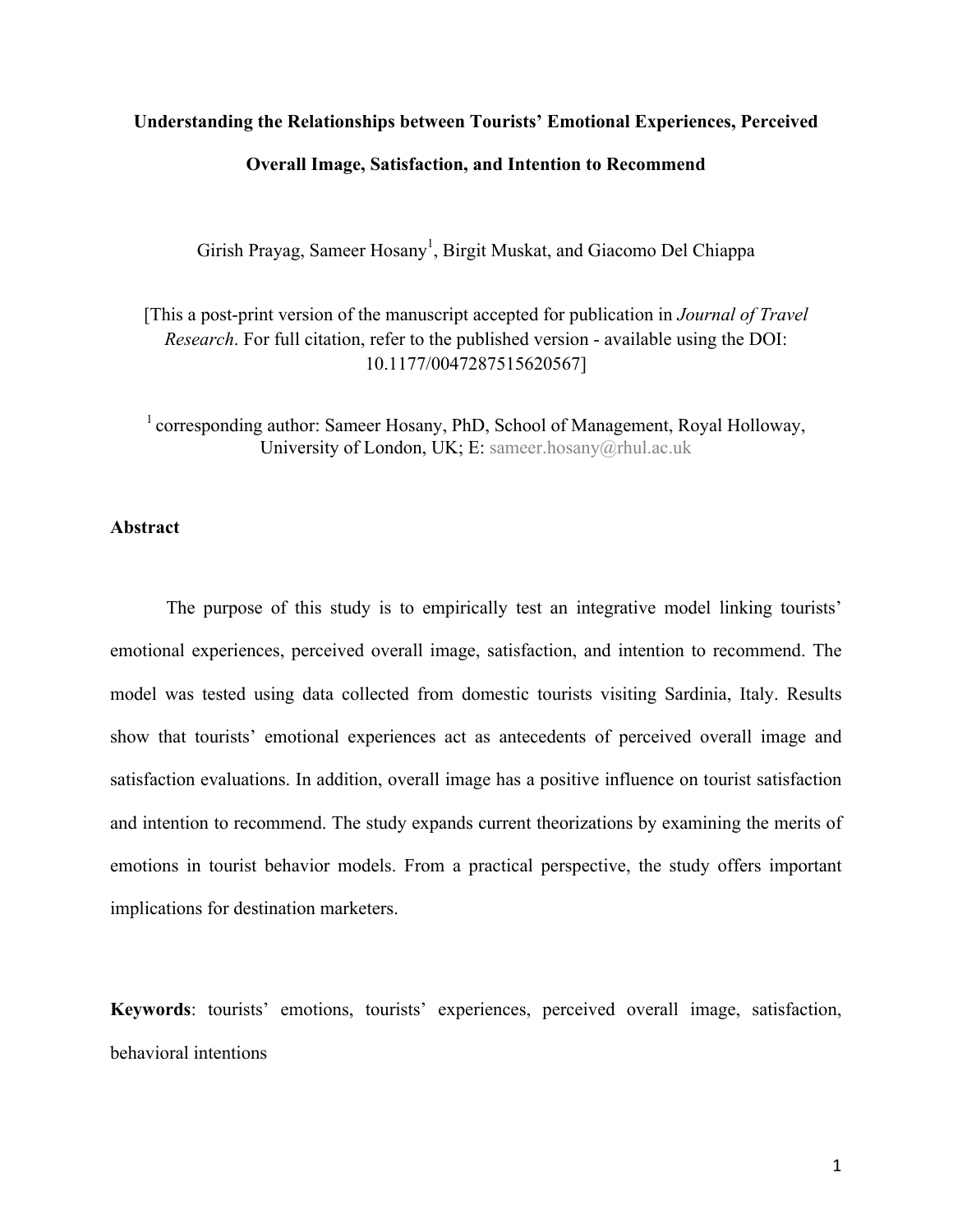# **Introduction**

Modeling antecedents of destination image (Baloglu and McCleary 1999), tourist satisfaction (del Bosque and San Martin 2008; Engeset and Elvekrok 2015) and behavioral intentions (Baker and [Crompton 2000; Huang, Weiler,](https://www.researchgate.net/publication/263314627_Effects_of_Interpretive_Guiding_Outcomes_on_Tourist_Satisfaction_and_Behavioral_Intention?el=1_x_8&enrichId=rgreq-7bbebf15-bd67-4ef8-9c79-6d076f69b6b5&enrichSource=Y292ZXJQYWdlOzI4ODA1NjM5OTtBUzozMTU1NTAzNTIyNDg4MzRAMTQ1MjI0NDQ3NDY5Ng==) and Assaker 2015) remains a widespread research agenda in tourism. In recent years, scholars such as Chen and [Phou \(2013\),](https://www.researchgate.net/publication/270829181_Destination_image_and_tourist_loyalty_A_meta-analysis?el=1_x_8&enrichId=rgreq-7bbebf15-bd67-4ef8-9c79-6d076f69b6b5&enrichSource=Y292ZXJQYWdlOzI4ODA1NjM5OTtBUzozMTU1NTAzNTIyNDg4MzRAMTQ1MjI0NDQ3NDY5Ng==) Elliot, [Papadopoulos, and](https://www.researchgate.net/publication/270829181_Destination_image_and_tourist_loyalty_A_meta-analysis?el=1_x_8&enrichId=rgreq-7bbebf15-bd67-4ef8-9c79-6d076f69b6b5&enrichSource=Y292ZXJQYWdlOzI4ODA1NjM5OTtBUzozMTU1NTAzNTIyNDg4MzRAMTQ1MjI0NDQ3NDY5Ng==) Kim (2011) and Zhang et al. (2014) have called for research on developing and testing 'global' or 'integrative' models. Specifically, when modeling the antecedents of tourist satisfaction and loyalty, there is a need to include tourists' emotional experiences (del [Bosque and San Martin 2008; Prayag, Hosany, and Odeh 2013\).](https://www.researchgate.net/publication/251511514_Patterns_of_tourists) Emotions are ubiquitous in tourism [\(Aho 2001\),](https://www.researchgate.net/publication/235268054_Towards_a_general_theory_of_touristic_experiences_Modelling_experience_process_in_tourism?el=1_x_8&enrichId=rgreq-7bbebf15-bd67-4ef8-9c79-6d076f69b6b5&enrichSource=Y292ZXJQYWdlOzI4ODA1NjM5OTtBUzozMTU1NTAzNTIyNDg4MzRAMTQ1MjI0NDQ3NDY5Ng==) play a central role in defining memorable experiences (Tung and Ritchie 2011), and are the most relevant component of affect to the travel industry (Mitas et al. 2012). Emotions influence various stages of the tourist experience (Bigné, Andreu, and Gnoth 2005; [Ene](https://www.researchgate.net/publication/251511514_Patterns_of_tourists)  and [Schofield 2011; Prayag, Hosany,](https://www.researchgate.net/publication/251511514_Patterns_of_tourists) and Odeh 2013). At the pre-travel stage, emotions play a fundamental role in tourist motivation (Gnoth 1997; Goossens 2000) and destination choice processes [\(Chuang 2007\).](https://www.researchgate.net/publication/232869667_The_Effects_of_Emotions_on_the_Purchase_of_Tour_Commodities?el=1_x_8&enrichId=rgreq-7bbebf15-bd67-4ef8-9c79-6d076f69b6b5&enrichSource=Y292ZXJQYWdlOzI4ODA1NjM5OTtBUzozMTU1NTAzNTIyNDg4MzRAMTQ1MjI0NDQ3NDY5Ng==) During the trip, emotions can vary in intensity on a day-to-day basis (Nawijn [et al. 2013\).](https://www.researchgate.net/publication/255708351_How_Do_We_Feel_on_Vacation_A_Closer_Look_at_How_Emotions_Change_over_the_Course_of_a_Trip?el=1_x_8&enrichId=rgreq-7bbebf15-bd67-4ef8-9c79-6d076f69b6b5&enrichSource=Y292ZXJQYWdlOzI4ODA1NjM5OTtBUzozMTU1NTAzNTIyNDg4MzRAMTQ1MjI0NDQ3NDY5Ng==) At the post-consumption stage, emotions influence satisfaction (del [Bosque](https://www.researchgate.net/publication/null?el=1_x_8&enrichId=rgreq-7bbebf15-bd67-4ef8-9c79-6d076f69b6b5&enrichSource=Y292ZXJQYWdlOzI4ODA1NjM5OTtBUzozMTU1NTAzNTIyNDg4MzRAMTQ1MjI0NDQ3NDY5Ng==)  and [San Martin 2008; Faullant, Matzler,](https://www.researchgate.net/publication/null?el=1_x_8&enrichId=rgreq-7bbebf15-bd67-4ef8-9c79-6d076f69b6b5&enrichSource=Y292ZXJQYWdlOzI4ODA1NjM5OTtBUzozMTU1NTAzNTIyNDg4MzRAMTQ1MjI0NDQ3NDY5Ng==) and Mooradian 2011), destination attachment (Yuksel, Yuksel, and Bilim 2010), and loyalty (Bigné, Andreu, and Gnoth 2005; Yuksel and Yuksel 2007).

Although tourism research acknowledges the importance of studying emotions [\(Hosany](https://www.researchgate.net/publication/255708351_How_Do_We_Feel_on_Vacation_A_Closer_Look_at_How_Emotions_Change_over_the_Course_of_a_Trip?el=1_x_8&enrichId=rgreq-7bbebf15-bd67-4ef8-9c79-6d076f69b6b5&enrichSource=Y292ZXJQYWdlOzI4ODA1NjM5OTtBUzozMTU1NTAzNTIyNDg4MzRAMTQ1MjI0NDQ3NDY5Ng==) and Gilbert 2010; Lee 2014; [Nawijn et al. 2013\),](https://www.researchgate.net/publication/255708351_How_Do_We_Feel_on_Vacation_A_Closer_Look_at_How_Emotions_Change_over_the_Course_of_a_Trip?el=1_x_8&enrichId=rgreq-7bbebf15-bd67-4ef8-9c79-6d076f69b6b5&enrichSource=Y292ZXJQYWdlOzI4ODA1NjM5OTtBUzozMTU1NTAzNTIyNDg4MzRAMTQ1MjI0NDQ3NDY5Ng==) prior research fails to simultaneously examine the relationship between emotional responses, destination image, satisfaction and behavioral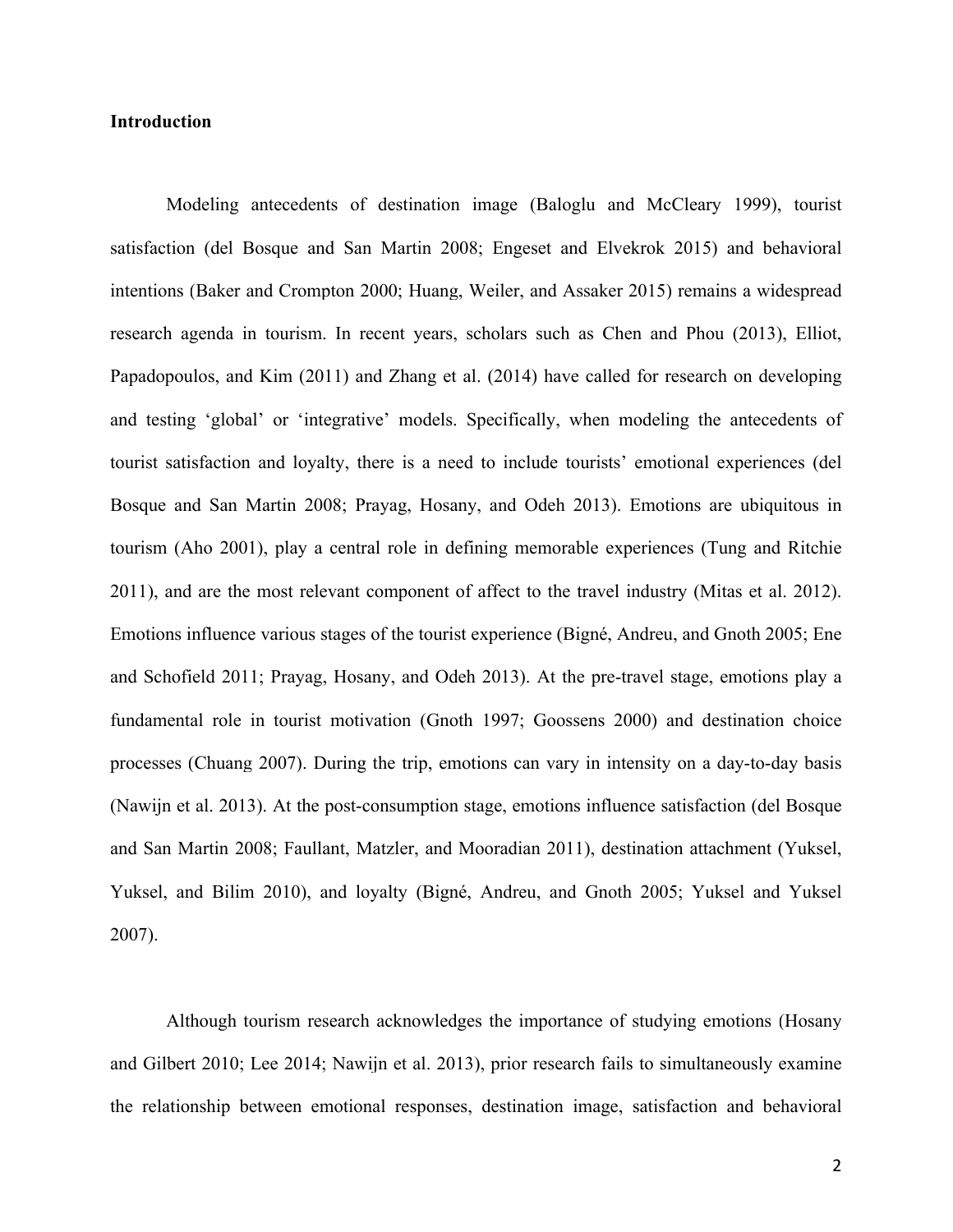intentions. Existing studies can be classified in two categories. The first category (e.g. Assaker and Hallak 2013; Bigné, Sanchez, and Sanchez 2001; Castro, Armario, and Ruiz 2007; Chen and Phou 2013; Chen and Tsai 2007; Chi and Qu 2008; Hallmann, Zehrer, and Müller 2015; Lee, Lee, and Lee 2014; Qu, Kim, and Im 2011) models destination image as either a direct or indirect antecedent of satisfaction and/or behavioral intentions but omit emotions in their conceptual framework. The second research stream (Bigné, Andreu, and Gnoth 2005; Grappi and Montanari 2011; Lee 2014; Lee et al. 2008; Prayag, Hosany, and Odeh 2013; Yuksel and Yuksel 2007) theorizes the interrelationships between emotions, satisfaction and/or behavioral intentions/loyalty but fails to include destination image in their conceptualization.

Integrating the effects of emotions on post-consumption behaviors is an important development in consumer and tourism research (Bagozzi, Gopinath, and Nyer 1999; Gnoth, 1997; Mano and Oliver, 1993). The purpose of this study is to empirically test a conceptual model linking tourists' emotional experiences, overall image, satisfaction and intention to recommend. The tourism experience is an extended service transaction in which consumption of the destination entails a sequence of episodes. While emotions are experienced at specific points or episodes along the service process (in-process emotions), in this study, tourists' emotional responses were assessed in terms of a holistic post-consumption experience. The proposed framework (Fig. 1) draws on existing theorizations from various disciplines such as environmental psychology (e.g. Farber and Hall 2007), mainstream psychology (e.g. Izard 1977; Lerner and Keltner 2000; Plutchik, 1980), marketing (e.g. Machleit and Eroglu 2000) and tourism (e.g. Faullant, Matzler, and Mooradian 2011). The model shows that tourists' emotional experiences (joy, love and positive surprise) influence their overall image perception. In addition, assessment of overall image has an effect on satisfaction and intention to recommend. The contribution of this research is two-fold. First, this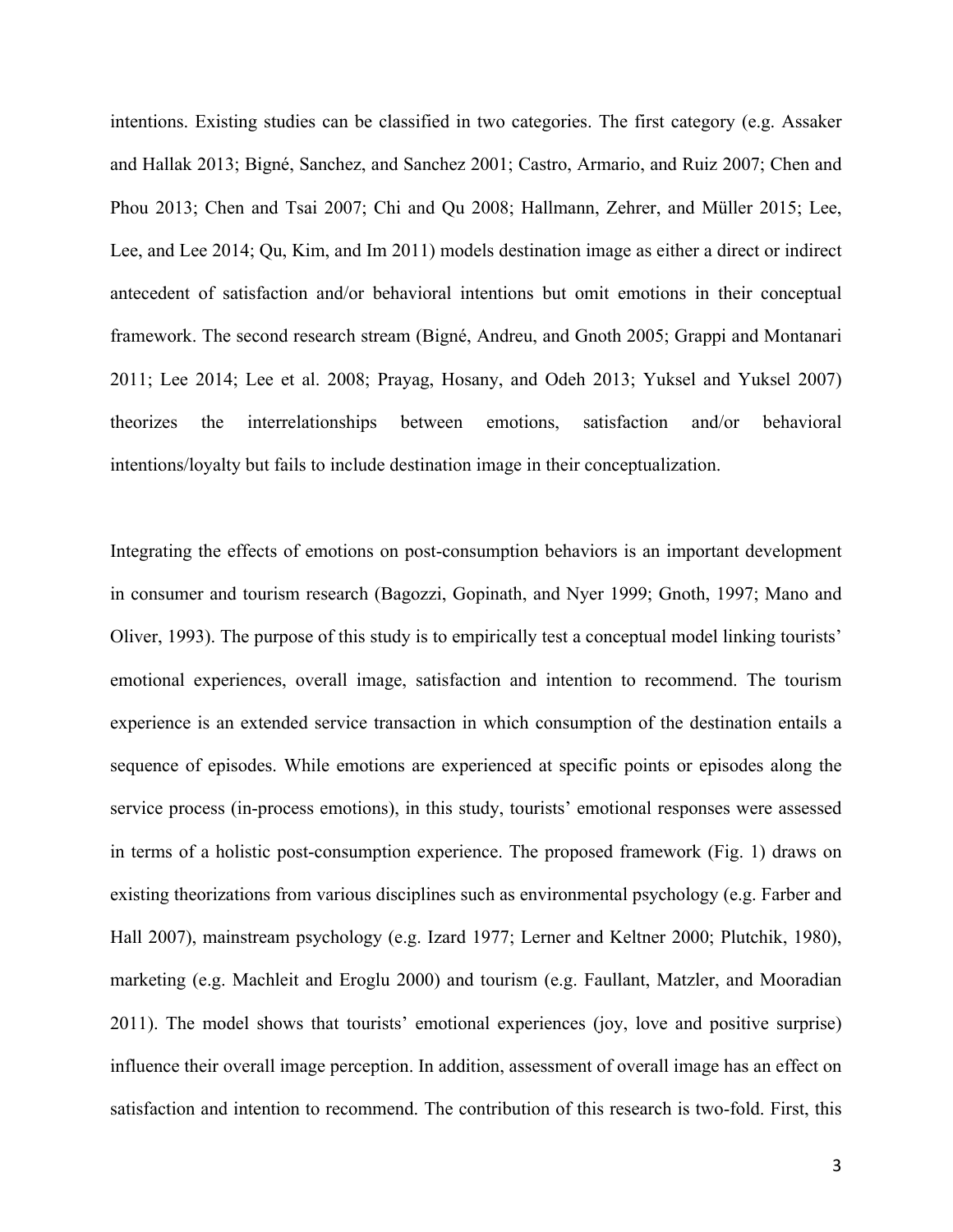research responds to recent call for tourism researchers (e.g. del Bosque and San Martin 2008; Chen and Phou 2013) to develop integrative models. More specifically, this study expands current theorizations by examining the merits of including emotions in tourist behavior frameworks. Research in marketing (Allen, Machleit, and Kleine 1992; Nyer 1997; Yu and Dean 2001) demonstrates the predictive power of emotions in consumer models. For example, Nyer (1997) establishes that emotions add significantly to the predictive power offered by satisfaction in modeling post-consumption behaviors such as word-of-mouth intentions. Allen, Machleit, and Kleine (1992) show emotions serve as incremental predictors, beyond attitudes, of behavior.

Second, unlike research in marketing, it is common for tourism studies (e.g. del Bosque and San Martin 2008; Grappi and Montanari 2011; Lee et al. 2008; Zins 2002) to aggregate emotions into summary dimensions. While this approach is useful, studying the role of specific emotions in shaping tourists' experiences is important to both academics and marketers. Hence, this study focuses on measuring emotions at the specificity level, an underdeveloped area of research in tourism (Faullant, Matzler, and Mooradian 2011). In particular, this study adopts Hosany and Gilbert's (2010) conceptualization, representing tourists' emotional experiences in terms of three distinct dimensions: joy, love and positive surprise. The three dimensions are also common in recent tourism research in the context of festivals (Lee 2014; Lee and Kyle 2013). Examining a few global dimensions (e.g., positive and negative) oversimplifies the emotional experience's complexity (Bagozzi et al., 2000; Rucker and Petty, 2004). For example, Machleit and Eroglu (2000) note combining emotional responses into summary dimensions hide relationships between specific emotions and satisfaction. To benefit theory development and measurement, it is important to understand the behavioral consequences of discrete emotions (Bagozzi et al. 2000; Soscia 2007; Zeelenberg and Pieters 2004). Identifying relationships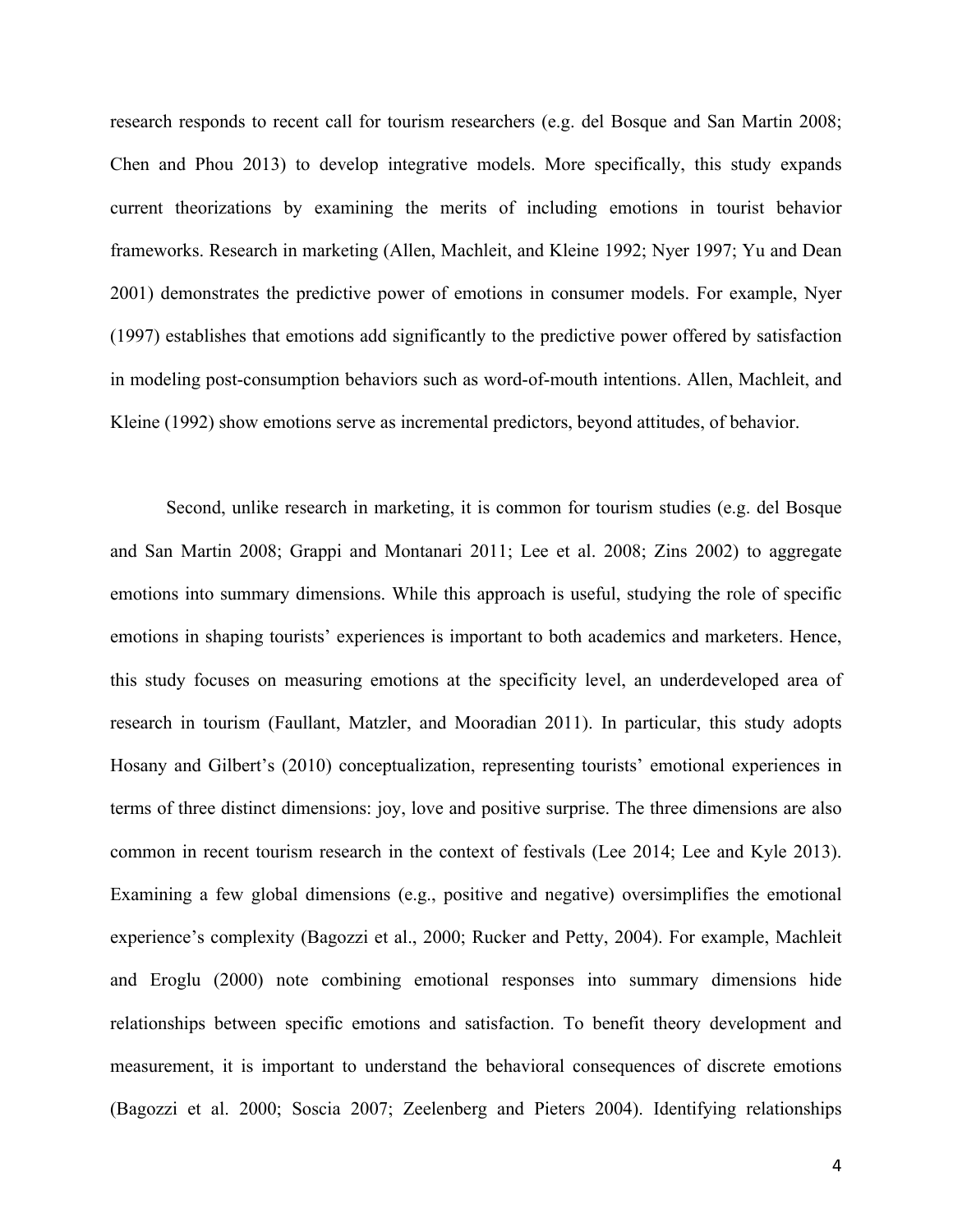between specific emotions and outcome variables (such as satisfaction and image) are also of managerial significance in designing and enhancing tourism experiences.

#### [PLEASE INSERT FIGURE 1 HERE]

#### **Conceptual Background and Hypotheses Development**

# *Tourists' Emotional Responses*

Emotions are affective states characterized by episodes of intense feelings associated with a specific referent (such as a person, an object, or an event) and instigate specific response behaviors (Cohen and [Areni 1991\).](https://www.researchgate.net/publication/235361367_Affect_and_Consumer_Behavior?el=1_x_8&enrichId=rgreq-7bbebf15-bd67-4ef8-9c79-6d076f69b6b5&enrichSource=Y292ZXJQYWdlOzI4ODA1NjM5OTtBUzozMTU1NTAzNTIyNDg4MzRAMTQ1MjI0NDQ3NDY5Ng==) The psychology literature offers two major theoretical approaches to study emotions: dimensional (valence based) and categorical (emotion specificity). Dimensional approaches conceptualize emotions using few dimensions such as positive and negative [\(Watson, Clark, and](https://www.researchgate.net/publication/235726247_Development_and_Validation_of_Brief_Measures_of_Positive_and_Negative_Affect_The_PANAS_Scales?el=1_x_8&enrichId=rgreq-7bbebf15-bd67-4ef8-9c79-6d076f69b6b5&enrichSource=Y292ZXJQYWdlOzI4ODA1NjM5OTtBUzozMTU1NTAzNTIyNDg4MzRAMTQ1MjI0NDQ3NDY5Ng==) Tellegen 1988), or pleasure and arousal (Russell 1980; Walsh et al. 2011). Under the dimensional approach, there is no distinction between specific positive (e.g. joy, happiness and excitement) and negative (e.g. fear, regret and disappointment) emotions. Categorical approaches conceptualize emotions as a set of idiosyncratic affective states (e.g. joy, anger, sadness, surprise) (see Izard 1977; Plutchik 1980). Emotions of the same valence have different effects on outcome variables such as judgment (Lerner and Keltner 2000), decisionmaking [\(Raghunathan and](https://www.researchgate.net/publication/null?el=1_x_8&enrichId=rgreq-7bbebf15-bd67-4ef8-9c79-6d076f69b6b5&enrichSource=Y292ZXJQYWdlOzI4ODA1NjM5OTtBUzozMTU1NTAzNTIyNDg4MzRAMTQ1MjI0NDQ3NDY5Ng==) Pham 1999), satisfaction [\(Machleit and](https://www.researchgate.net/publication/null?el=1_x_8&enrichId=rgreq-7bbebf15-bd67-4ef8-9c79-6d076f69b6b5&enrichSource=Y292ZXJQYWdlOzI4ODA1NjM5OTtBUzozMTU1NTAzNTIyNDg4MzRAMTQ1MjI0NDQ3NDY5Ng==) Eroglu 2000) and behavioral intentions (Soscia 2007; Zeelenberg and Pieters 2004). Measurement of emotions in tourism has favored the valence-based approach. Summary dimensions such as positive and negative emotions (del Bosque and San Martin 2008; Grappi and Montanari 2011; Lee et al. 2008) or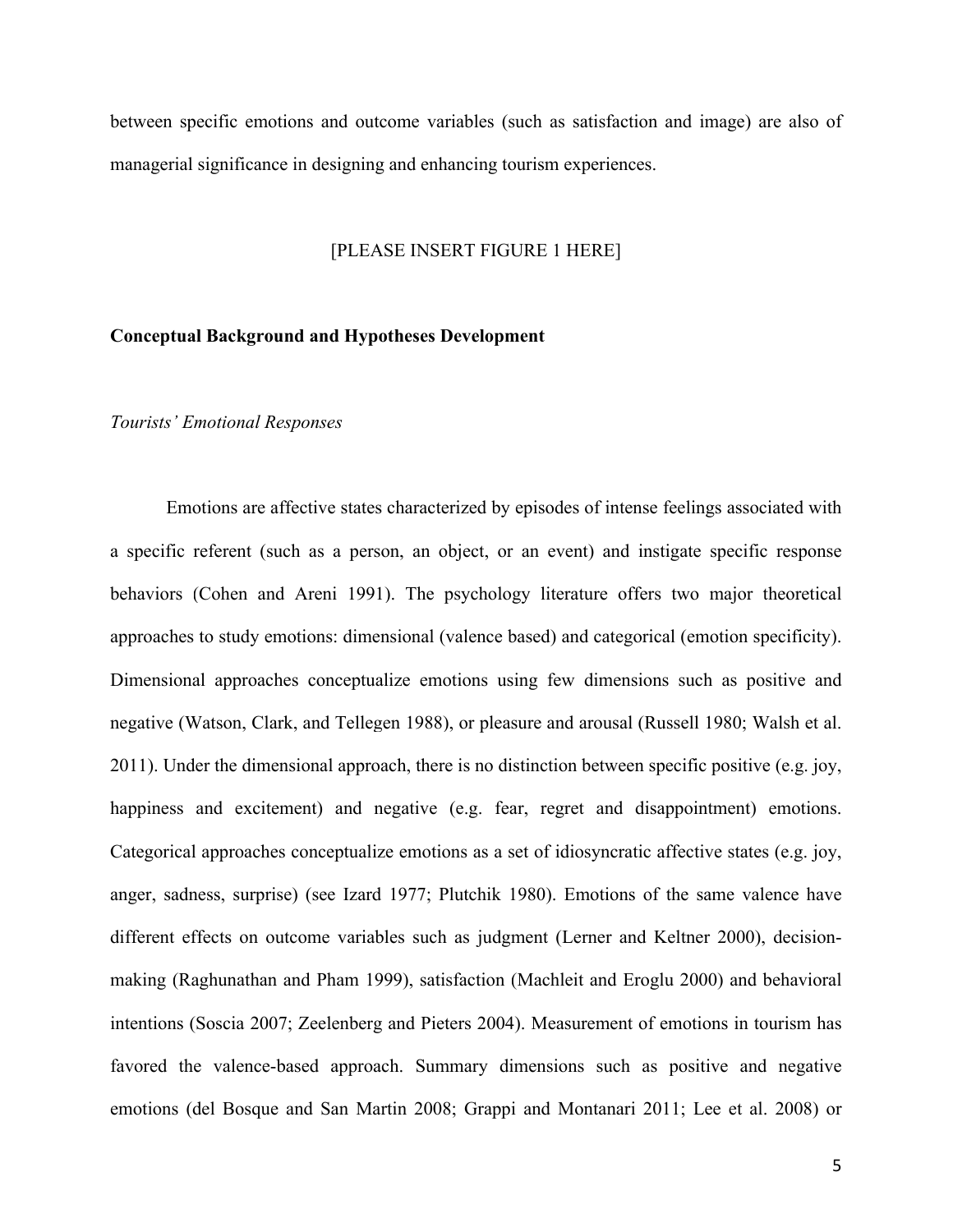pleasure and arousal (Bigné, Andreu, and Gnoth 2005; Yuksel 2007; Yuksel and Yuksel 2007) are common.

Prior studies in tourism focus on emotional experiences associated with festivals (Grappi and Montanari 2011; Lee 2014; Lee and Kyle 2013; Lee et al. 2008), shopping (Yuksel 2007; Yuksel and Yuksel 2007), restaurants (e.g., Han and [Jeong 2013; Ladhari 2009\),](https://www.researchgate.net/publication/271574424_Multi-dimensions_of_patrons) theme parks (Bigné, Andreu, and Gnoth 2005), holidays [\(Hosany and Prayag 2013;](https://www.researchgate.net/publication/258161247_Appraisal_Determinants_of_Tourist_Emotional_Responses?el=1_x_8&enrichId=rgreq-7bbebf15-bd67-4ef8-9c79-6d076f69b6b5&enrichSource=Y292ZXJQYWdlOzI4ODA1NjM5OTtBUzozMTU1NTAzNTIyNDg4MzRAMTQ1MjI0NDQ3NDY5Ng==) Lin et al. 2014; Mitas et al. [2012; Nawijn, et al.](https://www.researchgate.net/publication/258161247_Appraisal_Determinants_of_Tourist_Emotional_Responses?el=1_x_8&enrichId=rgreq-7bbebf15-bd67-4ef8-9c79-6d076f69b6b5&enrichSource=Y292ZXJQYWdlOzI4ODA1NjM5OTtBUzozMTU1NTAzNTIyNDg4MzRAMTQ1MjI0NDQ3NDY5Ng==) 2013), heritage sites [\(Prayag, Hosany, and Odeh 2013\),](https://www.researchgate.net/publication/251511514_Patterns_of_tourists) and adventure tourism [\(Faullant, Matzler, and Mooradian](https://www.researchgate.net/publication/233833166_Personality_basic_emotions_and_satisfaction_Primary_emotions_in_the_mountaineering_experience?el=1_x_8&enrichId=rgreq-7bbebf15-bd67-4ef8-9c79-6d076f69b6b5&enrichSource=Y292ZXJQYWdlOzI4ODA1NjM5OTtBUzozMTU1NTAzNTIyNDg4MzRAMTQ1MjI0NDQ3NDY5Ng==) 2011). Overall, these studies show that: i) types (positive or negative) and intensity of emotions differ across products and stages of the travel; ii) positive emotions are more pervasive in tourists recalled experiences; and iii) emotions are important precursors to satisfactory tourist experiences and/or behavioral intentions.

Research in tourism often borrows psychology-based self-report emotion measures. Four commonly adapted scales include Plutchik's (1980) eight primary emotions, Izard's (1977) Differential Emotion Scale, Mehrabian and Russell's (1974) Pleasure, Arousal, and Dominance Scale (PAD), Watson, Clark, and Tellegen's (1988) Positive Affect and Negative Affect Scales (PANAS). Despite their widespread application, in recent years, researchers have questioned the applicability, reliability, and validity of psychological emotion scales in consumer studies (see [Laros and Steenkamp 2005; Richins 1997; Schoefer and](https://www.researchgate.net/publication/223915435_Examining_the_Structural_Relationships_of_Destination_Image_Tourist_Satisfaction_and_Destination_Loyalty_An_Integrated_Approach?el=1_x_8&enrichId=rgreq-7bbebf15-bd67-4ef8-9c79-6d076f69b6b5&enrichSource=Y292ZXJQYWdlOzI4ODA1NjM5OTtBUzozMTU1NTAzNTIyNDg4MzRAMTQ1MjI0NDQ3NDY5Ng==) Diamantopoulos 2008). Hosany and Gilbert (2010) further note that emotion scales from psychology are context specific and fail to capture the richness of tourist and destination characteristics. Existing emotion scales overlook the complexity of positive emotions (Fredrickson 1998), commonly associated with tourism experiences [\(Nawijn et al. 2013\).](https://www.researchgate.net/publication/255708351_How_Do_We_Feel_on_Vacation_A_Closer_Look_at_How_Emotions_Change_over_the_Course_of_a_Trip?el=1_x_8&enrichId=rgreq-7bbebf15-bd67-4ef8-9c79-6d076f69b6b5&enrichSource=Y292ZXJQYWdlOzI4ODA1NjM5OTtBUzozMTU1NTAzNTIyNDg4MzRAMTQ1MjI0NDQ3NDY5Ng==) As a result, adapting scales from psychology often fails to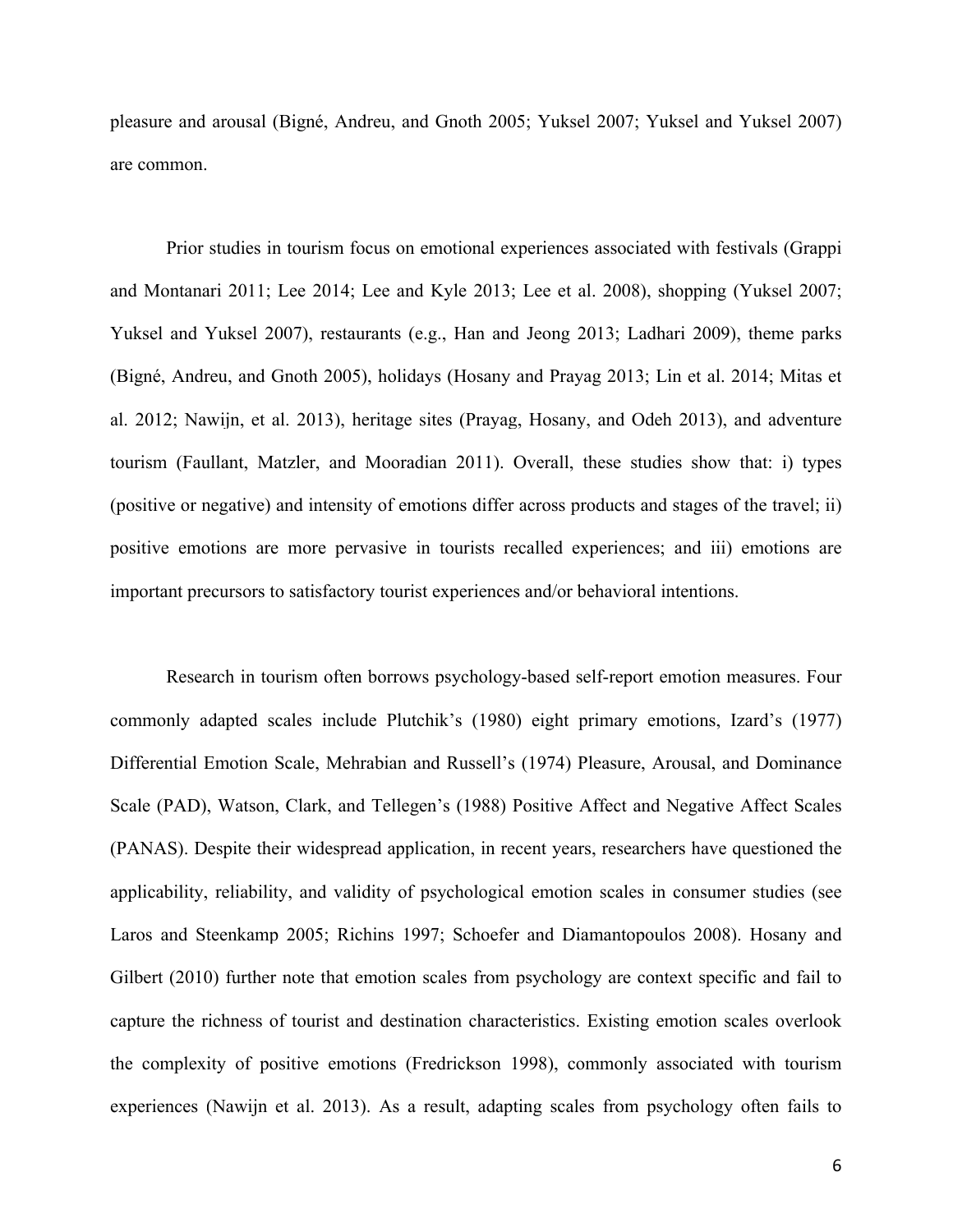achieve content validity (Haynes, Richard, and Kubany, 1995), leading to erroneous conclusions.

Realizing the need to validly measure the diversity, intensity and complexity of tourists' emotional responses, Hosany and Gilbert (2010) developed the Destination Emotion Scale (DES). The DES consists of 15 items representing three emotional dimensions of *joy*, *love* and *positive surprise*. Joy is associated with positive outcomes such as the realization of one's goals (Izard 1977; Lazarus 1991). The pursuit of pleasure is a core facet of tourist experiences [\(Currie](https://www.researchgate.net/publication/255708350_Determinants_of_Daily_Happiness_on_Vacation?el=1_x_8&enrichId=rgreq-7bbebf15-bd67-4ef8-9c79-6d076f69b6b5&enrichSource=Y292ZXJQYWdlOzI4ODA1NjM5OTtBUzozMTU1NTAzNTIyNDg4MzRAMTQ1MjI0NDQ3NDY5Ng==)  [1997; Goossens 2000; Nawijn 2011\).](https://www.researchgate.net/publication/255708350_Determinants_of_Daily_Happiness_on_Vacation?el=1_x_8&enrichId=rgreq-7bbebf15-bd67-4ef8-9c79-6d076f69b6b5&enrichSource=Y292ZXJQYWdlOzI4ODA1NjM5OTtBUzozMTU1NTAzNTIyNDg4MzRAMTQ1MjI0NDQ3NDY5Ng==) The Love dimension is consistent with research in marketing establishing that consumers experience love toward products and brands (e.g. Ahuvia 2005; Albert, Merunka, and Valette-Florence 2008). Finally, the last dimension, surprise, is often characterized as a neutrally valence emotion arising from unexpected occurrences [\(Meyer,](https://www.researchgate.net/publication/225969606_Toward_a_Process_Analysis_of_Emotions_The_Case_of_Surprise?el=1_x_8&enrichId=rgreq-7bbebf15-bd67-4ef8-9c79-6d076f69b6b5&enrichSource=Y292ZXJQYWdlOzI4ODA1NjM5OTtBUzozMTU1NTAzNTIyNDg4MzRAMTQ1MjI0NDQ3NDY5Ng==)  Reisenzein, [and Schutzwohl 1997\).](https://www.researchgate.net/publication/225969606_Toward_a_Process_Analysis_of_Emotions_The_Case_of_Surprise?el=1_x_8&enrichId=rgreq-7bbebf15-bd67-4ef8-9c79-6d076f69b6b5&enrichSource=Y292ZXJQYWdlOzI4ODA1NjM5OTtBUzozMTU1NTAzNTIyNDg4MzRAMTQ1MjI0NDQ3NDY5Ng==) However, other emotions accompany surprise to elicit positive surprise (e.g. surprise and joy) or negative surprise (e.g. surprise and anger).

Overall, the DES dimensions are theoretically consistent with conceptualizations of emotion in marketing (e.g., Batra, Ahuvia, and Bagozzi 2012) and tourism research (e.g. [Crotts](https://www.researchgate.net/publication/233833166_Personality_basic_emotions_and_satisfaction_Primary_emotions_in_the_mountaineering_experience?el=1_x_8&enrichId=rgreq-7bbebf15-bd67-4ef8-9c79-6d076f69b6b5&enrichSource=Y292ZXJQYWdlOzI4ODA1NjM5OTtBUzozMTU1NTAzNTIyNDg4MzRAMTQ1MjI0NDQ3NDY5Ng==)  [and Magnini 2011; Faullant, Matzler, and Mooradian 2011; Lee and Kyle, 2013\).](https://www.researchgate.net/publication/233833166_Personality_basic_emotions_and_satisfaction_Primary_emotions_in_the_mountaineering_experience?el=1_x_8&enrichId=rgreq-7bbebf15-bd67-4ef8-9c79-6d076f69b6b5&enrichSource=Y292ZXJQYWdlOzI4ODA1NjM5OTtBUzozMTU1NTAzNTIyNDg4MzRAMTQ1MjI0NDQ3NDY5Ng==) For example, in their study of festival visitors' emotional experiences, Lee and Kyle (2013) identified joy, love and positive surprise as key emotion dimensions. More recently, using data collected from international tourists visiting two distinct destinations, Thailand and Petra, Hosany et al. (2015) further confirm the DES external validity. Accordingly, Hosany and Gilbert's (2010) DES is used to measure tourists' emotional responses. In so doing, this study also responds to Hosany et al. (2015) call for research to incorporate the DES into conceptual frameworks that promote holistic understanding of tourists' experiences.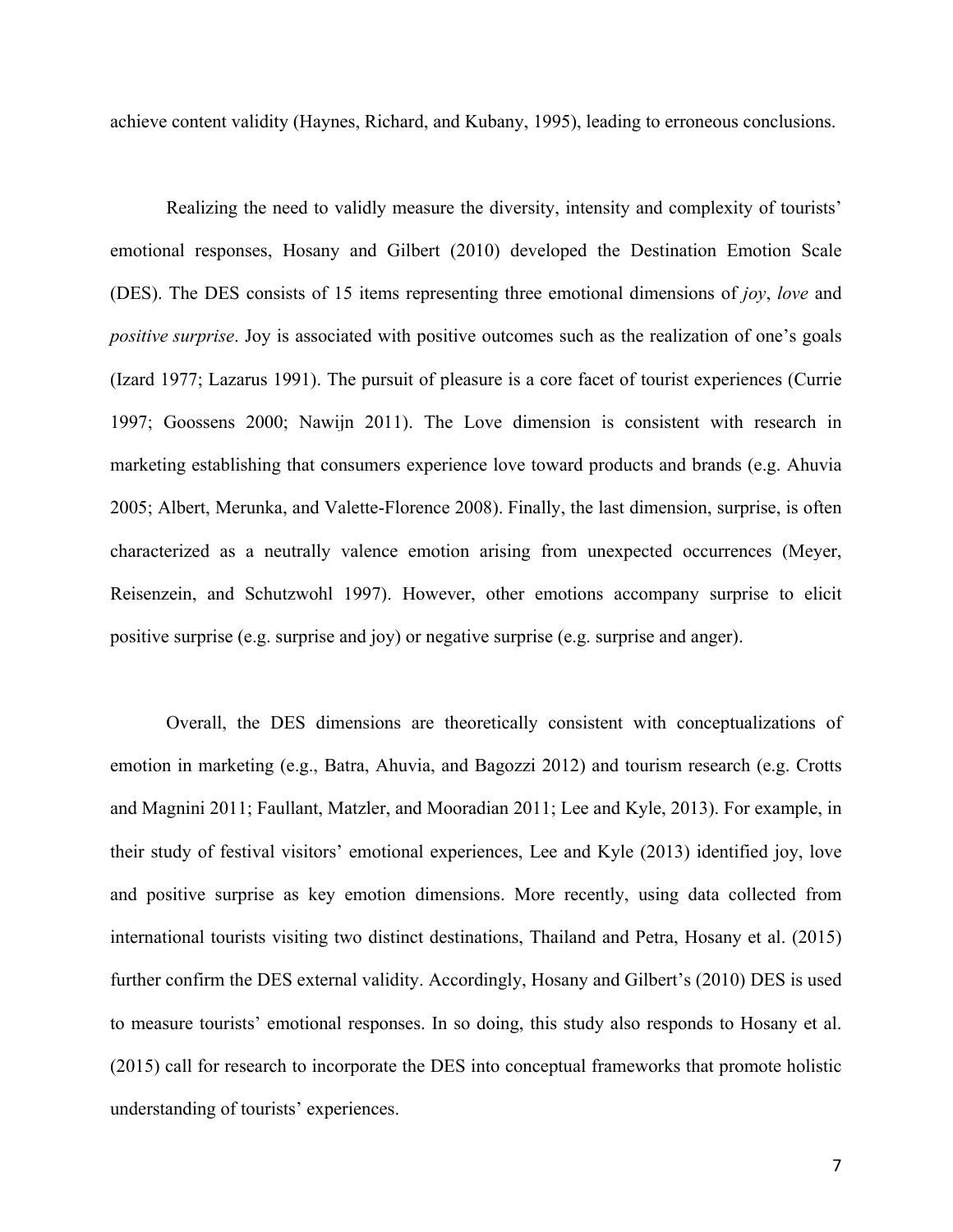# *Tourists' Emotional Responses and Perceived Overall Image*

Destination image is commonly conceptualised as a mental or attitudinal construct consisting of the sum of beliefs, ideas and impressions that a tourist holds of a destination [\(Crompton, 1979\).](https://www.researchgate.net/publication/258160676_An_Assessment_of_the_Image_of_Mexico_as_a_Vacation_Destination_and_the_Influence_of_Geographical_Location_Upon_That_Image?el=1_x_8&enrichId=rgreq-7bbebf15-bd67-4ef8-9c79-6d076f69b6b5&enrichSource=Y292ZXJQYWdlOzI4ODA1NjM5OTtBUzozMTU1NTAzNTIyNDg4MzRAMTQ1MjI0NDQ3NDY5Ng==) Tourists' perceived image of a destination is dynamic (Lee, Lee, and Lee 2014) and a rich body of literature exists that distinguishes between different types of image, formed during specific stages (e.g. pre-visit, during a visit, and post-visit) of the tourist experience (e.g. [Fakeye and Crompton, 1991; Gunn, 1988; Phelps, 1986\).](https://www.researchgate.net/publication/249700751_Image_Differences_Between_Prospective_First-Time_and_Repeat_Visitors_to_the_Lower_Rio_Grande_Valley?el=1_x_8&enrichId=rgreq-7bbebf15-bd67-4ef8-9c79-6d076f69b6b5&enrichSource=Y292ZXJQYWdlOzI4ODA1NjM5OTtBUzozMTU1NTAzNTIyNDg4MzRAMTQ1MjI0NDQ3NDY5Ng==) Lee, Lee and Lee (2014) emphasize the importance to differentiate between the many facets of destination image when explaining tourist behaviour. Earlier studies establish that pre-visit image influence intention to visit and destination choice (Alhemoud and Armstrong, 1996; Baloglu and McCleary 1999). During a trip, the image of a destination positively influences on-site recreation experiences (Bigné, Sanchez, and Sanchez 2001). However, the majority of research focuses on tourists' post-visit image perceptions and its relationship with post-trip evaluations such as satisfaction level (e.g. [Assaker and Hallak 2013; Chen and Phou 2013; Lee, Lee, and Lee 2014\)](https://www.researchgate.net/publication/259509292_Nostalgic_emotion_experiential_value_brand_image_and_consumption_intentions_of_customers_of_nostalgic-themed_restaurants?el=1_x_8&enrichId=rgreq-7bbebf15-bd67-4ef8-9c79-6d076f69b6b5&enrichSource=Y292ZXJQYWdlOzI4ODA1NjM5OTtBUzozMTU1NTAzNTIyNDg4MzRAMTQ1MjI0NDQ3NDY5Ng==)  and intention to recommend (Bigné, [Sanchez, and Sanchez 2001; Papadimitriou,](https://www.researchgate.net/publication/270710809_Destination_Personality_Affective_Image_and_Behavioral_Intentions_in_Domestic_Urban_Tourism?el=1_x_8&enrichId=rgreq-7bbebf15-bd67-4ef8-9c79-6d076f69b6b5&enrichSource=Y292ZXJQYWdlOzI4ODA1NjM5OTtBUzozMTU1NTAzNTIyNDg4MzRAMTQ1MjI0NDQ3NDY5Ng==)  [Apostolopoulou, and Kaplanidou 2015\).](https://www.researchgate.net/publication/270710809_Destination_Personality_Affective_Image_and_Behavioral_Intentions_in_Domestic_Urban_Tourism?el=1_x_8&enrichId=rgreq-7bbebf15-bd67-4ef8-9c79-6d076f69b6b5&enrichSource=Y292ZXJQYWdlOzI4ODA1NjM5OTtBUzozMTU1NTAzNTIyNDg4MzRAMTQ1MjI0NDQ3NDY5Ng==) Under this research tradition, destination image is operationalized as an overall evaluative construct measuring tourists' holistic impression of a destination [\(Echtner and Ritchie, 1993\).](https://www.researchgate.net/publication/249700840_The_Measurement_of_Destination_Image_An_Empirical_Assessment?el=1_x_8&enrichId=rgreq-7bbebf15-bd67-4ef8-9c79-6d076f69b6b5&enrichSource=Y292ZXJQYWdlOzI4ODA1NjM5OTtBUzozMTU1NTAzNTIyNDg4MzRAMTQ1MjI0NDQ3NDY5Ng==) In a meta-analysis of the literature, [Zhang et al. \(2014\)](https://www.researchgate.net/publication/270829181_Destination_image_and_tourist_loyalty_A_meta-analysis?el=1_x_8&enrichId=rgreq-7bbebf15-bd67-4ef8-9c79-6d076f69b6b5&enrichSource=Y292ZXJQYWdlOzI4ODA1NjM5OTtBUzozMTU1NTAzNTIyNDg4MzRAMTQ1MjI0NDQ3NDY5Ng==)  show that overall image serves as a strong proxy for capturing destination image. Accordingly, in line with prior research and recent theorizations (e.g. [Assaker and Hallak 2013; Assaker, Vinzi,](https://www.researchgate.net/publication/270710809_Destination_Personality_Affective_Image_and_Behavioral_Intentions_in_Domestic_Urban_Tourism?el=1_x_8&enrichId=rgreq-7bbebf15-bd67-4ef8-9c79-6d076f69b6b5&enrichSource=Y292ZXJQYWdlOzI4ODA1NjM5OTtBUzozMTU1NTAzNTIyNDg4MzRAMTQ1MjI0NDQ3NDY5Ng==)  [and O'Connor 2011; Papadimitriou, Apostolopoulou, and Kaplanidou 2015; Prayag 2009\),](https://www.researchgate.net/publication/270710809_Destination_Personality_Affective_Image_and_Behavioral_Intentions_in_Domestic_Urban_Tourism?el=1_x_8&enrichId=rgreq-7bbebf15-bd67-4ef8-9c79-6d076f69b6b5&enrichSource=Y292ZXJQYWdlOzI4ODA1NjM5OTtBUzozMTU1NTAzNTIyNDg4MzRAMTQ1MjI0NDQ3NDY5Ng==) this study focuses on tourists' post-visit overall image perceptions.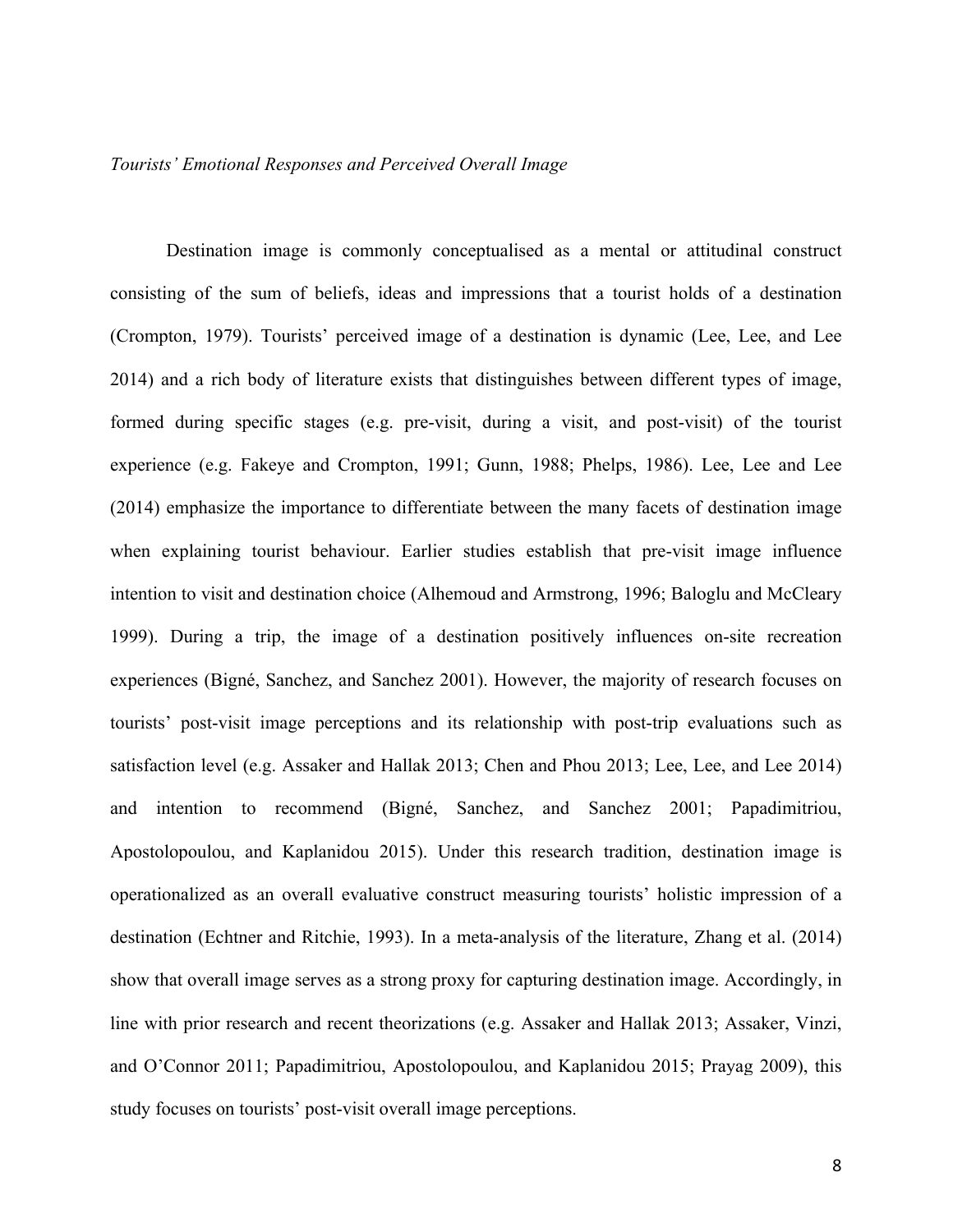Beyond its physical properties, the holistic image of a destination is influenced by an amalgam of emotional attributes [\(Walmsley and Young 1998\).](https://www.researchgate.net/publication/249700931_Evaluative_Images_and_Tourism_The_Use_of_Personal_Constructs_to_Describe_the_Structure_of_Destination_Images?el=1_x_8&enrichId=rgreq-7bbebf15-bd67-4ef8-9c79-6d076f69b6b5&enrichSource=Y292ZXJQYWdlOzI4ODA1NjM5OTtBUzozMTU1NTAzNTIyNDg4MzRAMTQ1MjI0NDQ3NDY5Ng==) Prior studies establish that people elicit emotions toward physical and social environment [\(Farber and Hall 2007\).](https://www.researchgate.net/publication/283157017_Emotion_and_environment_Visitors) When emotions evoked by a place coincide with the benefits sought, tourists will construct a positive evaluation of the destination's overall image (San Martin and del Bosque 2008). Empirical research in tourism investigating the relationship between emotional responses and destination image is scarce. However, in a restaurant setting, Chen, Ye and Huan (2014) theorize nostalgic emotions as antecedents of restaurant image. Accordingly, the following hypotheses are formulated:

*H1: The emotion of Joy has a positive influence on perceived overall image*

*H2: The emotion of Love has a positive influence on perceived overall image*

*H3: The emotion of Positive Surprise has a positive influence on perceived overall image*

## *Tourists' Emotional Responses and Satisfaction*

Measuring and managing satisfaction is vital for the survival, development and success of tourist destinations (Sirakaya, Petrick, and Choi 2004; Song et al. 2012). Satisfaction is a positive reaction resulting from favorable appraisals of consumption experiences (Babin and Griffin 1998; Oliver 1997). Despite its relevance, ambiguities exist about the nature and definition of satisfaction in tourism (Baker and Crompton 2000; del Bosque and San Martin 2008; Kozak 2001). A rich body of research follows a cognitive approach, conceptualizing tourist satisfaction as a post-consumption evaluation of whether or not expectations are met (Eusébio and Vieira 2013). Other studies, however, consider satisfaction as an emotional reaction derived from the consumption experience (Huang, Weiler, and Assaker 2015; Spreng, MacKenzie, and Olshavsky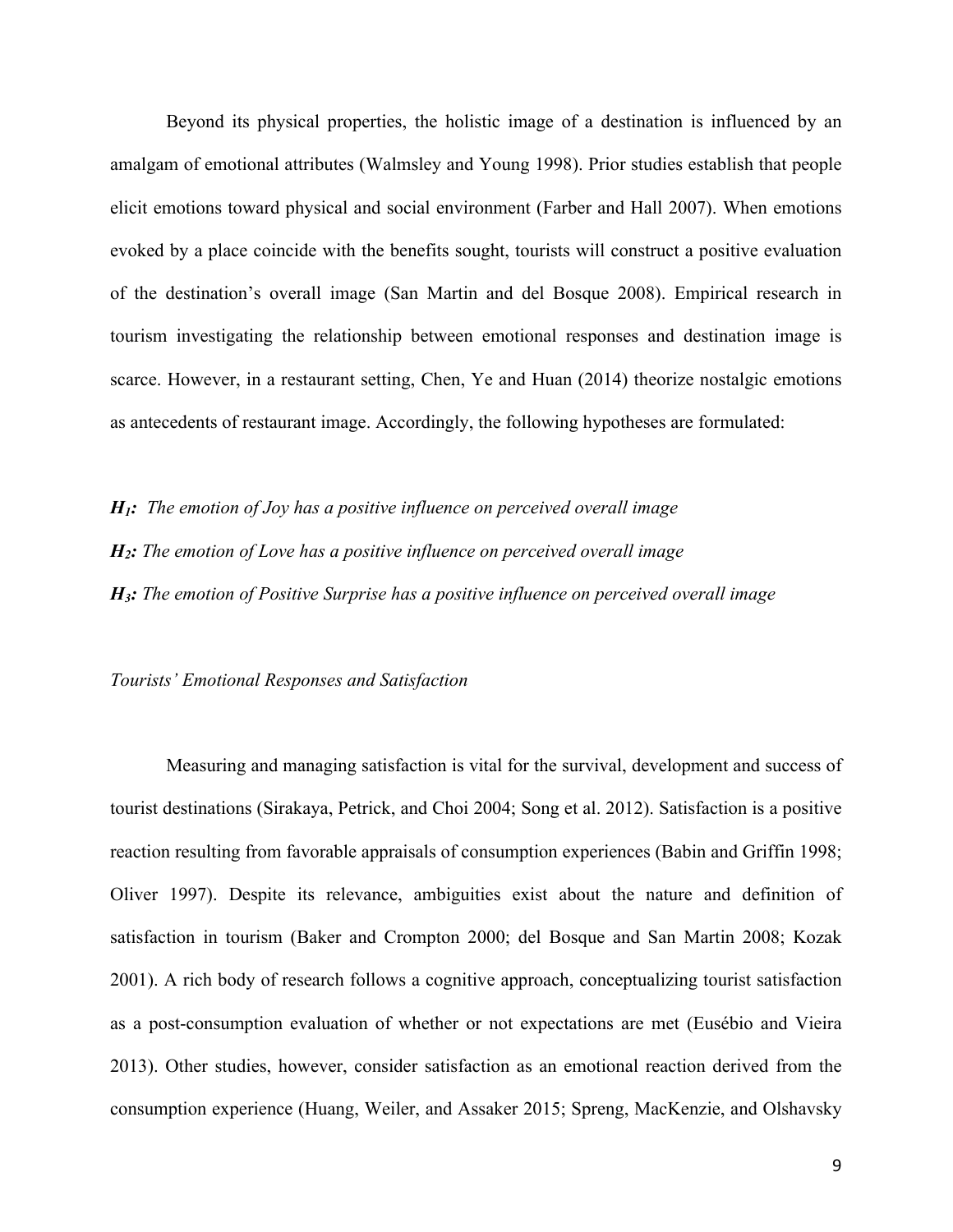1996). More recently, some studies (del Bosque and San Martin 2008; Žabkar, Makovec-Brenčič, and Dmitrović 2010) adopt a cognitive-affective perspective and operationalize satisfaction as tourists' cognitive-affective state derived from the destination experience. Irrespective of how satisfaction is conceptualized (either cognitive, affective or both), it is common for studies to measure satisfaction at the aggregated level (Bigné, Sanchez, and Sanchez 2001; Chen and Chen 2010; Engeset and Elvekrok 2015; Huang, Weiler, and Assaker 2015; Lee, Yoon, and Lee 2007) as opposed to the attribute level (Chi and Qu 2008; Eusébio and Vieira 2013). Accordingly, consistent with recent research in tourism (Assaker and Hallak 2013; Engeset and Elvekrok 2015; Sun, Chi, and Xu 2013), satisfaction is operationalized as a summative overall construct.

Emotions arising from consumption experiences deposit affective memory traces which consumers process and integrate to form post-consumption evaluations of satisfaction (Westbrook and Oliver 1991). Studies in marketing (Bagozzi, Gopinath, and Nyer 1999; Ladhari 2007; Liljander and Strandvik 1997; Walsh et al. 2011) and tourism (Bigné, Andreu, and Gnoth 2005; del Bosque and San Martin 2008; Yuksel and Yuksel 2007) confirm a relationship between emotions and satisfaction. Satisfaction is a key outcome of positive emotional responses such as pleasure, interest and joy (Oliver 1997). In tourism, positive emotions such as joy (Faullant, Matzler, and Mooradian 2011), happiness, excitement and pleasure (Grappi and Montanari 2011) have a favorable influence on satisfaction. In a heritage tourism context, Prayag, Hosany, and Odeh (2013) show that joy, love and positive surprise can generate satisfaction. Positive emotions are also related to the formation of satisfaction in the context of tourist services such as restaurants (Lin and Mattila 2010) and theme parks (Bigné, Andreu, and Gnoth 2005). Based on the above discussions, the following hypotheses are formulated: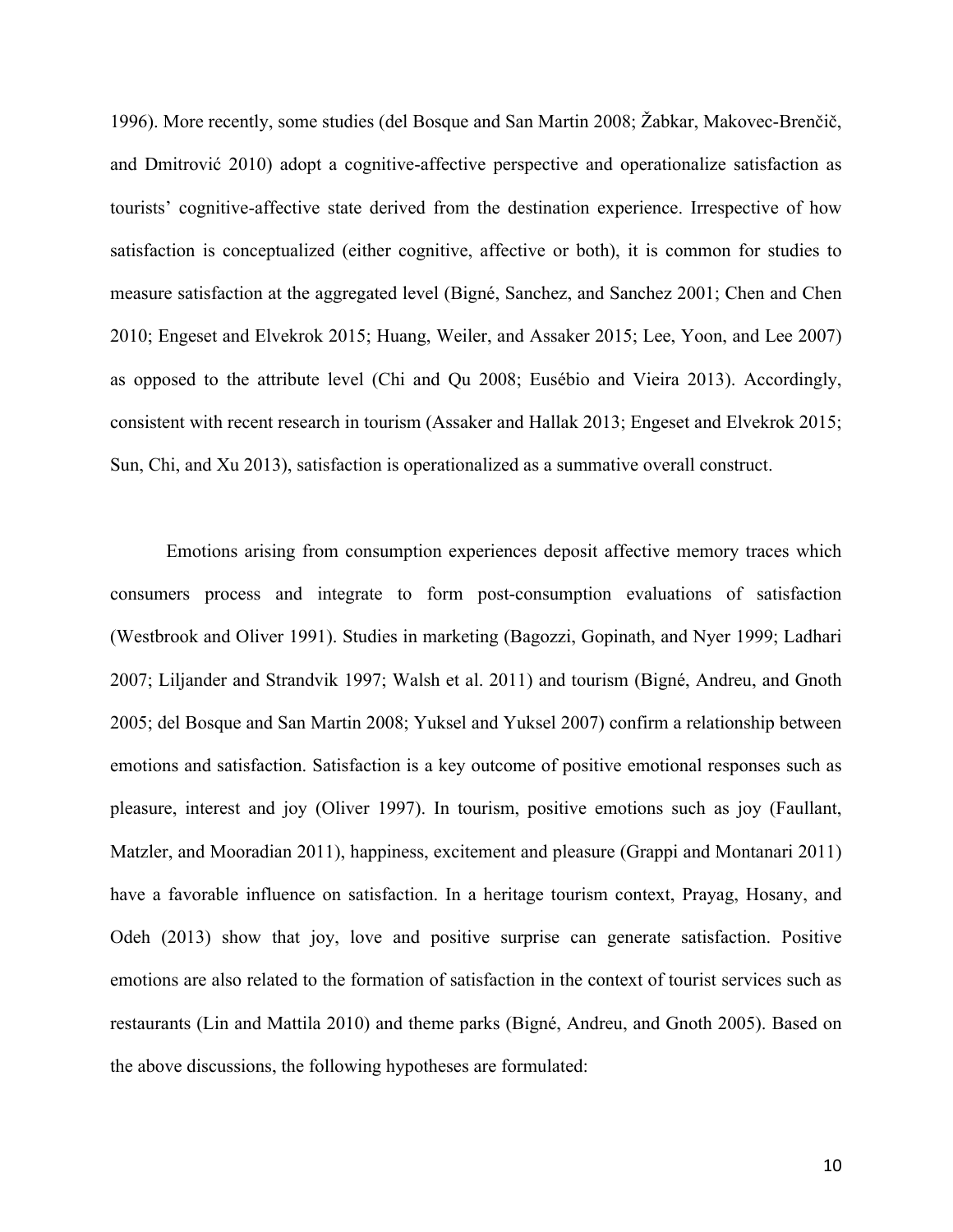*H4: The emotion of Joy has a positive influence on tourist satisfaction with a destination H5: The emotion of Love has a positive influence on tourist satisfaction with a destination H6: The emotion of Positive surprise has a positive influence on tourist satisfaction with a destination*

#### *Perceived Overall Image and Satisfaction*

Destination image plays a significant role in predicting tourists' behaviors (Baloglu and McCleary 1999; Castro, Armario, and Ruiz 2007). The effects of overall image on tourist satisfaction are well established (Prayag 2009; Wang and Hsu 2010). Generally, favorable assessment of a destination's overall image positively influences tourist satisfaction (Bigné, Sanchez, and Sanchez 2001; Prayag 2009; Wang and Hsu 2010). Hence, these findings lead to the following hypothesis:

*H7: A more favorable overall image will result in higher level of tourist satisfaction with a destination*

*Perceived Overall Image and Intention to Recommend*

Modeling loyalty remains of high relevance in tourism research (see Zhang et al. 2014). Revisit intention and recommendations to others are the most commonly used measures of tourist loyalty (Eusébio and Vieira 2013; Horng et al. 2012; Oppermann 2000; Um, Chon, and Ro 2006). However, Kozak and Rimmington (2000) note intention to revisit is problematic as a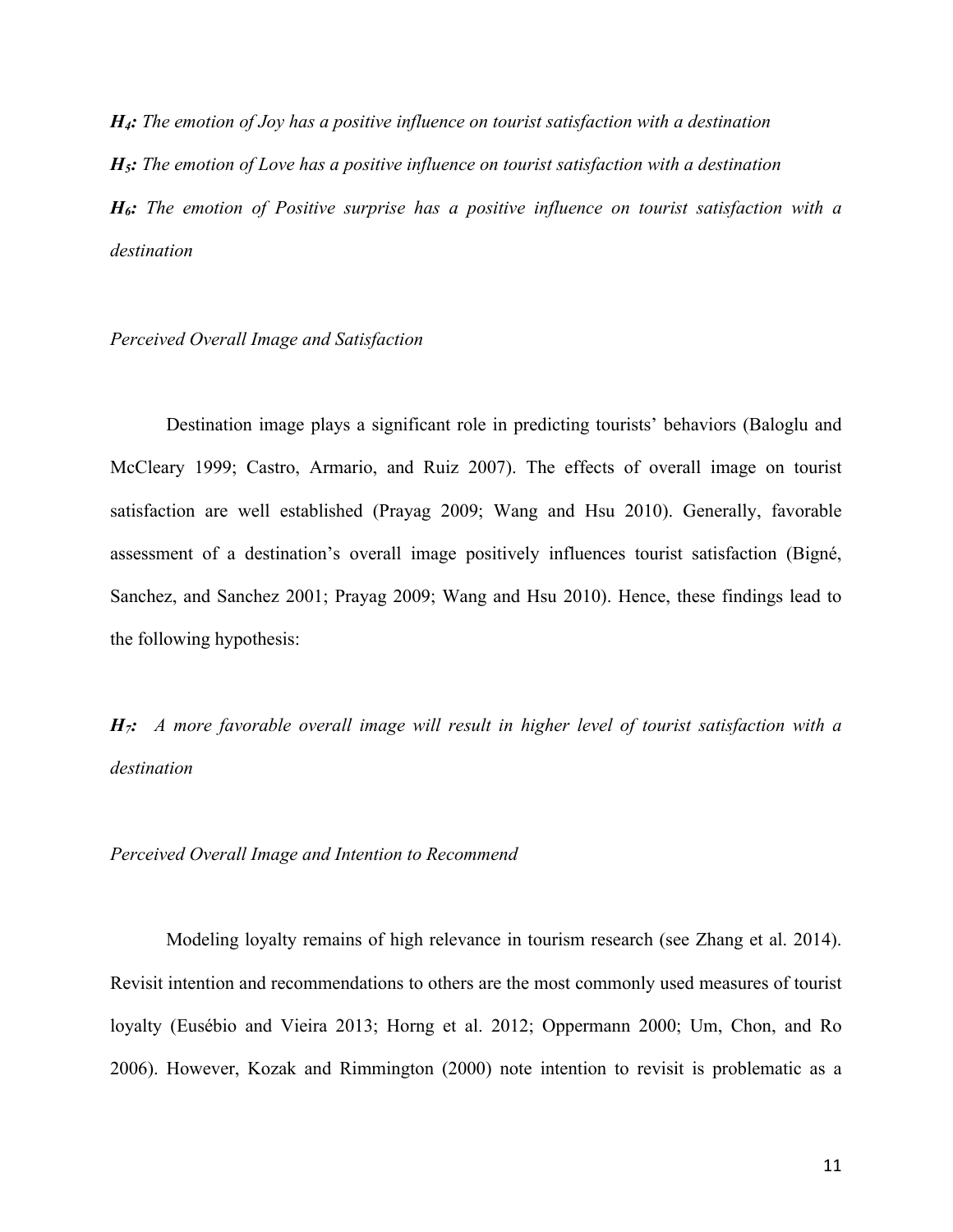measure of loyalty given the variety seeking nature of tourists. More recently, McKercher and Tse (2012) show that intention to revisit (return) is not a valid surrogate measure for actual repeat visitation. For the purpose of this study, behavioral intention is measured in terms of tourists' propensity to recommend the destination to others such as family and friends. Prior studies confirm that positive overall image contributes to higher propensity to recommend (e.g. Assaker, Vinzi, and O'Connor 2011; Bigné, Sanchez, and Sanchez 2001; Papadimitriou, Apostolopoulou, and Kaplanidou 2015; Prayag, 2009; Qu, Kim, and Im 2011). As such, the study proposes the following hypothesis:

*H8: A more favorable overall image will result in higher propensity to recommend the destination*

## *Satisfaction and Intention to Recommend*

Satisfaction is one of the main precursors of loyalty in both the marketing (e.g., Cronin and Taylor 1992; Cronin, Brady and Hult 2000; Lam et al. 2004) and tourism (Baker and Crompton 2000; Chen and Tsai 2007; Chen and Chen 2010; Engeset and Elvekrok 2015; Grappi and Montanari 2011; Huang, Weiler, and Assaker 2015; Hutchinson, Lai and Wang 2009; Yuksel and Yuksel 2007) literatures. Satisfied tourists are more likely to recommend the destination to others (Beeho and Prentice 1997; Bigné, Sanchez, and Sanchez 2001; Chen and Tsai 2007). Dissatisfied tourists are unlikely to return to the destination (Alegre and Garau 2010) and will engage in negative word-of-mouth (Chen and Chen 2010). More recently, Dolnicar, Coltman and Sharma (2015) challenge the link between satisfaction and behavioral intention. Inconsistency in construct operationalization, i.e., loyalty and behavioral intention measured using similar items,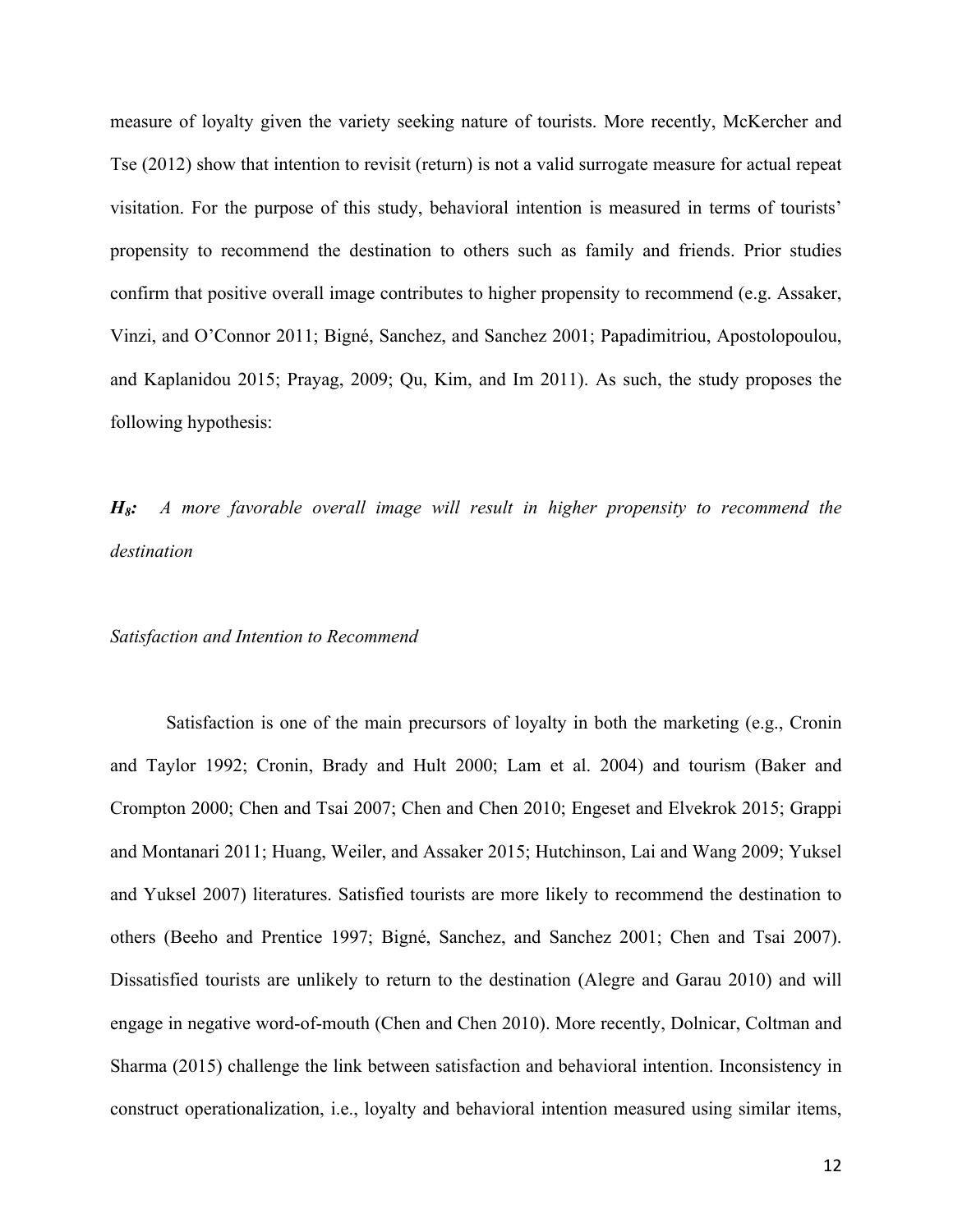and the frequent omission of causal factors impede theoretical advancements on the nature of this relationship. However, previous studies confirm a positive relationship between satisfactory tourist experiences and intention to recommend (Bigné, Sanchez, and Sanchez 2001; Grappi and Montanari 2011; Žabkar, Makovec-Brenčič, and Dmitrović 2010). Hence, it is logical to hypothesize that:

*H9: A higher level of tourist satisfaction with a destination will result in higher propensity to recommend the destination*

#### **Methods**

## *Measurement Scales*

Respondents had to rate the study main constructs (overall image; emotions of joy, love and positive surprise; satisfaction and intentions to recommend) using multi-item measures. In line with previous studies (Assaker and Hallak 2013; Assaker, Vinzi, and O'Connor 2011; Baloglu and McCleary 1999; Papadimitriou, Apostolopoulou, and Kaplanidou 2015; Prayag 2009), the study focuses on tourists' post-travel overall image perception. Perceived overall image was measured using 2 statements: 'your impression of the overall image of Sardinia? [1=Unfavourable and 7=Favourable; 1= Very Negative and 7=Very Positive]. Positive emotions were operationalized using 15 items commonly associated with tourist destinations (Hosany and Gilbert 2010; Hosany and Prayag 2013; Hosany et al. 2015), reflecting the three dimensions of the DES scale (joy, love and positive surprise). Respondents had to rate the intensity of their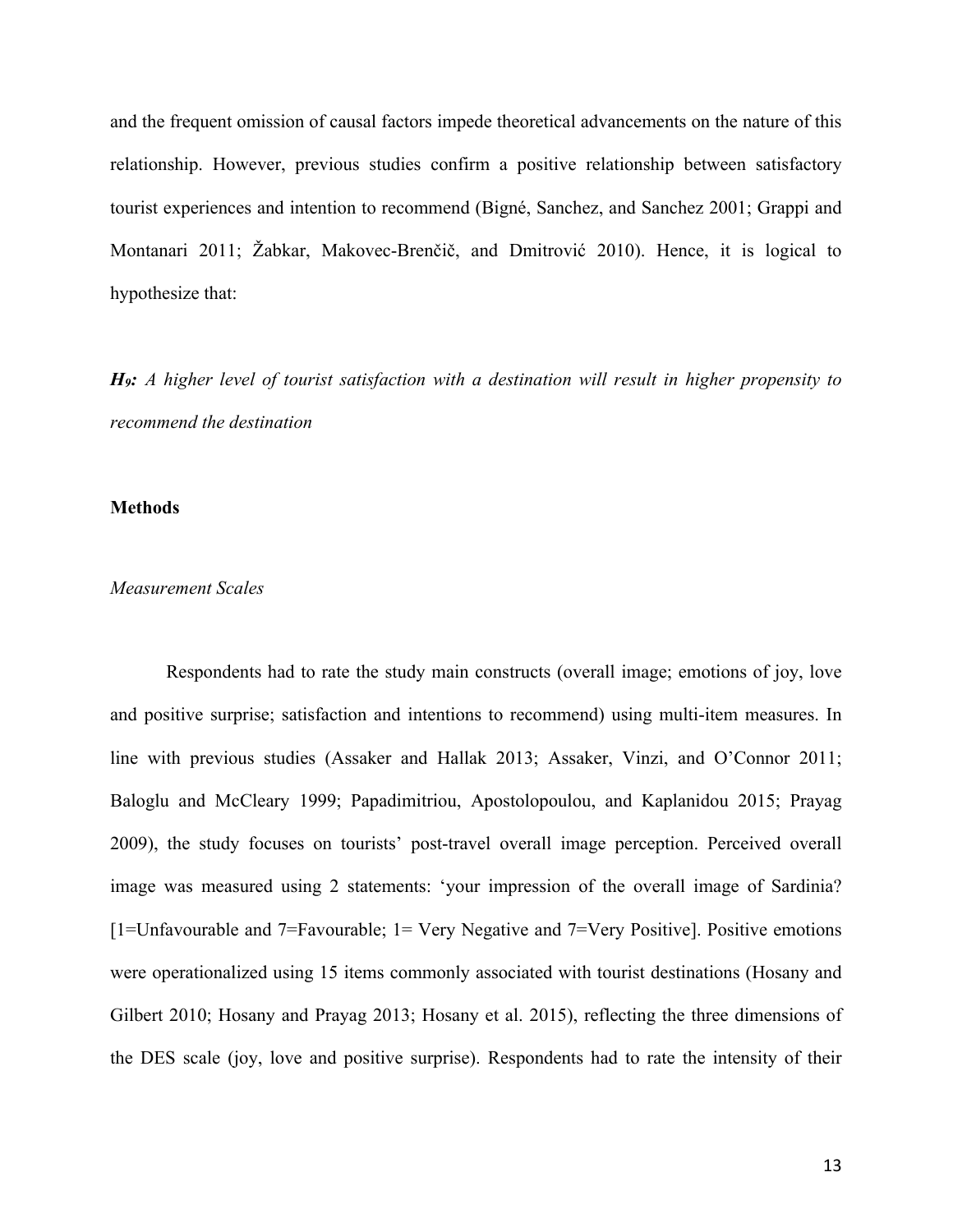overall emotional experiences toward Sardinia using a 7-point scale ranging from [1] =Not at all and [7] =Very much.

Satisfaction was operationalized as a summative overall construct using the following statements (adapted from Faullant, Matzler, and Mooradian 2011; Lee et al. 2008): "Please indicate your overall satisfaction with the destination experience of Sardinia" [1=very dissatisfied and 7=very satisfied; and 1=terrible and 7=delighted]. Intention to recommend was captured using 3 items adapted from Grappi and Montanari (2011) and Lee et al. (2008): "I will recommend Sardinia to other people", "I will say positive things about Sardinia to other people"; and "I will encourage friends and relatives to visit Sardinia" [1=strongly disagree and 7=strongly agree]. The questionnaire was available in two languages, English and Italian. Back translation was used to ensure consistency of the Italian version.

Since respondents had to rate all study variables in the questionnaire using self-report, data may be susceptible to common method variance (Lindell and Whitney 2001). To minimize any potential common method variance (CMV), the survey design and administration adhered to Podsakoff et al. (2003) guidelines. For example, to reduce evaluation apprehension, respondents were assured anonymity and confidentiality. Second, in terms of layout and format, measures for the dependent variables follow independent variables in the final questionnaire (Salancik and Pfeffer 1977). Third, Harman's single-factor test was employed to assess CMV (Podsakoff and Organ 1986). The test requires loading all the study variables in an exploratory factor analysis (EFA) statistical procedure. CMV is assumed if either a single factor emerges from the data, or one general factor explains majority of the variance (Podsakoff et al. 2003). EFA results reveal the existence of a multi-factor structure (4 factors with eigenvalues greater than 1) with the first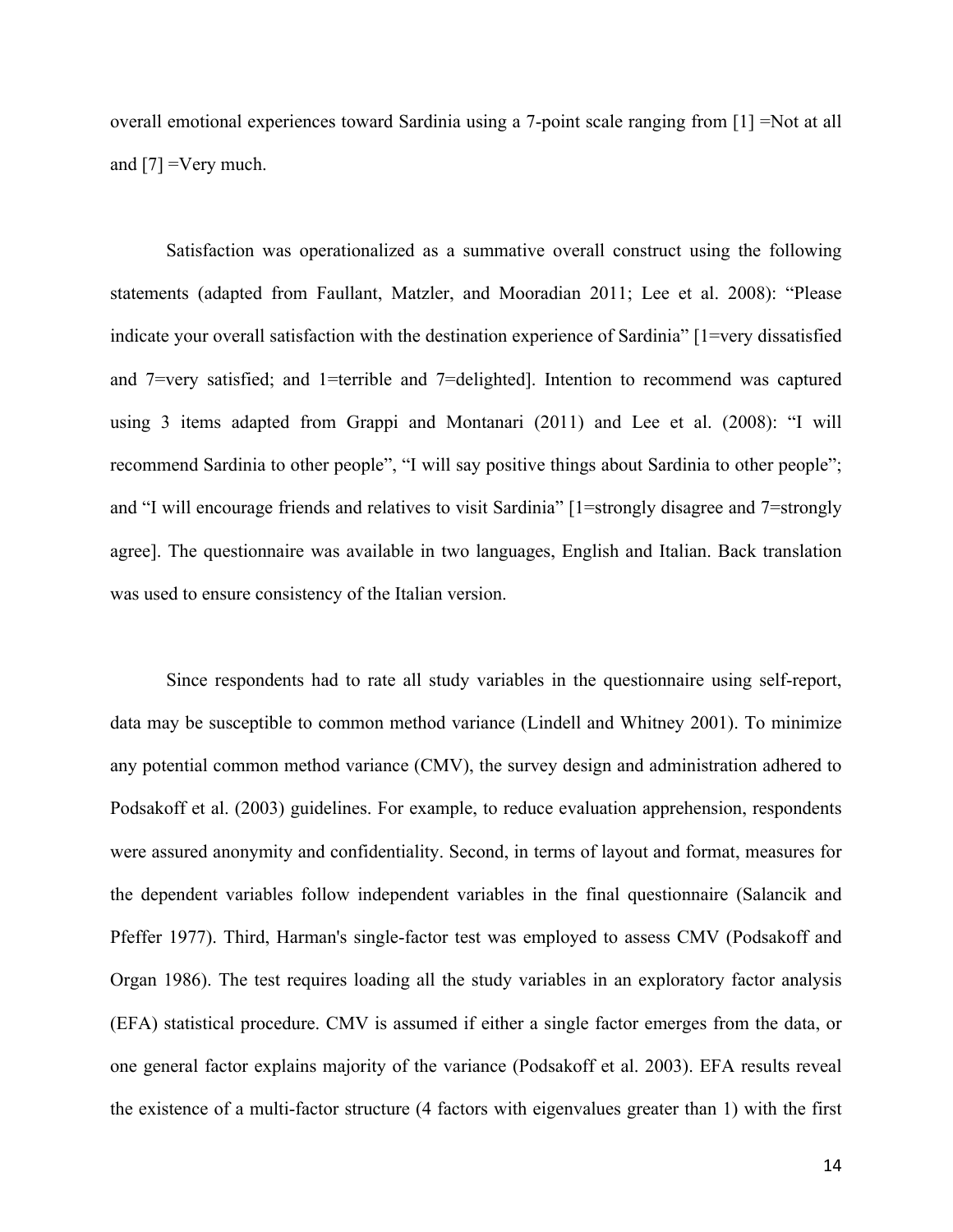factor accounting for only 25.5 percent of the total variance. These results suggest common method variance is not a pervasive issue in the data.

#### *Study Settings, Sampling and Data Collection*

The island of Sardinia, located in the Mediterranean Sea, is an international tourist destination with a unique history, environment and culture (Pulina, Meleddu, and Del Chiappa 2013). Sardinia has experienced a significant increase in tourism flows as a result of transport deregulation that occurred in the late 1990s and the increasing number of low cost flights to the island. Like many other island destinations, Sardinia depends heavily on sun and sand tourism. However, the region has potential for other activities such as heritage and archaeology, food and wine tourism, trekking, and other outdoor activities. Favorable opportunities also exist in the area for sport tourism (golf, sailing, cycling, rally, etc.), as demonstrated by successful events such as the World Rally Costa Smeralda.

Data were collected from domestic tourists living in Italian regions other than Sardinia. The reasons to focus on domestic tourists are twofold. First, in recent years, Sardinia has experienced a steady decline in domestic demand (Global Travel Industry News 2012). As a result, the Sardinia Regional Department of Tourism (SRDT) has launched several promotional campaigns to recover domestic tourist market share (Global Travel Industry News 2012). Second, from a theoretical perspective, it is important to understand the intricacies of domestic tourists' experiences and behavior. Although utilizing the same vacation space, domestic tourists often differ from international tourists in terms of their attitudes and behaviors (Singh and Krakover 2015). In comparison to their international counterparts, domestic tourists often have different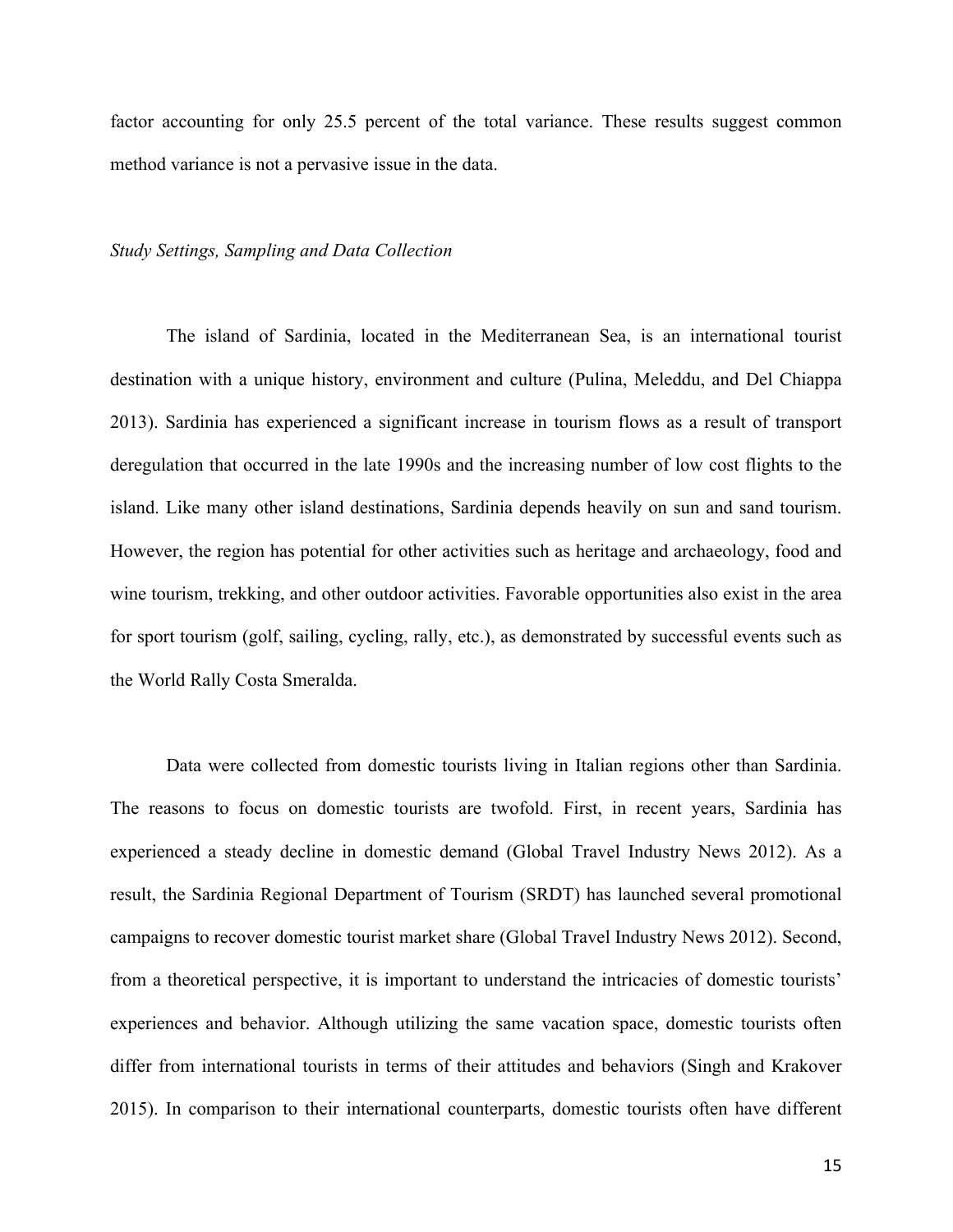perceptions (Bonn, Joseph, and Dai 2005; Tasci and Gartner 2007) and satisfaction levels (Yuksel 2004).

A purposive sampling procedure identified potential respondents. Trained research assistants were instructed to survey only Italian tourists. If subjects did not qualify as domestic tourists or were not willing to participate in the study, the research assistants would intercept the next available person(s). Congruent with the dominant research tradition (e.g. Zhang et al. 2014) and consistent with the conceptualization of tourist destinations (e.g. Xu, 2010), the study focuses on tourists' holistic experiences as opposed attribute-level evaluations. Data were collected from domestic tourists at the end of their holidays around the airport and port areas in Olbia. In total, 350 respondents were approached to take part in the survey and 275 valid questionnaires were obtained, resulting in 78.57% response rate. The sample was almost equally split between males (49.1%) and females (50.9%). Respondents' age groups were as follows: 16-24 years old (16%); 25-34 years old (26.5%); 35-44 years old (28.7%); 45-54 years old (12%); and over 54 years old (16.5%). In terms of education level, respondents were well educated with 17.5% completing at least high school, 46% college degrees, and 24.9% post-graduate degrees. The two main purposes of visit were leisure (66.2%) and visiting family and friends (21.5%).

## **Results**

*Measurement Model*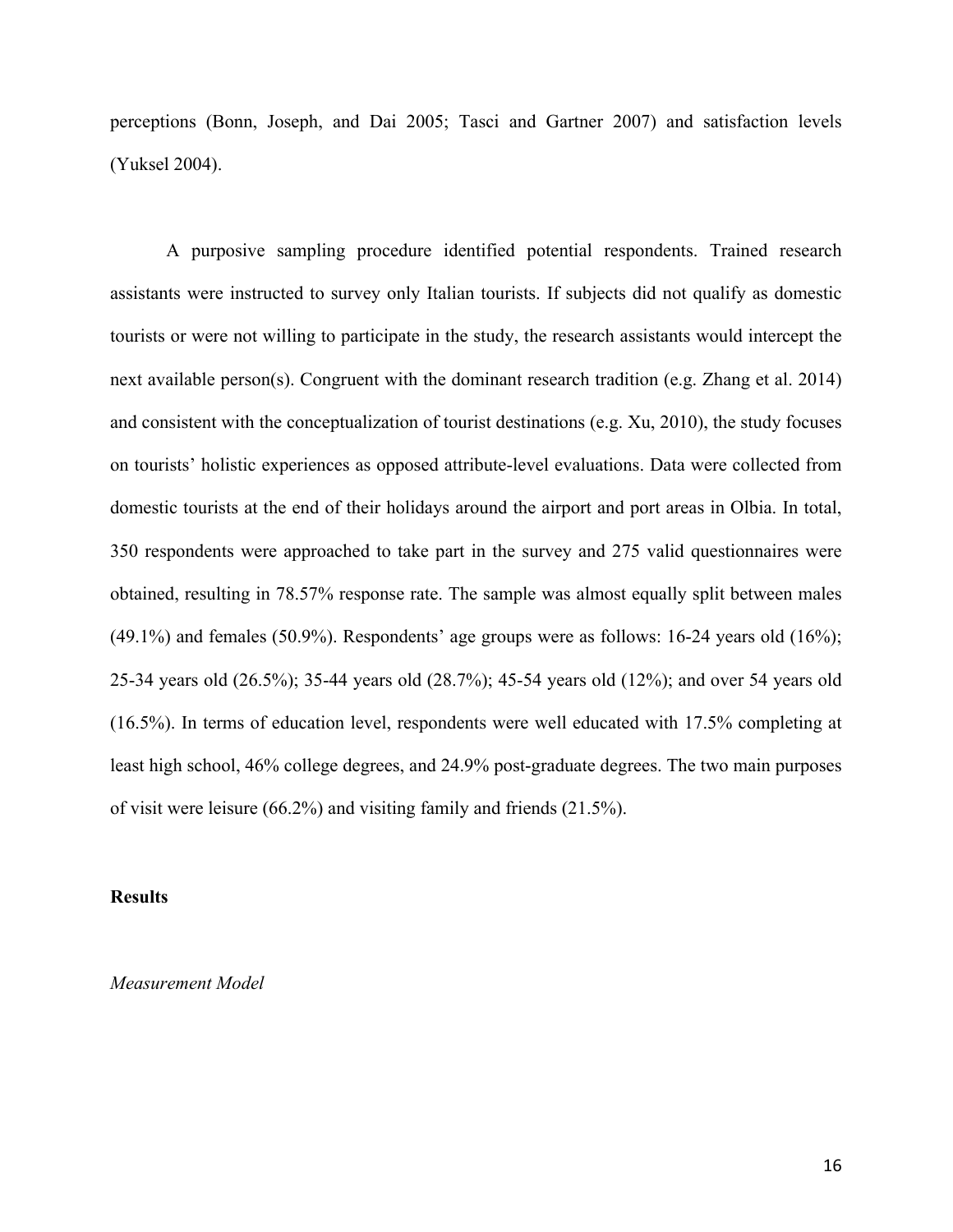Following Anderson and Gerbing's (1988) recommended guidelines, reliability, convergent validity, and discriminant validity of the main constructs are first established (see Tables 1 and 2) before testing the structural model. Skewness and kurtosis indices for the scale items were within the recommended absolute values of 3 and 8 respectively, indicating no violation of the normality assumption (Kline 2011). To assess the psychometric properties of the scales, a six-factor measurement model was estimated using AMOS. The initial model displayed mediocre fit and modification indices suggested a more parsimonious model could be obtained by deleting two statements (I feel a sense of tenderness toward Sardinia; I feel warm-hearted toward Sardinia) from the love dimension. The standardized maximum likelihood (ML) loadings (Table 1) and fit statistics of the re-specified model indicated satisfactory fit indices ( $X^2$ =276.33, d.f.=148,  $p<0.001$ ). The descriptive global fit measure (GFI=0.91) and incremental fit measures (TLI=0.97, CFI=0.98 and IFI=0.98) were above 0.90 cut off level (Byrne 1998). In addition, the inference statistical tests provided further evidence of the appropriateness of measurement model with RMSEA=0.055, and  $\chi^2/d.f = 1.87$  (Turner and Reisinger 2001).

#### **[PLEASE INSERT TABLE 1 HERE]**

From Table 1, for each construct, composite reliabilities estimates were above the recommended threshold of 0.70 (range from .84 to 0.96), indicating the measures are reliable (Fornell and Larcker 1981). Construct validity was assessed using convergent and discriminant validity. To establish convergent validity, the significance and magnitude of factor loadings were examined, together with average variance extracted (AVE). From Table 1, all factor loadings were greater than 0.55 and significant  $(p<0.001)$  with *t* values exceeding the critical value of 3.29 (Tabachnick and Fidell 2007). Average variance extracted for each construct was above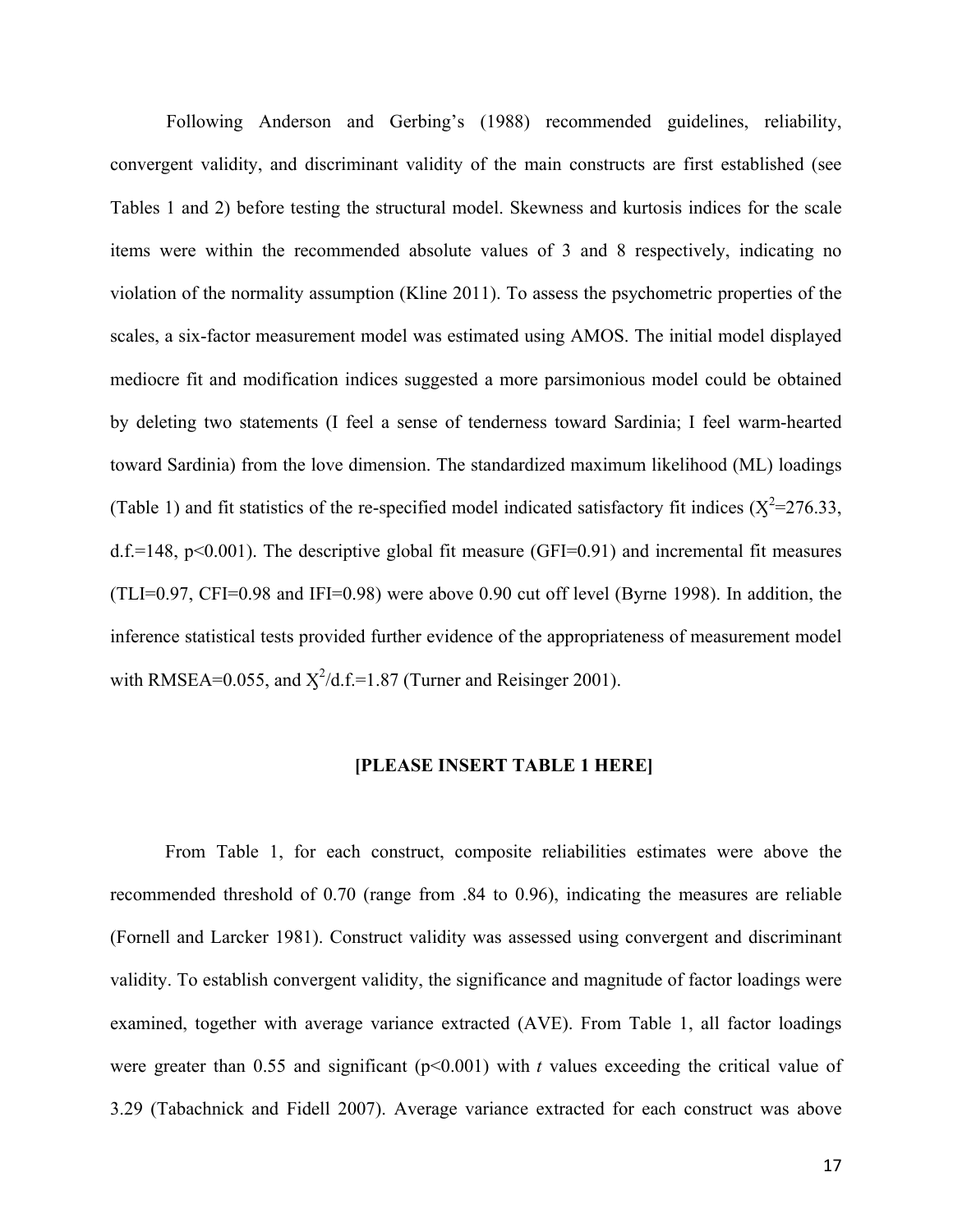0.50, establishing the scales convergent validity (Fornell and Larcker 1981). Discriminant validity was examined by comparing the square root of AVE for each construct with the correlations between pairs of latent variables. For adequate discriminant validity, the diagonal elements in Table 2 should be greater than the off- diagonal elements (Fornell and Larcker 1981). Comparing all correlation coefficients with square roots of AVEs in Table 2, the results suggest strong evidence of discriminant validity.

#### **[PLEASE INSERT TABLE 2 HERE]**

#### *Structural Model and Hypothesis Testing*

The hypothesized relationships were tested using structural equation modeling (SEM). Overall, the structural model achieves acceptable fit  $(X^2=425.16, d.f.=146, p<0.001)$ . The incremental fit measures (TLI=0.93, CFI=0.95 and IFI=0.95) were above 0.90 recommended values (Byrne 1998). Furthermore, the inference statistical tests reveal a satisfactory structural model with RMSEA=0.075 and  $X^2/d.f.=2.91$  below the tolerable values (RMSEA <0.08,  $X^2/d.f. \leq 3$ ) (Byrne 1998). Standardized estimates path coefficients (see Table 3) establish a positive relationship between tourists' emotions of joy ( $\beta$ =0.435, p<0.001) and love ( $\beta$ =0.256, p<0.001) and overall image. Emotions explain more than 25% of variance in overall image  $(R^2=0.255)$ . Findings thus support H<sub>1</sub> and H<sub>2</sub> but not H<sub>3</sub>. Non-significant paths emerge for joy  $\rightarrow$  satisfaction and love  $\rightarrow$  satisfaction relationships, thus rejecting H<sub>4</sub> and H<sub>5</sub>. However, the relationship between positive surprise and satisfaction  $(H_6)$  is established ( $\beta$ =0.159, p<0.001). Results also confirm H<sub>7</sub> linking overall image to satisfaction ( $\beta$ =0.782, p<0.001). Together tourists' emotions (joy and love) and overall image as predictors, explain a high proportion of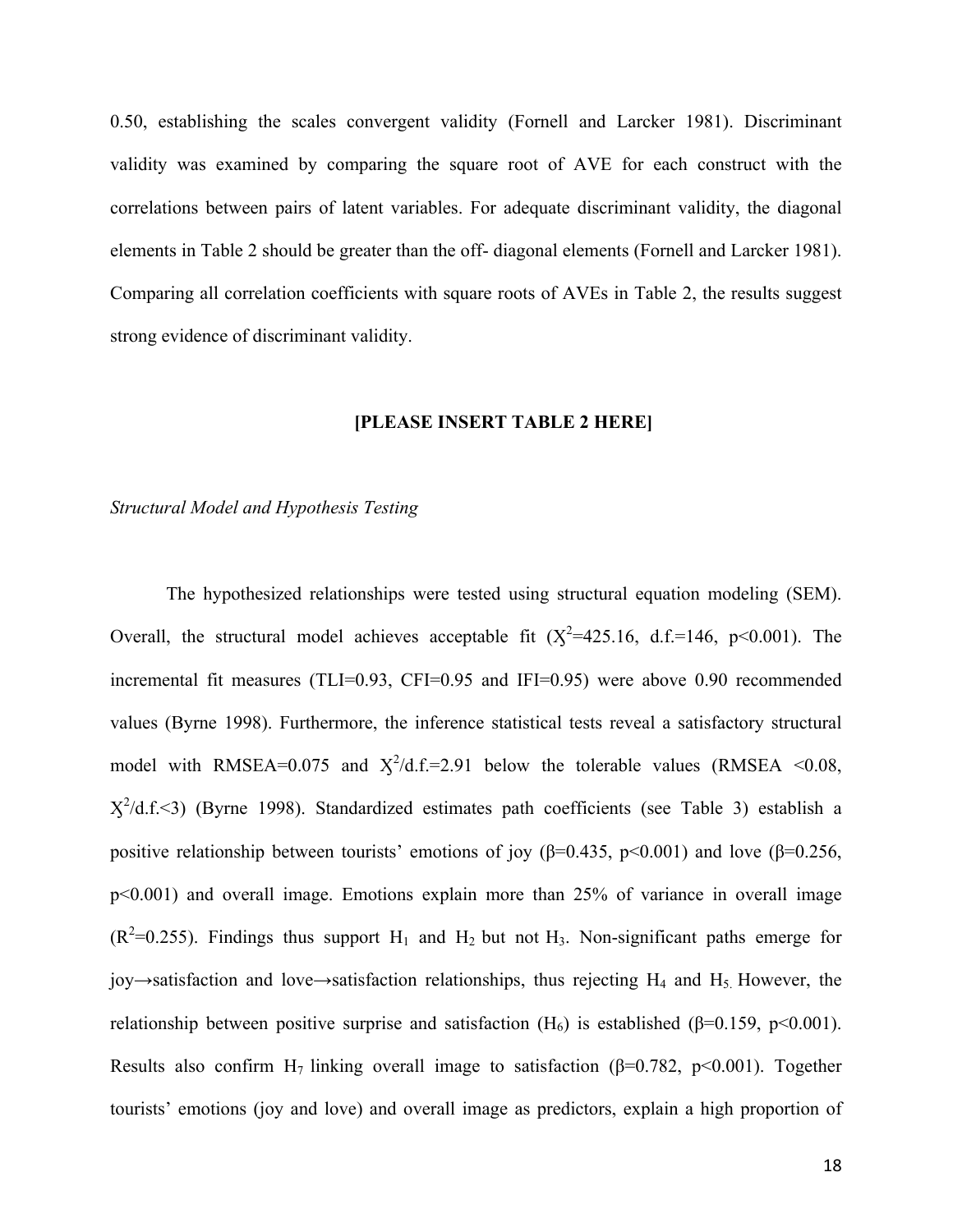variance in satisfaction ( $R^2$ =0.746). H<sub>8,</sub> hypothesizing a relationship between overall image and intention to recommend  $(\beta=0.656, p<0.001)$ , is also supported. Finally, as theorized, the relationship between satisfaction and intention to recommend is positive and significant  $(\beta=0.404, p<0.001)$ . Overall image and satisfaction explains 30.6% variance in intention to recommend. Further analyses reveal that the emotions of joy and love have an indirect effect on satisfaction via overall image (Table 3).

#### **[PLEASE INSERT TABLE 3 HERE]**

## **Discussions and Implications**

In response to calls for tourism researchers (e.g. del Bosque and San Martin 2008; Chen and Phou 2013) to develop integrative models, the main objective of this study is to examine the relationship between tourists' emotions, overall image, satisfaction and intention to recommend. Extending current theorizations and congruent with research in marketing (e.g. Allen, Machleit, and Kleine 1992; Nyer 1997; Yu and Dean 2001), this study demonstrates the predictive power of emotions in tourist behavior models. In particular, the proposed integrative framework allows the identification of relationships between i) specific emotional responses and perceived overall image; ii) perceived overall image and tourist satisfaction; iii) perceived overall image and intention to recommend; iv) specific emotional responses and tourist satisfaction; and v) tourist satisfaction and intention to recommend. The results confirm that specific emotions are significant predictors of attitudinal and behavioral outcomes.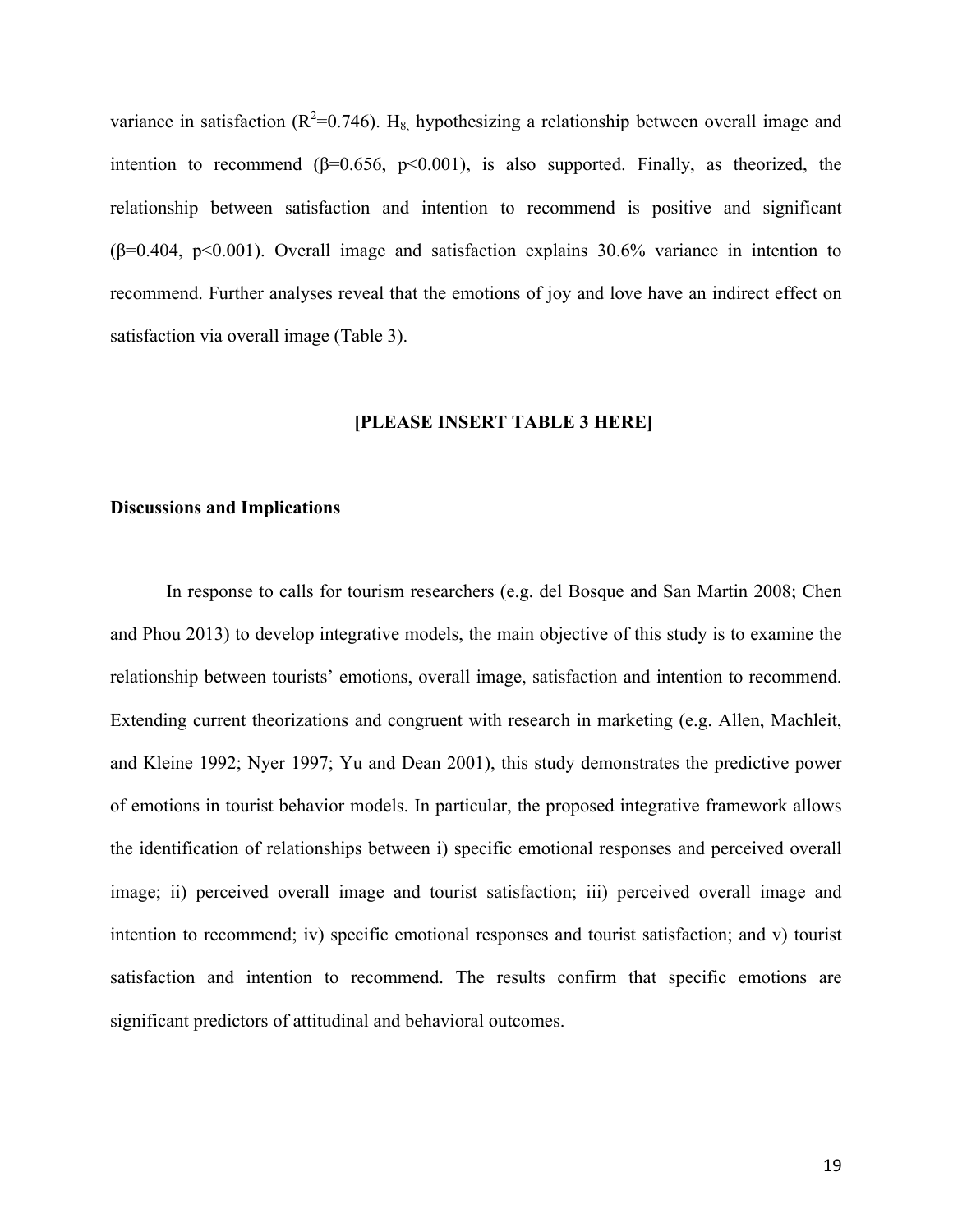Empirical research in tourism investigating the direct relationship between emotions and destination image remains scant. Advancing knowledge, findings show that tourists' emotional responses, in particular joy and love, positively influence overall image evaluations. Despite being core in understanding tourists' emotional experiences (see Hosany and Gilbert 2010; Hosany et al. 2015; Lee and Kyle 2013), positive surprise does not exert a significant influence on perceived overall image. A plausible explanation relates to the complex nature of surprise as an emotion (Meyer, Reisenzein, and Schutzwohl 1997). Furthermore, congruent with prior studies (e.g. Machleit and Eroglu 2000; Prayag, Hosany, and Odeh 2013), findings show that emotional responses of the same valence have differential effects on the outcome variable satisfaction. Only positive surprise was related to tourist satisfaction  $(H_6)$ . Prior consumer research establishes surprise as a key component of satisfactory consumption experiences (Westbrook 1987; Westbrook and Oliver 1991). Overall, results from a methodological perspective, results demonstrate that combining variables of similar valence into summary dimensions is inappropriate.

The non-significant paths joy-satisfaction  $(H_4)$  and love-satisfaction  $(H_5)$  are inconsistent with Faullant, Matzler, and Mooradian (2011) and Prayag, Hosany, and Odeh (2013) studies in tourism. A number of plausible reasons exist to explain these discrepancies. First, the research settings are dissimilar. Prayag, Hosany, and Odeh (2013) tested their model using data collected from tourists visiting a UNESCO world heritage site. Faullant, Matzler, and Mooradian (2011) demonstrated the link between joy and overall satisfaction in the context of adventure tourism (mountaineering) that may elicit more intense emotions than the vacation context. Second, the sample characteristics differ. For the current study, in contrast to Prayag, Hosany, and Odeh (2013), data were collected from domestic tourists. Faullant, Matzler, and Mooradian's (2011)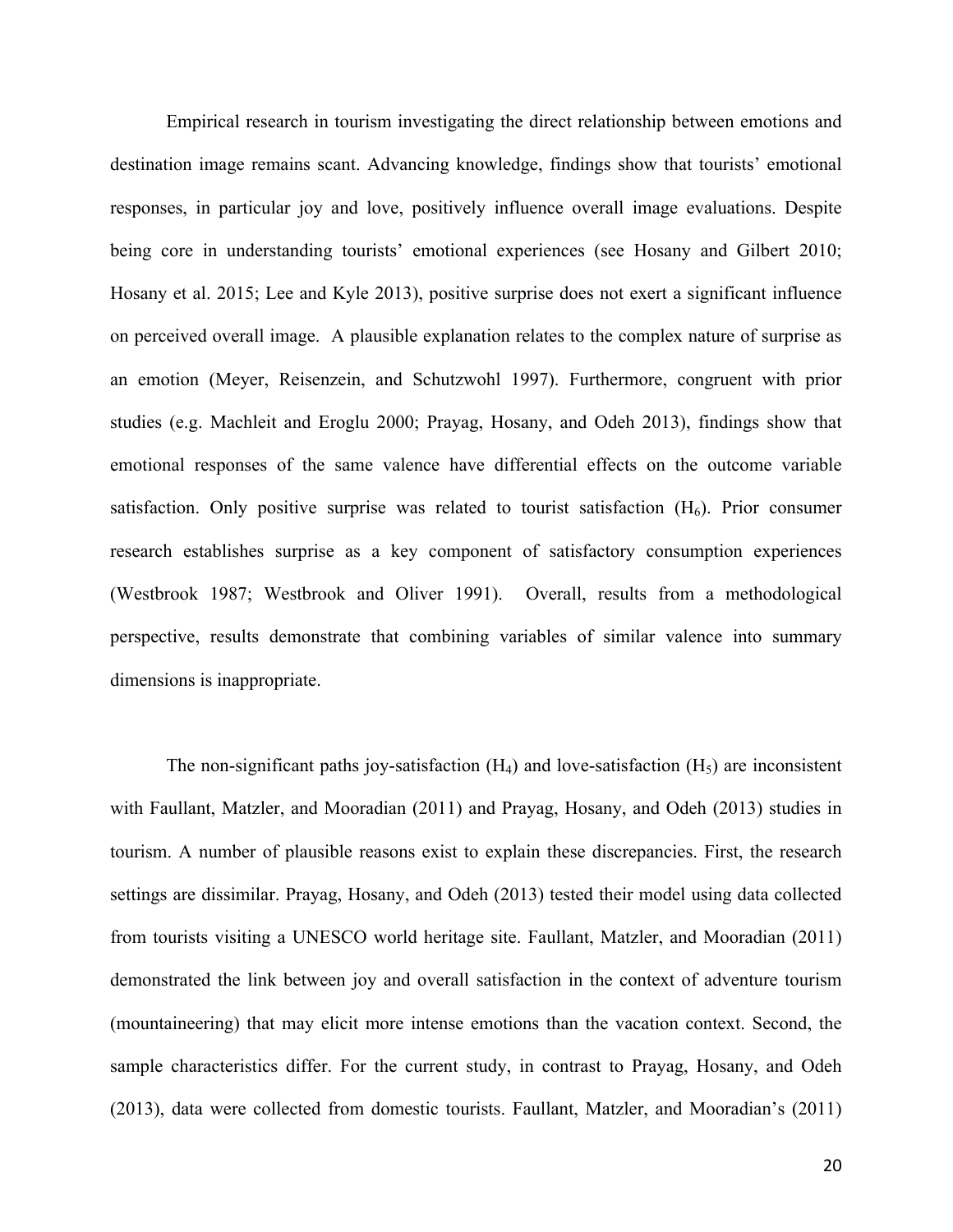study focuses on a group of German speaking tourists of various nationalities (Austrians, Germans and Italians). Prior research has established that differences in perceptions and evaluations exist between domestic and international tourists (Tasci and Gartner 2007; Yuksel 2004). Third, the inherent complexity, in terms of types and intensity, of tourists' emotional experiences may account for these diverging results.

The study confirms the direct relationship between overall image and satisfaction  $(H_7)$ , in line with previous research (e.g. Bigné, Sanchez, and Sanchez 2001; Prayag 2009; Wang and Hsu 2010). In addition, results support prior studies (Assaker, Vinzi, and O'Connor 2011; Bigné, Mattila, and Andreu 2008; Papadimitriou, Apostolopoulou, and Kaplanidou 2015) identifying a positive relationship between destination image and behavioral intentions  $(H_8)$ . Specifically, overall image has both a direct and indirect effect on tourist's propensity to recommend. The indirect path is via satisfaction. Finally, as hypothesized, a positive relationship was found between satisfaction and intention to recommend (H<sub>9</sub>). Prior studies (Baker and Crompton 2000; Bigné, Sanchez, and Sanchez 2001; Chen and Tsai 2007; Engeset and Elvekrok 2015; Prayag, Hosany, and Odeh 2013) identify that satisfied tourists are more likely to say positive things about the destination to others.

From a methodological perspective, consistent with Faullant, Matzler, and Mooradian (2011) and Prayag, Hosany, and Odeh (2013), results show the merits of measuring specific emotions in tourism. Prior studies (e.g. Bigné, Andreu, and Gnoth 2005; del Bosque and San Martin 2008; Grappi and Montanari 2011) adopt a valence-based method (positive and negative or pleasure and arousal) in theorizing emotions. Such research tradition, however, oversimplifies the complexity of emotional experiences (Bagozzi et al. 2000; Rucker and Petty 2004) and fails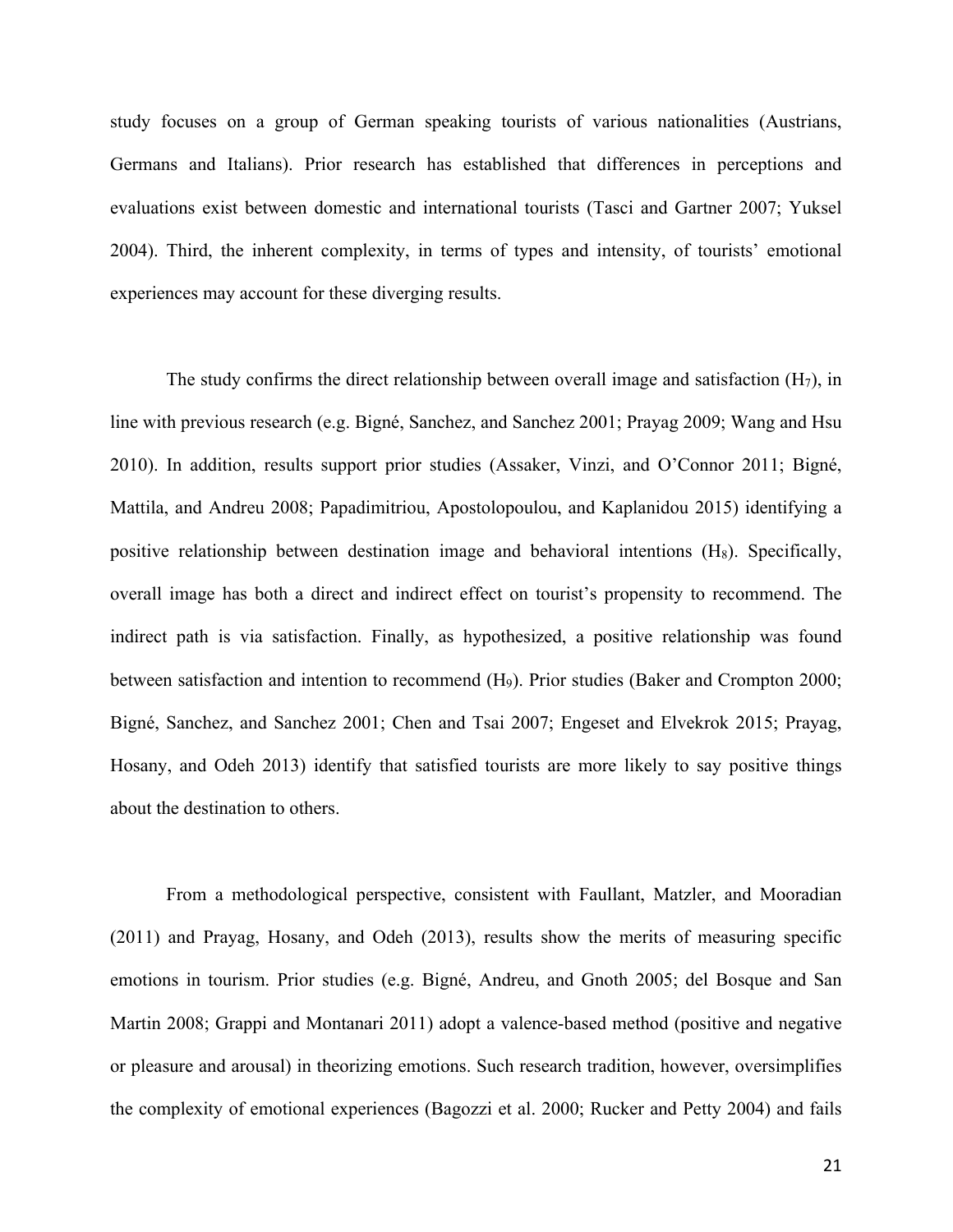to adequately capture the consequences of same valence emotions (e.g. joy and love). As findings of this study indicate, joy, love and positive surprise have differential effects on both overall image and satisfaction. Tourism researchers should be cautious not to collapse emotions into summary dimensions (positive vs. negative). Such approach masks important relationships between specific emotions and the global evaluative variables satisfaction and behavioral intentions (Machleit and Eroglu 2000; Zeelenberg and Pieters 2004) and lead to erroneous conclusions.

# *Managerial Implications*

From a practical point of view, the results offer important marketing implications for tourist destinations, in particular for Sardinia. Findings show tourists' emotions favorably influence evaluation of overall image and satisfaction. It is important for marketers and specialist organizations, such as travel agencies and tour operators, to promote a holistic and consistent image (Qu, Kim, and Im 2011) based on specific emotions a destination elicits. Marketing campaigns should emphasize the types of emotional experiences that can be evoked by the destination (such as joy and love). In particular, tourism providers should strive to activate, stimulate and promote positive emotions (such as joy and love) through advertising appeals. To instigate an emotional appeal, many tourist destinations around the world have successfully employed sophisticated imagery, visual effects and music in their advertising. Examples include Australia's 'There's Nothing Like Australia' and Cyprus 'In Your Heart' promotional campaigns. Recent evidence shows that advertising campaigns with emotional appeals are effective in influencing tourists' motivations (Min, Martin, and Jung 2013).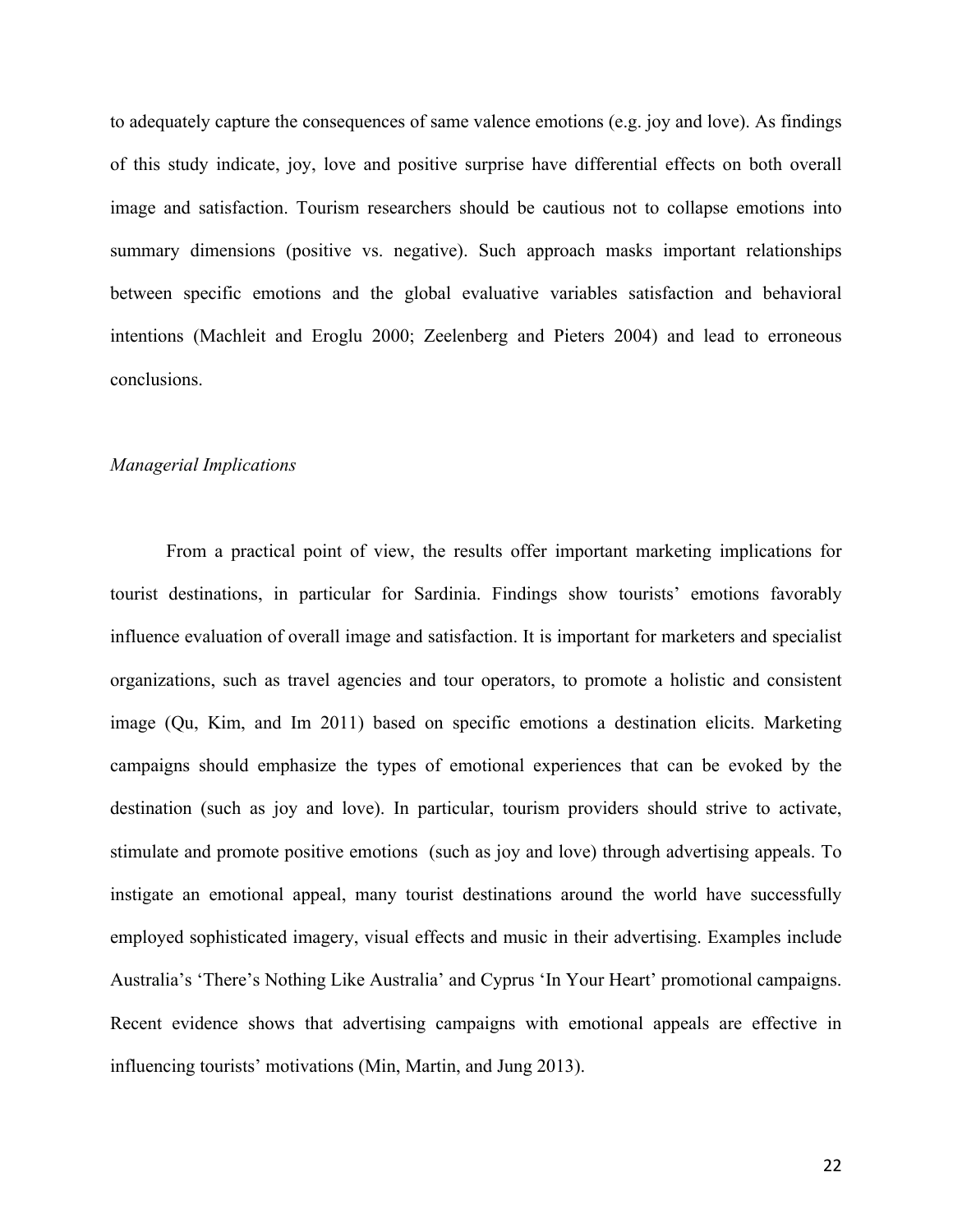Findings of this study show positive surprise as the only emotion significant in predicting tourist satisfaction. Surprising consumers is an important strategy in creating memorable experiences (Vanhamme 2008). Previous research demonstrates that positive (pleasant) surprise is often associated with consumer delight (Berman 2005; Finn 2005; Oliver, Rust, and Varki 1997). Marketers and local businesses should aim to create on-site experiences that exceed expectations and delight tourists. In the case of Sardinia, various stakeholders should collaborate to develop tourism programs incorporating 'unexpected' and 'spurring' events/activities. Surprising tourists will also require destinations to innovate in terms of their offerings. For example, tourists visiting Sardinia should be offered opportunities to interact with local communities in order to co-create the lived experiences. However, it is a challenge for destinations to effectively design new surprising strategies, especially among repeat tourists groups. Over time, experiences that were once deemed 'surprising' become mundane encounters (Rust and Oliver 2000).

# *Limitations and Directions for Future Research*

Building on existing conceptualisations of satisfaction and behavioral intentions, the study tests a model linking tourists' emotional responses, overall image, satisfaction and intention to recommend. The results of the study should be interpreted with caution for a number of reasons. First, the relatively small sample size does not allow for generalization of the model beyond the context of Sardinia. In addition, given the lack of official demographics data about domestic tourists visiting Sardinia, it is difficult to establish the sample representativeness. Future research should test the model in other locations of differing geographical sizes. Second, the study focuses on domestic tourists visiting Sardinia. Replication on international tourists is likely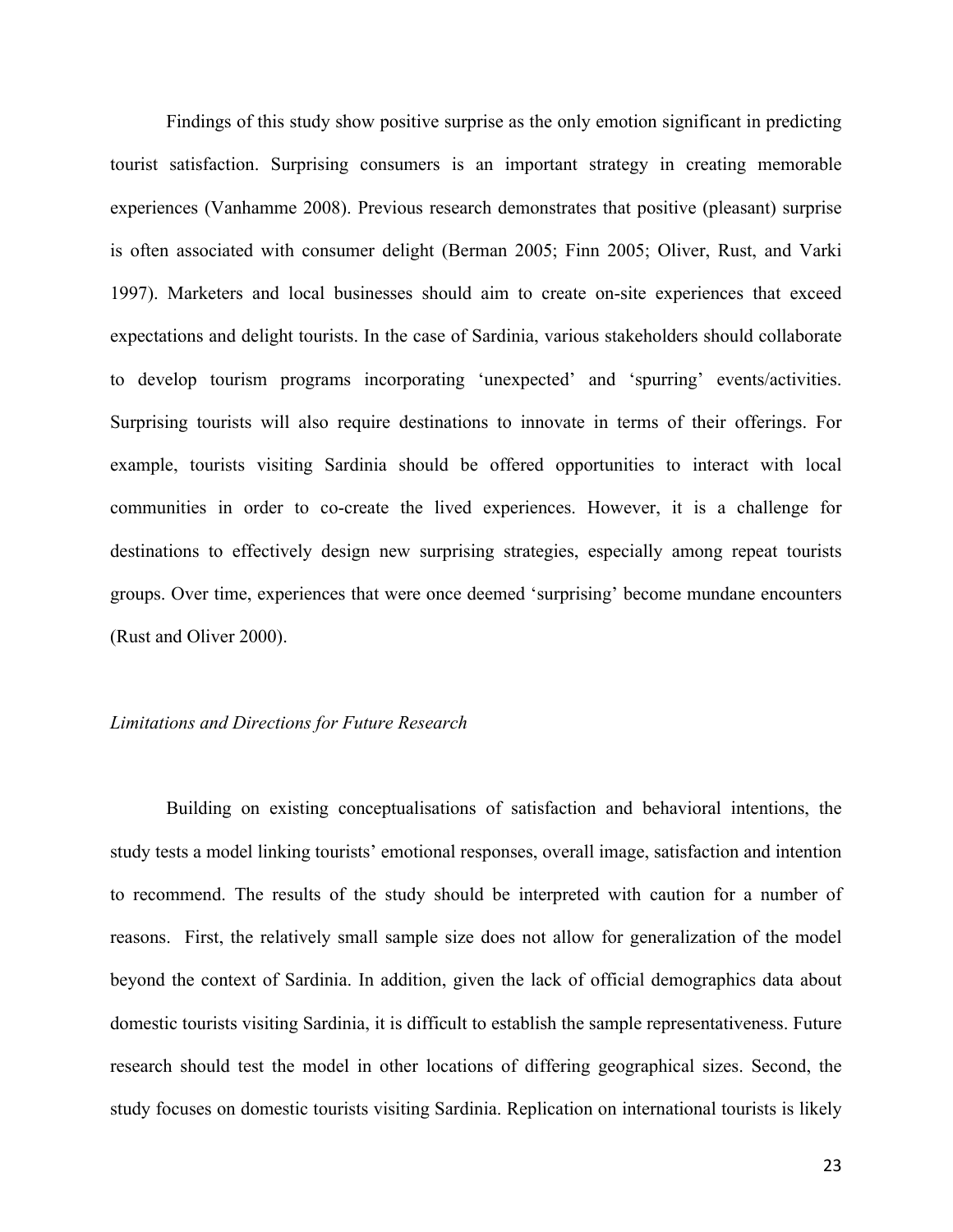to produce different results in terms of the hypothesized relationships. Prior research shows that, domestic tourists have different image perceptions (Bonn, Joseph, and Dai 2005; Tasci and Gartner 2007) and satisfaction levels (Yuksel 2004), compared to international tourists. Third, destination image was operationalized as an overall post-consumption evaluative construct. Yet, destination image is recognized as an influential pull factors in tourists' choice processes (Baloglu and McCleary 1999; Beerli and Martin 2004; Prayag and Ryan 2011). Tourists are motivated to travel in anticipation of positive emotions during their holidays (Nawijn 2011; Sirgy 2010). Future studies should investigate the relationship between tourists' pre-travel images and emotional experiences.

Furthermore, similar to destination image, satisfaction was operationalized at the global level. Although, global satisfaction measurements produce more stable relationships with behavioral intentions (Zhang et al. 2014), future studies could adopt an attribute-level conceptualisation of satisfaction (e.g. Chi and Qu 2008; Eusébio and Vieira 2013). Fifth, expanding on the model proposed in this study, future research could include other relevant variables such as appraisal determinants of tourists' emotional experiences (see Hosany, 2012), destination personality and tourists' motivations. Finally, emotions were measured retrospectively using self-report. Memories of emotions often provide inaccurate accounts of actual experiences (Levine 1997; Thomas and Diener 1990; Wirtz et al. 2003). In addition, emotions are dynamic and time-dependent (Kuppens, Stouten and Mesquita 2009). Throughout the vacation, tourists' self-reported emotions vary in type and intensity (Lee and Kyle 2012; Lin et al. 2014; Nawijn et al. 2013). Future studies should attempt to capture tourists' emotions in real time (see Kim and Fesenmaier 2015, for a recent and novel application of physiological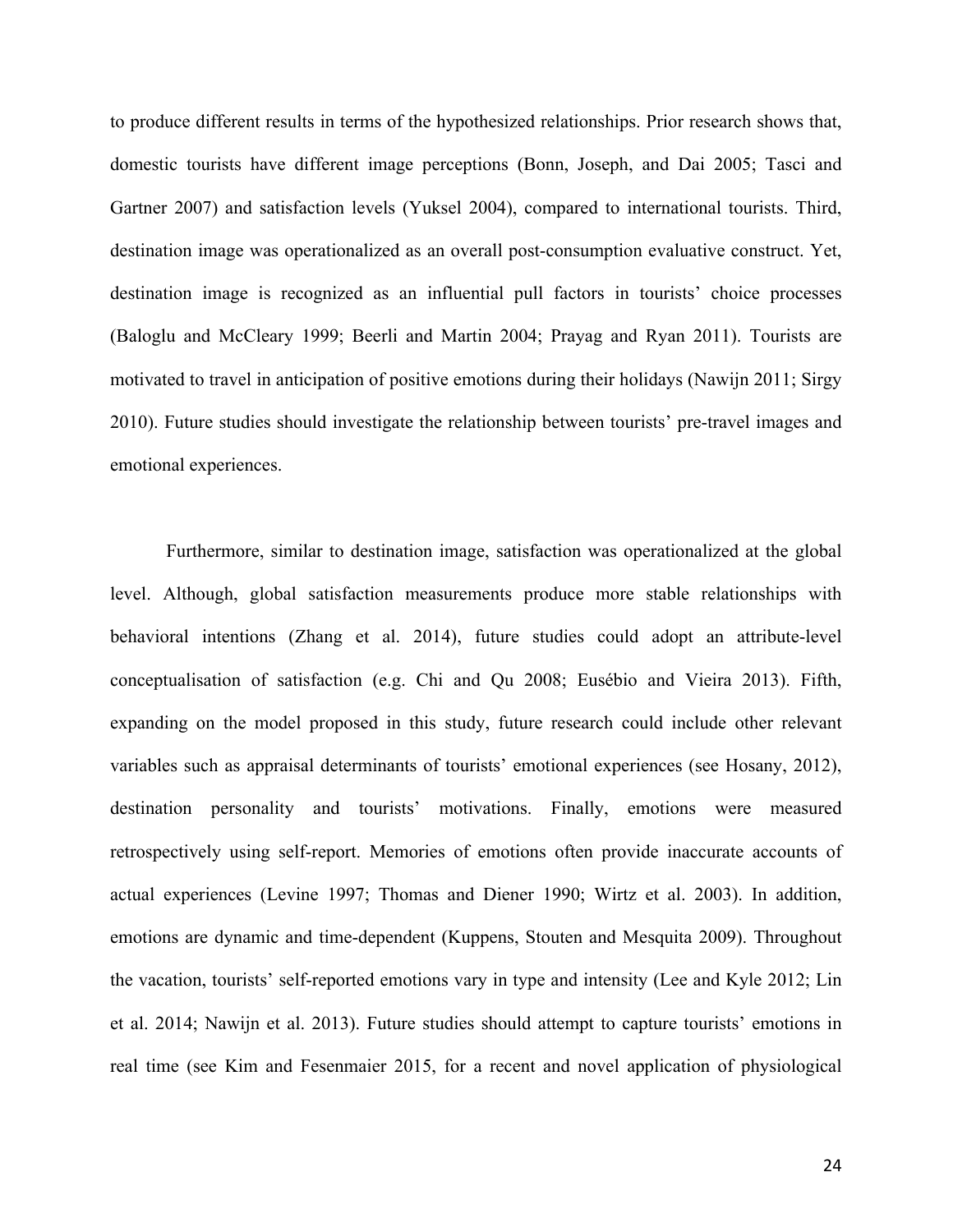emotion measures in tourism and Li, Scott and Walters 2015 for a review of current and potential methods to measure emotion in tourism).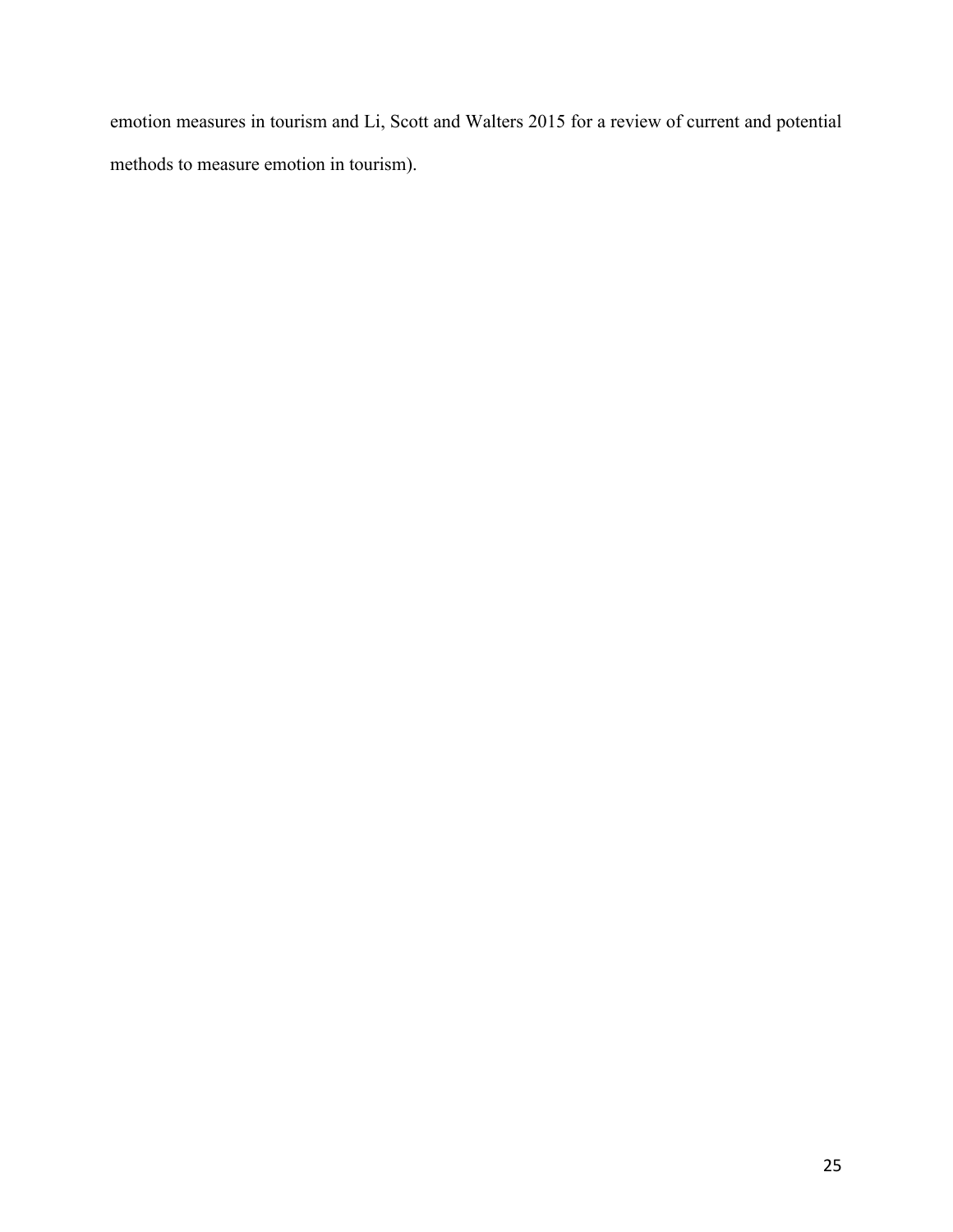# **References**

- [Aho, Seppo K. \(2001\). "Towards a General Theory of Touristic Experiences: Modeling](https://www.researchgate.net/publication/235268054_Towards_a_general_theory_of_touristic_experiences_Modelling_experience_process_in_tourism?el=1_x_8&enrichId=rgreq-7bbebf15-bd67-4ef8-9c79-6d076f69b6b5&enrichSource=Y292ZXJQYWdlOzI4ODA1NjM5OTtBUzozMTU1NTAzNTIyNDg4MzRAMTQ1MjI0NDQ3NDY5Ng==)  [Experience Process in Tourism."](https://www.researchgate.net/publication/235268054_Towards_a_general_theory_of_touristic_experiences_Modelling_experience_process_in_tourism?el=1_x_8&enrichId=rgreq-7bbebf15-bd67-4ef8-9c79-6d076f69b6b5&enrichSource=Y292ZXJQYWdlOzI4ODA1NjM5OTtBUzozMTU1NTAzNTIyNDg4MzRAMTQ1MjI0NDQ3NDY5Ng==) *Tourism Review*, 56 (3): 33-37.
- [Ahuvia, Aaron C. \(2005\). "Beyond the Extended Self: Loved Objects and Consumers' Identity](https://www.researchgate.net/publication/null?el=1_x_8&enrichId=rgreq-7bbebf15-bd67-4ef8-9c79-6d076f69b6b5&enrichSource=Y292ZXJQYWdlOzI4ODA1NjM5OTtBUzozMTU1NTAzNTIyNDg4MzRAMTQ1MjI0NDQ3NDY5Ng==)  Narratives." *[Journal of Consumer Research](https://www.researchgate.net/publication/null?el=1_x_8&enrichId=rgreq-7bbebf15-bd67-4ef8-9c79-6d076f69b6b5&enrichSource=Y292ZXJQYWdlOzI4ODA1NjM5OTtBUzozMTU1NTAzNTIyNDg4MzRAMTQ1MjI0NDQ3NDY5Ng==)*, 32 (1): 171-184.
- Albert, Noël, Dwight Merunka, and Pierre Valette-Florence (2008). "When Consumers Love Their Brands: Exploring the Concept and Its Dimensions." *Journal of Business Research*, 61 (10): 1072-1075.
- [Alegre, Joaquin, and Jaume Garau \(2010\). "Tourist Satisfaction and Dissatisfaction."](https://www.researchgate.net/publication/null?el=1_x_8&enrichId=rgreq-7bbebf15-bd67-4ef8-9c79-6d076f69b6b5&enrichSource=Y292ZXJQYWdlOzI4ODA1NjM5OTtBUzozMTU1NTAzNTIyNDg4MzRAMTQ1MjI0NDQ3NDY5Ng==) *Annals of [Tourism Research,](https://www.researchgate.net/publication/null?el=1_x_8&enrichId=rgreq-7bbebf15-bd67-4ef8-9c79-6d076f69b6b5&enrichSource=Y292ZXJQYWdlOzI4ODA1NjM5OTtBUzozMTU1NTAzNTIyNDg4MzRAMTQ1MjI0NDQ3NDY5Ng==)* 37 (1): 52-73.
- Allemoud, Abdulla M., and Edward, G. Armstrong (1996). "Image of Tourism Attractions in Kuwait." *Journal of Travel Research*, 34 (4): 76-80
- [Allen, Chris T., Karen A. Machleit, and Susan Schultz Kleine](https://www.researchgate.net/publication/null?el=1_x_8&enrichId=rgreq-7bbebf15-bd67-4ef8-9c79-6d076f69b6b5&enrichSource=Y292ZXJQYWdlOzI4ODA1NjM5OTtBUzozMTU1NTAzNTIyNDg4MzRAMTQ1MjI0NDQ3NDY5Ng==) (1992). "A Comparison of [Attitudes and Emotions as Predictors of Behavior at Diverse Levels of Behavioral](https://www.researchgate.net/publication/null?el=1_x_8&enrichId=rgreq-7bbebf15-bd67-4ef8-9c79-6d076f69b6b5&enrichSource=Y292ZXJQYWdlOzI4ODA1NjM5OTtBUzozMTU1NTAzNTIyNDg4MzRAMTQ1MjI0NDQ3NDY5Ng==)  Experience." *[Journal of Consumer Research](https://www.researchgate.net/publication/null?el=1_x_8&enrichId=rgreq-7bbebf15-bd67-4ef8-9c79-6d076f69b6b5&enrichSource=Y292ZXJQYWdlOzI4ODA1NjM5OTtBUzozMTU1NTAzNTIyNDg4MzRAMTQ1MjI0NDQ3NDY5Ng==)*, 18 (4): 493-504.
- [Anderson, James C., and David W. Gerbing \(1988\). "Structural Equation Modeling in Practice: A](https://www.researchgate.net/publication/null?el=1_x_8&enrichId=rgreq-7bbebf15-bd67-4ef8-9c79-6d076f69b6b5&enrichSource=Y292ZXJQYWdlOzI4ODA1NjM5OTtBUzozMTU1NTAzNTIyNDg4MzRAMTQ1MjI0NDQ3NDY5Ng==)  [Review and Recommended Two-Step Approach."](https://www.researchgate.net/publication/null?el=1_x_8&enrichId=rgreq-7bbebf15-bd67-4ef8-9c79-6d076f69b6b5&enrichSource=Y292ZXJQYWdlOzI4ODA1NjM5OTtBUzozMTU1NTAzNTIyNDg4MzRAMTQ1MjI0NDQ3NDY5Ng==) *Psychological Bulletin*, 103 (3): 411- [423.](https://www.researchgate.net/publication/null?el=1_x_8&enrichId=rgreq-7bbebf15-bd67-4ef8-9c79-6d076f69b6b5&enrichSource=Y292ZXJQYWdlOzI4ODA1NjM5OTtBUzozMTU1NTAzNTIyNDg4MzRAMTQ1MjI0NDQ3NDY5Ng==)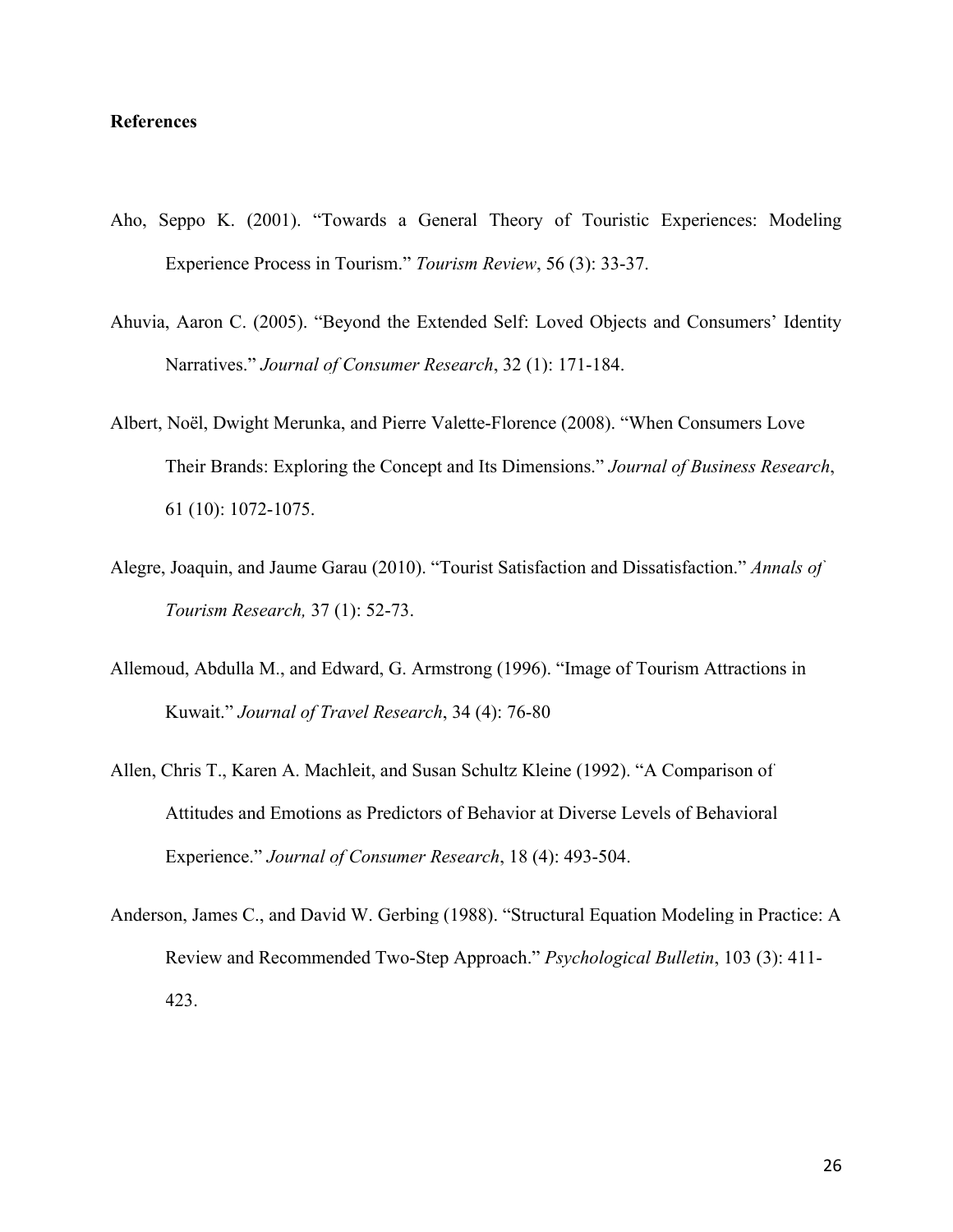- Assaker, Guy, and Rob Hallak (2013). "Moderating Effects of Tourists' Novelty-Seeking Tendencies on Destination Image, Visitor Satisfaction, and Short- and Long-Term Revisit Intentions." *Journal of Travel Research,* 52 (5): 600-613.
- Assaker, Guy, Vincenzo Esposito Vinzi, and Peter O'Connor (2011). "Examining the Effect of Novelty Seeking, Satisfaction, and Destination Image on Tourists' Return Pattern: A Two Factor, Non-Linear Latent Growth Model." *Tourism Management,* 32 (4): 890-901.
- Babin, Barry J., and Mitch Griffin (1998). "The Nature of Satisfaction: An Updated Examination and Analysis." *Journal of Business Research,* 41 (2): 127-136.
- Bagozzi, Richard P., Baumgartner, Hans, Pieters, Rik, & Zeelenberg, Marcel (2000). "The Role of Emotions in Goal-Directed Behavior." In *The Why of Consumption: Contemporary Perspectives on Consumer Motives, Goals and Desires*, Vol. 1. edited by Srinivasan Ratneshwar, David Glen Mick, and Cynthia Huffman. Milton Park, UK: Routledge. Pp 36-58.
- Bagozzi, Richard P., Mahesh Gopinath, and Prashanth U. Nyer (1999). "The Role of Emotions in Marketing." *Journal of the Academy of Marketing Science,* 27 (2): 184-206.
- Baker, Dwayne A., and John L. Crompton (2000). "Quality, Satisfaction and Behavioral Intentions." *Annals of Tourism Research,* 27 (3): 785-804.
- Baloglu, Seyhmus, and Ken W. McCleary (1999). "A Model of Destination Image Formation." *Annals of Tourism Research*, 26 (4): 868-897.
- Batra, Rajeev, Aaron Ahuvia, and Richard P. Bagozzi (2012). "Brand Love." *Journal of Marketing*, 76 (2): 1-16.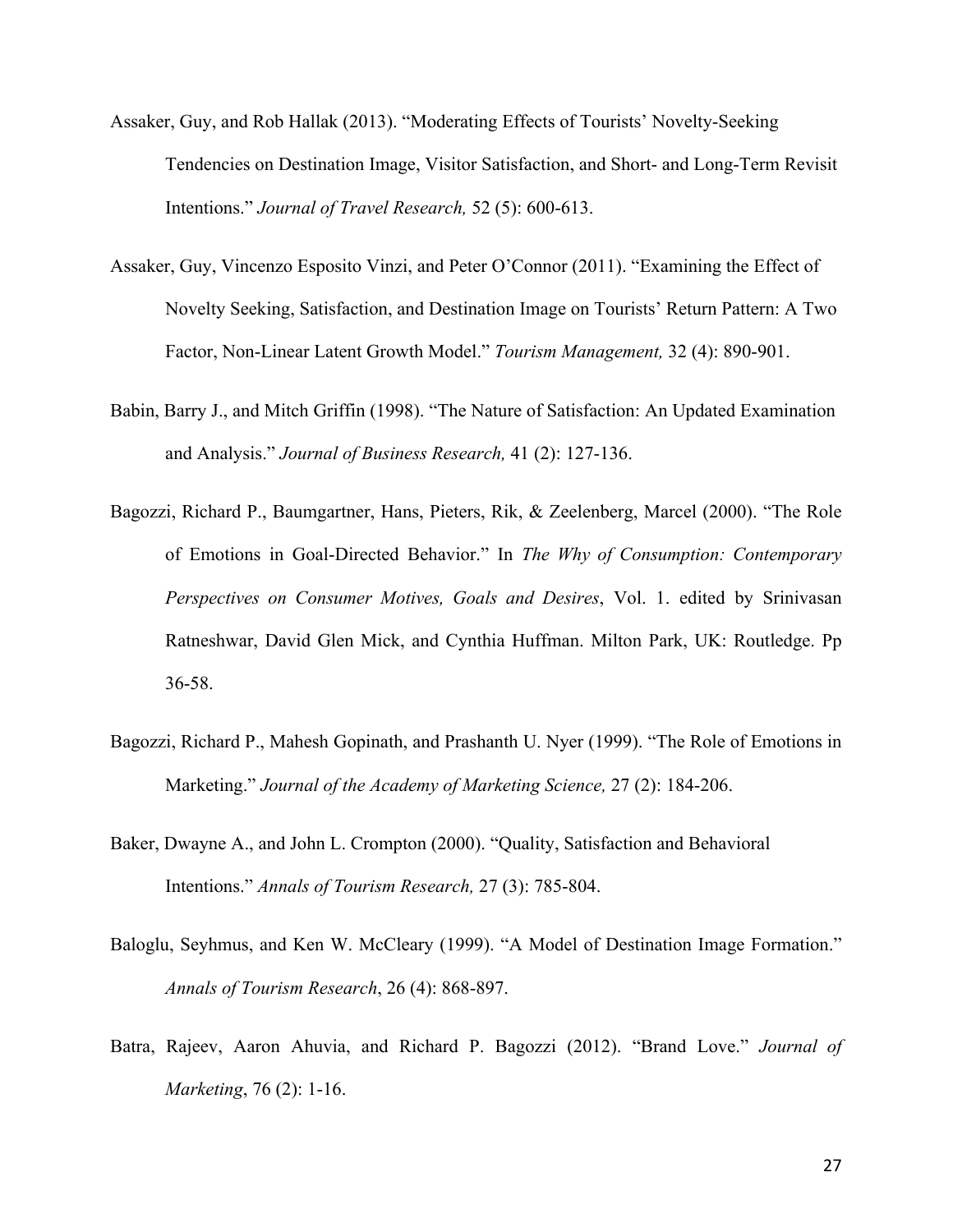- Beeho, Alison J., and Richard C. Prentice (1997). "Conceptualizing the Experiences of Heritage Tourists: A Case Study of New Lanark World Heritage Village." *Tourism Management,* 18 (2): 75-87.
- Beerli, Asuncion, and Josefa D. Martin (2004). "Factors Influencing Destination Image." *Annals of Tourism Research*, 31 (3): 657-681.
- Berman, Barry (2005). "How to Delight Your Customers." *California Management Review*, 48 (1): 129-151.
- Bigné, J. Enrique, Anna [S. Mattila, and Luisa Andreu \(2008\). "The Impact of Experiential](https://www.researchgate.net/publication/235320520_The_Impact_of_Experiential_Consumption_Cognitions_and_Emotions_on_Behavioral_Intentions?el=1_x_8&enrichId=rgreq-7bbebf15-bd67-4ef8-9c79-6d076f69b6b5&enrichSource=Y292ZXJQYWdlOzI4ODA1NjM5OTtBUzozMTU1NTAzNTIyNDg4MzRAMTQ1MjI0NDQ3NDY5Ng==) [Consumption Cognitions and Emotions on Behavioral Intentions."](https://www.researchgate.net/publication/235320520_The_Impact_of_Experiential_Consumption_Cognitions_and_Emotions_on_Behavioral_Intentions?el=1_x_8&enrichId=rgreq-7bbebf15-bd67-4ef8-9c79-6d076f69b6b5&enrichSource=Y292ZXJQYWdlOzI4ODA1NjM5OTtBUzozMTU1NTAzNTIyNDg4MzRAMTQ1MjI0NDQ3NDY5Ng==) *Journal of Services Marketing*, [22 \(4\): 303-315.](https://www.researchgate.net/publication/235320520_The_Impact_of_Experiential_Consumption_Cognitions_and_Emotions_on_Behavioral_Intentions?el=1_x_8&enrichId=rgreq-7bbebf15-bd67-4ef8-9c79-6d076f69b6b5&enrichSource=Y292ZXJQYWdlOzI4ODA1NjM5OTtBUzozMTU1NTAzNTIyNDg4MzRAMTQ1MjI0NDQ3NDY5Ng==)
- Bigné, J. Enrique, Luisa Andreu, and Juergen Gnoth (2005). "The Theme Park Experience: An Analysis of Pleasure, Arousal and Satisfaction." *Tourism Management*, 26 (6): 833-844.
- Bigné, J. Enrique, M. Isabel Sanchez, and Javier Sanchez (2001). "Tourism Image, Evaluation Variables and After Purchase Behaviour: Inter-Relationship." *Tourism Management*, 22 (6): 607-616.
- [Bonn, Mark A., Sacha M. Joseph, and Mo Dai \(2005\). "International versus Domestic Visitors:](https://www.researchgate.net/publication/258160591_International_versus_Domestic_Visitors_An_Examination_of_Destination_Image_Perceptions?el=1_x_8&enrichId=rgreq-7bbebf15-bd67-4ef8-9c79-6d076f69b6b5&enrichSource=Y292ZXJQYWdlOzI4ODA1NjM5OTtBUzozMTU1NTAzNTIyNDg4MzRAMTQ1MjI0NDQ3NDY5Ng==)  [An Examination of Destination Image Perceptions."](https://www.researchgate.net/publication/258160591_International_versus_Domestic_Visitors_An_Examination_of_Destination_Image_Perceptions?el=1_x_8&enrichId=rgreq-7bbebf15-bd67-4ef8-9c79-6d076f69b6b5&enrichSource=Y292ZXJQYWdlOzI4ODA1NjM5OTtBUzozMTU1NTAzNTIyNDg4MzRAMTQ1MjI0NDQ3NDY5Ng==) *Journal of Travel Research*, 43 (3): [294-301.](https://www.researchgate.net/publication/258160591_International_versus_Domestic_Visitors_An_Examination_of_Destination_Image_Perceptions?el=1_x_8&enrichId=rgreq-7bbebf15-bd67-4ef8-9c79-6d076f69b6b5&enrichSource=Y292ZXJQYWdlOzI4ODA1NjM5OTtBUzozMTU1NTAzNTIyNDg4MzRAMTQ1MjI0NDQ3NDY5Ng==)
- Byrne, Barbara M (1998). *[Structural Equation Modeling with LISREL, PRELIS, and SIMPLIS:](https://www.researchgate.net/publication/267010738_Structural_equation_modeling_with_LISREL_PRELIS_and_SIMPLIS_basic_concepts_applications_and_programming_Mahwah_Erlbaum?el=1_x_8&enrichId=rgreq-7bbebf15-bd67-4ef8-9c79-6d076f69b6b5&enrichSource=Y292ZXJQYWdlOzI4ODA1NjM5OTtBUzozMTU1NTAzNTIyNDg4MzRAMTQ1MjI0NDQ3NDY5Ng==)  [Basic Concepts, Applications, and Programming](https://www.researchgate.net/publication/267010738_Structural_equation_modeling_with_LISREL_PRELIS_and_SIMPLIS_basic_concepts_applications_and_programming_Mahwah_Erlbaum?el=1_x_8&enrichId=rgreq-7bbebf15-bd67-4ef8-9c79-6d076f69b6b5&enrichSource=Y292ZXJQYWdlOzI4ODA1NjM5OTtBUzozMTU1NTAzNTIyNDg4MzRAMTQ1MjI0NDQ3NDY5Ng==)*. New Jersey: Lawrence Erlbaum [Associates.](https://www.researchgate.net/publication/267010738_Structural_equation_modeling_with_LISREL_PRELIS_and_SIMPLIS_basic_concepts_applications_and_programming_Mahwah_Erlbaum?el=1_x_8&enrichId=rgreq-7bbebf15-bd67-4ef8-9c79-6d076f69b6b5&enrichSource=Y292ZXJQYWdlOzI4ODA1NjM5OTtBUzozMTU1NTAzNTIyNDg4MzRAMTQ1MjI0NDQ3NDY5Ng==)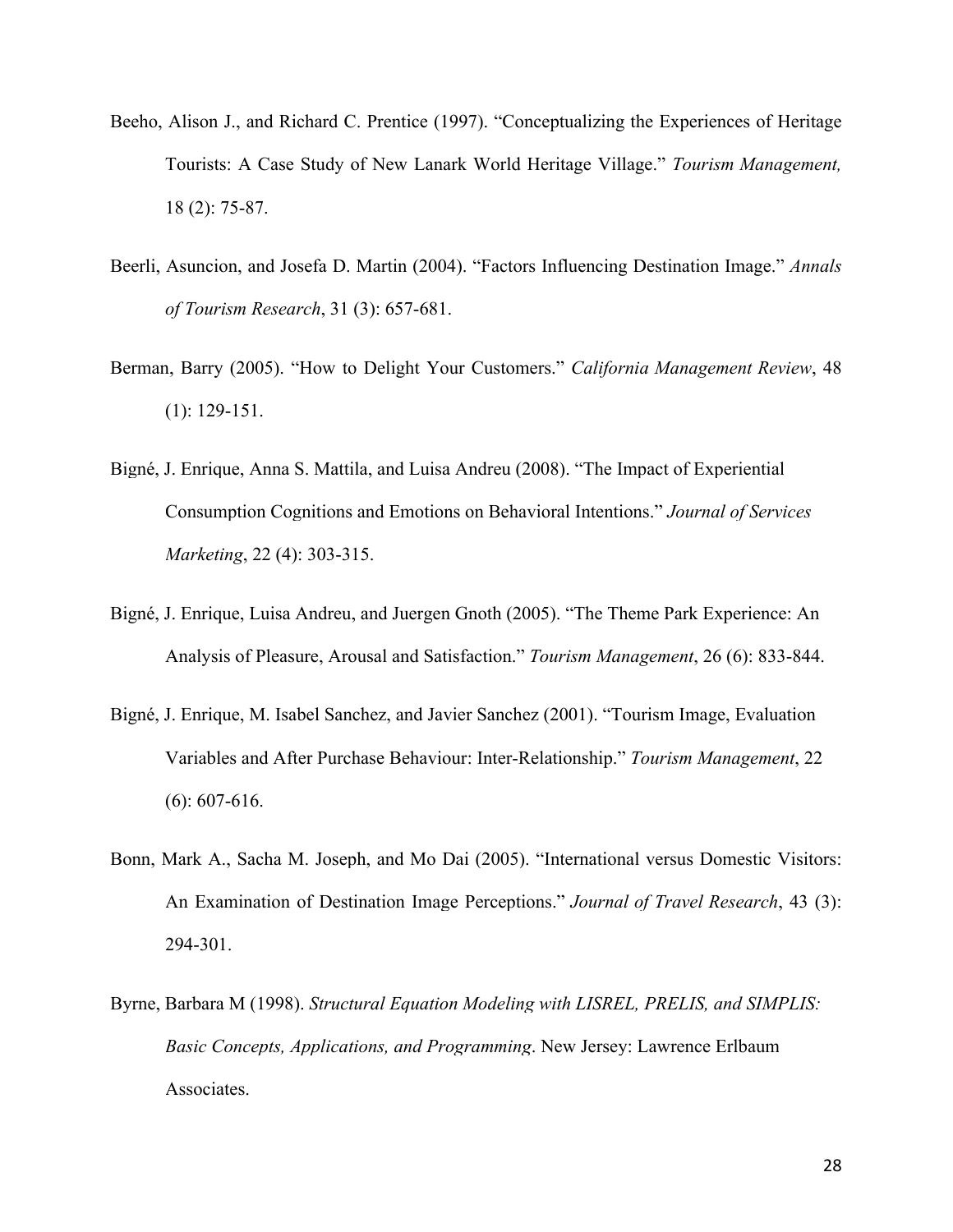- [Castro, Carmen Barroso, Enrique Martín Armario, and David Martín Ruiz \(2007\). "The Influence](https://www.researchgate.net/publication/null?el=1_x_8&enrichId=rgreq-7bbebf15-bd67-4ef8-9c79-6d076f69b6b5&enrichSource=Y292ZXJQYWdlOzI4ODA1NjM5OTtBUzozMTU1NTAzNTIyNDg4MzRAMTQ1MjI0NDQ3NDY5Ng==)  of Market Heterogeneity [on the Relationship between a Destination's Image and Tourists'](https://www.researchgate.net/publication/null?el=1_x_8&enrichId=rgreq-7bbebf15-bd67-4ef8-9c79-6d076f69b6b5&enrichSource=Y292ZXJQYWdlOzI4ODA1NjM5OTtBUzozMTU1NTAzNTIyNDg4MzRAMTQ1MjI0NDQ3NDY5Ng==) Future Behaviour." *[Tourism Management](https://www.researchgate.net/publication/null?el=1_x_8&enrichId=rgreq-7bbebf15-bd67-4ef8-9c79-6d076f69b6b5&enrichSource=Y292ZXJQYWdlOzI4ODA1NjM5OTtBUzozMTU1NTAzNTIyNDg4MzRAMTQ1MjI0NDQ3NDY5Ng==)*, 28 (1): 175-187.
- [Chen, Hung-Bin, Shih-Shuo Yeh, and Tzung-Cheng Huan](https://www.researchgate.net/publication/259509292_Nostalgic_emotion_experiential_value_brand_image_and_consumption_intentions_of_customers_of_nostalgic-themed_restaurants?el=1_x_8&enrichId=rgreq-7bbebf15-bd67-4ef8-9c79-6d076f69b6b5&enrichSource=Y292ZXJQYWdlOzI4ODA1NjM5OTtBUzozMTU1NTAzNTIyNDg4MzRAMTQ1MjI0NDQ3NDY5Ng==) (2014). "Nostalgic emotion, [experiential value, brand image, and consumption intentions of customers of nostalgic](https://www.researchgate.net/publication/259509292_Nostalgic_emotion_experiential_value_brand_image_and_consumption_intentions_of_customers_of_nostalgic-themed_restaurants?el=1_x_8&enrichId=rgreq-7bbebf15-bd67-4ef8-9c79-6d076f69b6b5&enrichSource=Y292ZXJQYWdlOzI4ODA1NjM5OTtBUzozMTU1NTAzNTIyNDg4MzRAMTQ1MjI0NDQ3NDY5Ng==)themed restaurants." *[Journal of Business Research](https://www.researchgate.net/publication/259509292_Nostalgic_emotion_experiential_value_brand_image_and_consumption_intentions_of_customers_of_nostalgic-themed_restaurants?el=1_x_8&enrichId=rgreq-7bbebf15-bd67-4ef8-9c79-6d076f69b6b5&enrichSource=Y292ZXJQYWdlOzI4ODA1NjM5OTtBUzozMTU1NTAzNTIyNDg4MzRAMTQ1MjI0NDQ3NDY5Ng==)*, 67(3): 354-360.
- Chen, Ching-Fu, and Dung Chun Tsai (2007). "How Destination Image and Evaluative Factors affect Behavioral Intentions?" *Tourism Management*, 28 (4): 1115-1122.
- [Chen, Ching-Fu, and Fu-Shian Chen \(2010\). "Experience Quality, Perceived Value, Satisfaction](https://www.researchgate.net/publication/237696416_Experience_Quality_Perceived_Value_Satisfaction_and_Behavioral_Intentions_for_Heritage_Tourists?el=1_x_8&enrichId=rgreq-7bbebf15-bd67-4ef8-9c79-6d076f69b6b5&enrichSource=Y292ZXJQYWdlOzI4ODA1NjM5OTtBUzozMTU1NTAzNTIyNDg4MzRAMTQ1MjI0NDQ3NDY5Ng==)  [and Behavioral Intentions for Heritage Tourists."](https://www.researchgate.net/publication/237696416_Experience_Quality_Perceived_Value_Satisfaction_and_Behavioral_Intentions_for_Heritage_Tourists?el=1_x_8&enrichId=rgreq-7bbebf15-bd67-4ef8-9c79-6d076f69b6b5&enrichSource=Y292ZXJQYWdlOzI4ODA1NjM5OTtBUzozMTU1NTAzNTIyNDg4MzRAMTQ1MjI0NDQ3NDY5Ng==) *Tourism Management*, 31 (1): 29-35.
- [Chen, Ching-Fu, and Sambath Phou \(2013\). "A Closer Look at Destination: Image, Personality,](https://www.researchgate.net/publication/271561598_A_Closer_Look_at_Destination_Image_Personality_Relationship_and_Loyalty?el=1_x_8&enrichId=rgreq-7bbebf15-bd67-4ef8-9c79-6d076f69b6b5&enrichSource=Y292ZXJQYWdlOzI4ODA1NjM5OTtBUzozMTU1NTAzNTIyNDg4MzRAMTQ1MjI0NDQ3NDY5Ng==) [Relationship and Loyalty."](https://www.researchgate.net/publication/271561598_A_Closer_Look_at_Destination_Image_Personality_Relationship_and_Loyalty?el=1_x_8&enrichId=rgreq-7bbebf15-bd67-4ef8-9c79-6d076f69b6b5&enrichSource=Y292ZXJQYWdlOzI4ODA1NjM5OTtBUzozMTU1NTAzNTIyNDg4MzRAMTQ1MjI0NDQ3NDY5Ng==) *Tourism Management*, 36: 269-278.
- [Chi, Christina Geng-Qing, and Hailin Qu \(2008\). "Examining the Structural Relationships of](https://www.researchgate.net/publication/223915435_Examining_the_Structural_Relationships_of_Destination_Image_Tourist_Satisfaction_and_Destination_Loyalty_An_Integrated_Approach?el=1_x_8&enrichId=rgreq-7bbebf15-bd67-4ef8-9c79-6d076f69b6b5&enrichSource=Y292ZXJQYWdlOzI4ODA1NjM5OTtBUzozMTU1NTAzNTIyNDg4MzRAMTQ1MjI0NDQ3NDY5Ng==) [Destination Image, Tourist Satisfaction and Destination Loyalty: An Integrated](https://www.researchgate.net/publication/223915435_Examining_the_Structural_Relationships_of_Destination_Image_Tourist_Satisfaction_and_Destination_Loyalty_An_Integrated_Approach?el=1_x_8&enrichId=rgreq-7bbebf15-bd67-4ef8-9c79-6d076f69b6b5&enrichSource=Y292ZXJQYWdlOzI4ODA1NjM5OTtBUzozMTU1NTAzNTIyNDg4MzRAMTQ1MjI0NDQ3NDY5Ng==) Approach." *[Tourism Management](https://www.researchgate.net/publication/223915435_Examining_the_Structural_Relationships_of_Destination_Image_Tourist_Satisfaction_and_Destination_Loyalty_An_Integrated_Approach?el=1_x_8&enrichId=rgreq-7bbebf15-bd67-4ef8-9c79-6d076f69b6b5&enrichSource=Y292ZXJQYWdlOzI4ODA1NjM5OTtBUzozMTU1NTAzNTIyNDg4MzRAMTQ1MjI0NDQ3NDY5Ng==)*, 29(4): 624-636.
- [Chuang, Shih-Chieh \(2007\). "The Effects of Emotions on the Purchase of Tour Commodities."](https://www.researchgate.net/publication/232869667_The_Effects_of_Emotions_on_the_Purchase_of_Tour_Commodities?el=1_x_8&enrichId=rgreq-7bbebf15-bd67-4ef8-9c79-6d076f69b6b5&enrichSource=Y292ZXJQYWdlOzI4ODA1NjM5OTtBUzozMTU1NTAzNTIyNDg4MzRAMTQ1MjI0NDQ3NDY5Ng==)  *[Journal of Travel & Tourism Marketing,](https://www.researchgate.net/publication/232869667_The_Effects_of_Emotions_on_the_Purchase_of_Tour_Commodities?el=1_x_8&enrichId=rgreq-7bbebf15-bd67-4ef8-9c79-6d076f69b6b5&enrichSource=Y292ZXJQYWdlOzI4ODA1NjM5OTtBUzozMTU1NTAzNTIyNDg4MzRAMTQ1MjI0NDQ3NDY5Ng==)* 22 (1): 1-13.
- [Cohen, Joel B., and Charles S. Areni \(1991\). "Affect and Consumer Behavior."](https://www.researchgate.net/publication/235361367_Affect_and_Consumer_Behavior?el=1_x_8&enrichId=rgreq-7bbebf15-bd67-4ef8-9c79-6d076f69b6b5&enrichSource=Y292ZXJQYWdlOzI4ODA1NjM5OTtBUzozMTU1NTAzNTIyNDg4MzRAMTQ1MjI0NDQ3NDY5Ng==) In *Handbook of Consumer Behavior*[, edited by Thomas S. Robertson and Harold H. Kassarjian.](https://www.researchgate.net/publication/235361367_Affect_and_Consumer_Behavior?el=1_x_8&enrichId=rgreq-7bbebf15-bd67-4ef8-9c79-6d076f69b6b5&enrichSource=Y292ZXJQYWdlOzI4ODA1NjM5OTtBUzozMTU1NTAzNTIyNDg4MzRAMTQ1MjI0NDQ3NDY5Ng==)  Englewood Cliffs, NJ: Prentice Hall. Pp 188-240.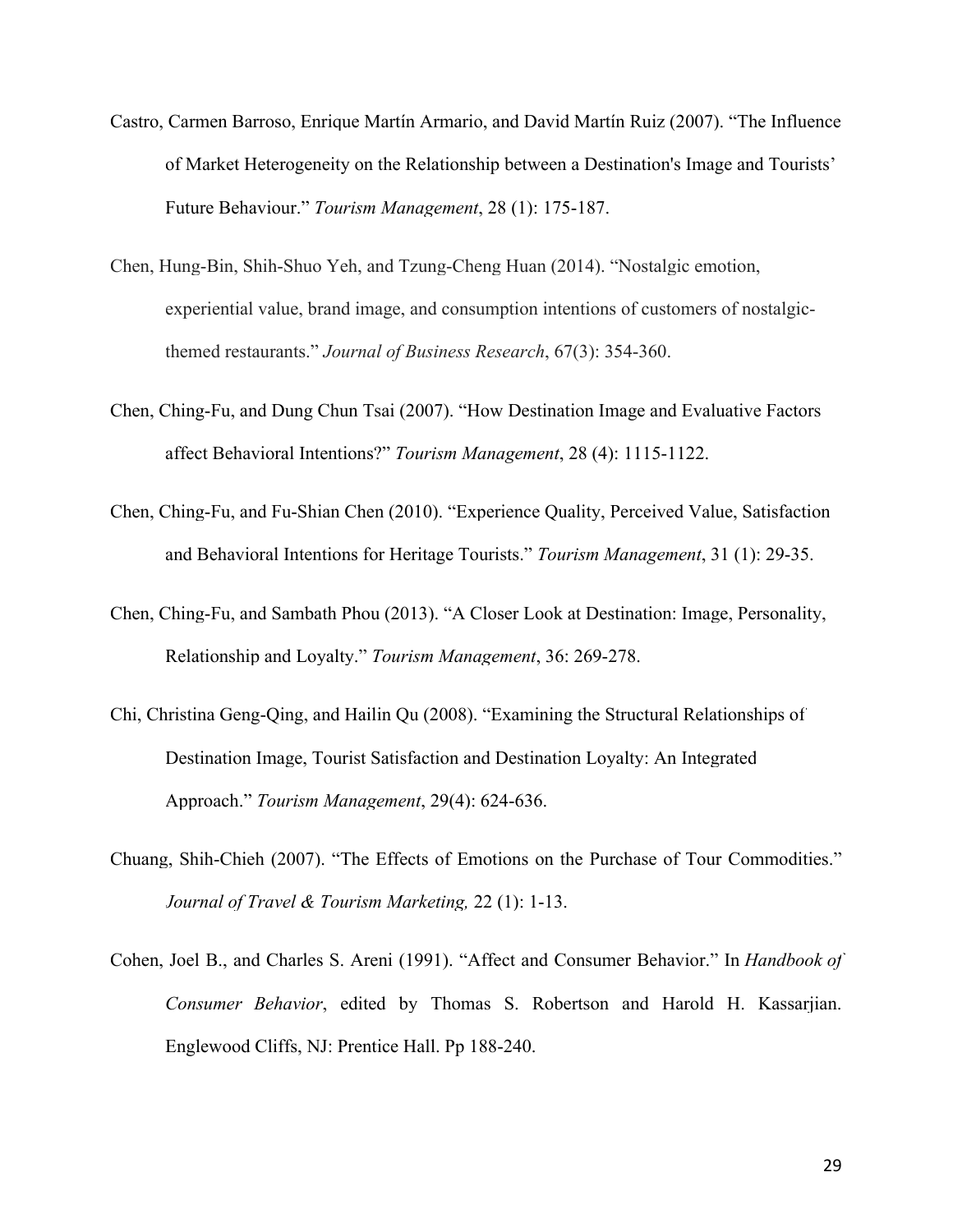- [Crompton, John L. \(1979\). "An Assessment of the Image of Mexico as a Vacation Destination](https://www.researchgate.net/publication/258160676_An_Assessment_of_the_Image_of_Mexico_as_a_Vacation_Destination_and_the_Influence_of_Geographical_Location_Upon_That_Image?el=1_x_8&enrichId=rgreq-7bbebf15-bd67-4ef8-9c79-6d076f69b6b5&enrichSource=Y292ZXJQYWdlOzI4ODA1NjM5OTtBUzozMTU1NTAzNTIyNDg4MzRAMTQ1MjI0NDQ3NDY5Ng==) [and the Influence of Geographical Location upon Image."](https://www.researchgate.net/publication/258160676_An_Assessment_of_the_Image_of_Mexico_as_a_Vacation_Destination_and_the_Influence_of_Geographical_Location_Upon_That_Image?el=1_x_8&enrichId=rgreq-7bbebf15-bd67-4ef8-9c79-6d076f69b6b5&enrichSource=Y292ZXJQYWdlOzI4ODA1NjM5OTtBUzozMTU1NTAzNTIyNDg4MzRAMTQ1MjI0NDQ3NDY5Ng==) *Journal of Travel Research*, [17\(4\): 18-23](https://www.researchgate.net/publication/258160676_An_Assessment_of_the_Image_of_Mexico_as_a_Vacation_Destination_and_the_Influence_of_Geographical_Location_Upon_That_Image?el=1_x_8&enrichId=rgreq-7bbebf15-bd67-4ef8-9c79-6d076f69b6b5&enrichSource=Y292ZXJQYWdlOzI4ODA1NjM5OTtBUzozMTU1NTAzNTIyNDg4MzRAMTQ1MjI0NDQ3NDY5Ng==)
- [Cronin Jr, J. Joseph, and Steven A. Taylor \(1992\). "Measuring Service Quality: A Reexamination](https://www.researchgate.net/publication/225083621_Measuring_Service_Quality_-_A_Reexamination_And_Extension?el=1_x_8&enrichId=rgreq-7bbebf15-bd67-4ef8-9c79-6d076f69b6b5&enrichSource=Y292ZXJQYWdlOzI4ODA1NjM5OTtBUzozMTU1NTAzNTIyNDg4MzRAMTQ1MjI0NDQ3NDY5Ng==) and Extension." *[Journal of Marketing](https://www.researchgate.net/publication/225083621_Measuring_Service_Quality_-_A_Reexamination_And_Extension?el=1_x_8&enrichId=rgreq-7bbebf15-bd67-4ef8-9c79-6d076f69b6b5&enrichSource=Y292ZXJQYWdlOzI4ODA1NjM5OTtBUzozMTU1NTAzNTIyNDg4MzRAMTQ1MjI0NDQ3NDY5Ng==)*, 56 (Jul): 55-68.
- [Cronin Jr, J. Joseph, Michael K. Brady, and G. Tomas M. Hult \(2000\). "Assessing the Effects of](https://www.researchgate.net/publication/null?el=1_x_8&enrichId=rgreq-7bbebf15-bd67-4ef8-9c79-6d076f69b6b5&enrichSource=Y292ZXJQYWdlOzI4ODA1NjM5OTtBUzozMTU1NTAzNTIyNDg4MzRAMTQ1MjI0NDQ3NDY5Ng==) [Quality, Value, and Customer Satisfaction on Consumer Behavioral Intentions in Service](https://www.researchgate.net/publication/null?el=1_x_8&enrichId=rgreq-7bbebf15-bd67-4ef8-9c79-6d076f69b6b5&enrichSource=Y292ZXJQYWdlOzI4ODA1NjM5OTtBUzozMTU1NTAzNTIyNDg4MzRAMTQ1MjI0NDQ3NDY5Ng==)  Environments." *[Journal of Retailing](https://www.researchgate.net/publication/null?el=1_x_8&enrichId=rgreq-7bbebf15-bd67-4ef8-9c79-6d076f69b6b5&enrichSource=Y292ZXJQYWdlOzI4ODA1NjM5OTtBUzozMTU1NTAzNTIyNDg4MzRAMTQ1MjI0NDQ3NDY5Ng==)*, 76 (2): 193-218.
- Crotts, John C., and Vincent P. Magnini (2011). "The Customer Delight Construct: Is Surprise Essential?" *Annals of Tourism Research*, 38 (2): 719-722.
- [Currie, Russell R. \(1997\). "A Pleasure-Tourism Behaviors Framework."](https://www.researchgate.net/publication/null?el=1_x_8&enrichId=rgreq-7bbebf15-bd67-4ef8-9c79-6d076f69b6b5&enrichSource=Y292ZXJQYWdlOzI4ODA1NjM5OTtBUzozMTU1NTAzNTIyNDg4MzRAMTQ1MjI0NDQ3NDY5Ng==) *Annals of Tourism Research*[, 24 \(4\): 884-897.](https://www.researchgate.net/publication/null?el=1_x_8&enrichId=rgreq-7bbebf15-bd67-4ef8-9c79-6d076f69b6b5&enrichSource=Y292ZXJQYWdlOzI4ODA1NjM5OTtBUzozMTU1NTAzNTIyNDg4MzRAMTQ1MjI0NDQ3NDY5Ng==)
- del Bosque, Ignacio Rodríguez, and Héctor San Martín (2008). "Tourist Satisfaction a Cognitive-Affective Model." *Annals of Tourism Research*, 35 (2): 551-573.
- [Dolnicar, Sara, Tim Coltman, and Rajeev Sharma \(2015\). "Do Satisfied Tourists Really Intend to](https://www.researchgate.net/publication/270710711_Do_Satisfied_Tourists_Really_Intend_to_Come_Back_Three_Concerns_with_Empirical_Studies_of_the_Link_between_Satisfaction_and_Behavioral_Intention?el=1_x_8&enrichId=rgreq-7bbebf15-bd67-4ef8-9c79-6d076f69b6b5&enrichSource=Y292ZXJQYWdlOzI4ODA1NjM5OTtBUzozMTU1NTAzNTIyNDg4MzRAMTQ1MjI0NDQ3NDY5Ng==) [Come Back? Three Concerns with Empirical Studies Linking Satisfaction to Behavioral](https://www.researchgate.net/publication/270710711_Do_Satisfied_Tourists_Really_Intend_to_Come_Back_Three_Concerns_with_Empirical_Studies_of_the_Link_between_Satisfaction_and_Behavioral_Intention?el=1_x_8&enrichId=rgreq-7bbebf15-bd67-4ef8-9c79-6d076f69b6b5&enrichSource=Y292ZXJQYWdlOzI4ODA1NjM5OTtBUzozMTU1NTAzNTIyNDg4MzRAMTQ1MjI0NDQ3NDY5Ng==)  Intentions." *[Journal of Travel Research](https://www.researchgate.net/publication/270710711_Do_Satisfied_Tourists_Really_Intend_to_Come_Back_Three_Concerns_with_Empirical_Studies_of_the_Link_between_Satisfaction_and_Behavioral_Intention?el=1_x_8&enrichId=rgreq-7bbebf15-bd67-4ef8-9c79-6d076f69b6b5&enrichSource=Y292ZXJQYWdlOzI4ODA1NjM5OTtBUzozMTU1NTAzNTIyNDg4MzRAMTQ1MjI0NDQ3NDY5Ng==)*, 54 (2): 152-178.
- [Echtner, Charlotte M., and J. R. Brent Ritchie \(1993\). "The Measurement of Destination Image:](https://www.researchgate.net/publication/249700840_The_Measurement_of_Destination_Image_An_Empirical_Assessment?el=1_x_8&enrichId=rgreq-7bbebf15-bd67-4ef8-9c79-6d076f69b6b5&enrichSource=Y292ZXJQYWdlOzI4ODA1NjM5OTtBUzozMTU1NTAzNTIyNDg4MzRAMTQ1MjI0NDQ3NDY5Ng==)  [An Empirical Assessment."](https://www.researchgate.net/publication/249700840_The_Measurement_of_Destination_Image_An_Empirical_Assessment?el=1_x_8&enrichId=rgreq-7bbebf15-bd67-4ef8-9c79-6d076f69b6b5&enrichSource=Y292ZXJQYWdlOzI4ODA1NjM5OTtBUzozMTU1NTAzNTIyNDg4MzRAMTQ1MjI0NDQ3NDY5Ng==) *Journal of Travel Research*, 31 (4): 3-13.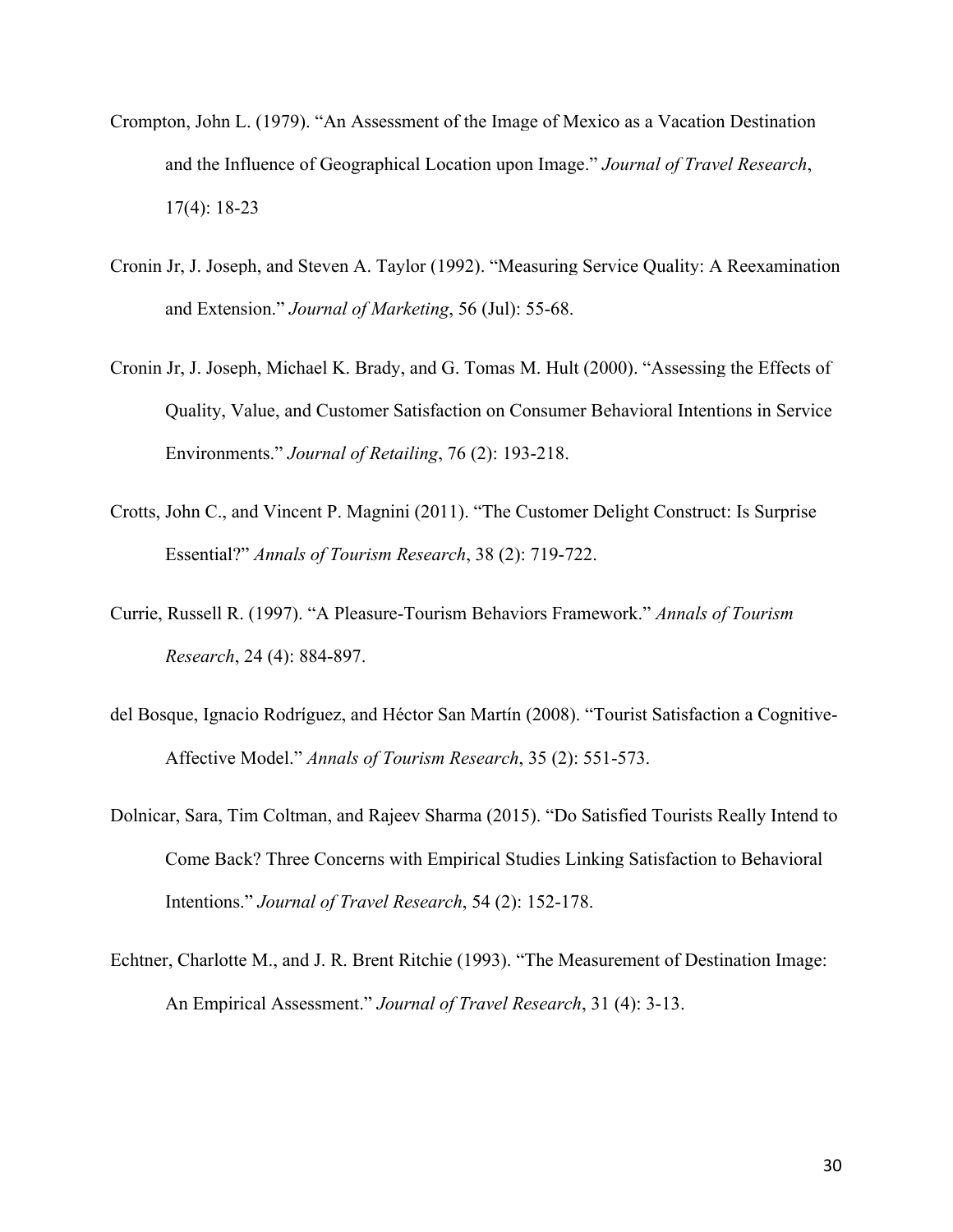- Elliot, Statia, Nicolas Papadopoulos, and Samuel Seongseop Kim (2011). "An Integrative Model of Place Image Exploring Relationships Between Destination, Product, and Country Images." *Journal of Travel Research*, 50 (5): 520-534.
- Engeset, Marit G., and Elvekrok, Ingunn (2015). "Authentic Concepts: Effects on Tourist Satisfaction." *Journal of Travel Research*, 54 (4): 456-466.
- Ene, Diana, and Peter Schofield (2011). "An Integrated Approach to Consumer Decision Making for Budget City Breaks: The Role of Emotion." *International Journal of Tourism Research*, 13 (4): 368-383.
- Eusébio, Celeste, and Armando Luís Vieira (2013). "Destination Attributes' Evaluation, Satisfaction and Behavioural Intentions: A Structural Modelling Approach." *International Journal of Tourism Research*, 15 (1): 66-80.
- Fakeye, Paul. C. [and John L. Crompton \(1991\). "Image Differences Between Prospective, First-](https://www.researchgate.net/publication/249700751_Image_Differences_Between_Prospective_First-Time_and_Repeat_Visitors_to_the_Lower_Rio_Grande_Valley?el=1_x_8&enrichId=rgreq-7bbebf15-bd67-4ef8-9c79-6d076f69b6b5&enrichSource=Y292ZXJQYWdlOzI4ODA1NjM5OTtBUzozMTU1NTAzNTIyNDg4MzRAMTQ1MjI0NDQ3NDY5Ng==)[Time, and Repeat Visitors to the Lower Rio Grande Valley."](https://www.researchgate.net/publication/249700751_Image_Differences_Between_Prospective_First-Time_and_Repeat_Visitors_to_the_Lower_Rio_Grande_Valley?el=1_x_8&enrichId=rgreq-7bbebf15-bd67-4ef8-9c79-6d076f69b6b5&enrichSource=Y292ZXJQYWdlOzI4ODA1NjM5OTtBUzozMTU1NTAzNTIyNDg4MzRAMTQ1MjI0NDQ3NDY5Ng==) *Journal of Travel Research*, 30 [\(2\): 10-16.](https://www.researchgate.net/publication/249700751_Image_Differences_Between_Prospective_First-Time_and_Repeat_Visitors_to_the_Lower_Rio_Grande_Valley?el=1_x_8&enrichId=rgreq-7bbebf15-bd67-4ef8-9c79-6d076f69b6b5&enrichSource=Y292ZXJQYWdlOzI4ODA1NjM5OTtBUzozMTU1NTAzNTIyNDg4MzRAMTQ1MjI0NDQ3NDY5Ng==)
- [Faullant, Rita, Kurt Matzler, and Todd A. Mooradian \(2011\). "Personality, Basic Emotions, and](https://www.researchgate.net/publication/233833166_Personality_basic_emotions_and_satisfaction_Primary_emotions_in_the_mountaineering_experience?el=1_x_8&enrichId=rgreq-7bbebf15-bd67-4ef8-9c79-6d076f69b6b5&enrichSource=Y292ZXJQYWdlOzI4ODA1NjM5OTtBUzozMTU1NTAzNTIyNDg4MzRAMTQ1MjI0NDQ3NDY5Ng==)  [Satisfaction: Primary Emotions in the Mountaineering Experience."](https://www.researchgate.net/publication/233833166_Personality_basic_emotions_and_satisfaction_Primary_emotions_in_the_mountaineering_experience?el=1_x_8&enrichId=rgreq-7bbebf15-bd67-4ef8-9c79-6d076f69b6b5&enrichSource=Y292ZXJQYWdlOzI4ODA1NjM5OTtBUzozMTU1NTAzNTIyNDg4MzRAMTQ1MjI0NDQ3NDY5Ng==) *Tourism Management*[, 32 \(6\): 1423-1430.](https://www.researchgate.net/publication/233833166_Personality_basic_emotions_and_satisfaction_Primary_emotions_in_the_mountaineering_experience?el=1_x_8&enrichId=rgreq-7bbebf15-bd67-4ef8-9c79-6d076f69b6b5&enrichSource=Y292ZXJQYWdlOzI4ODA1NjM5OTtBUzozMTU1NTAzNTIyNDg4MzRAMTQ1MjI0NDQ3NDY5Ng==)
- [Farber, Mary E., and Troy E. Hall \(2007\). "Emotion and Environment: Visitors' Extraordinary](https://www.researchgate.net/publication/283157017_Emotion_and_environment_Visitors)  [Experiences along the Dalton Highway in Alaska."](https://www.researchgate.net/publication/283157017_Emotion_and_environment_Visitors) *Journal of Leisure Research*, 39 (2): [248-270.](https://www.researchgate.net/publication/283157017_Emotion_and_environment_Visitors)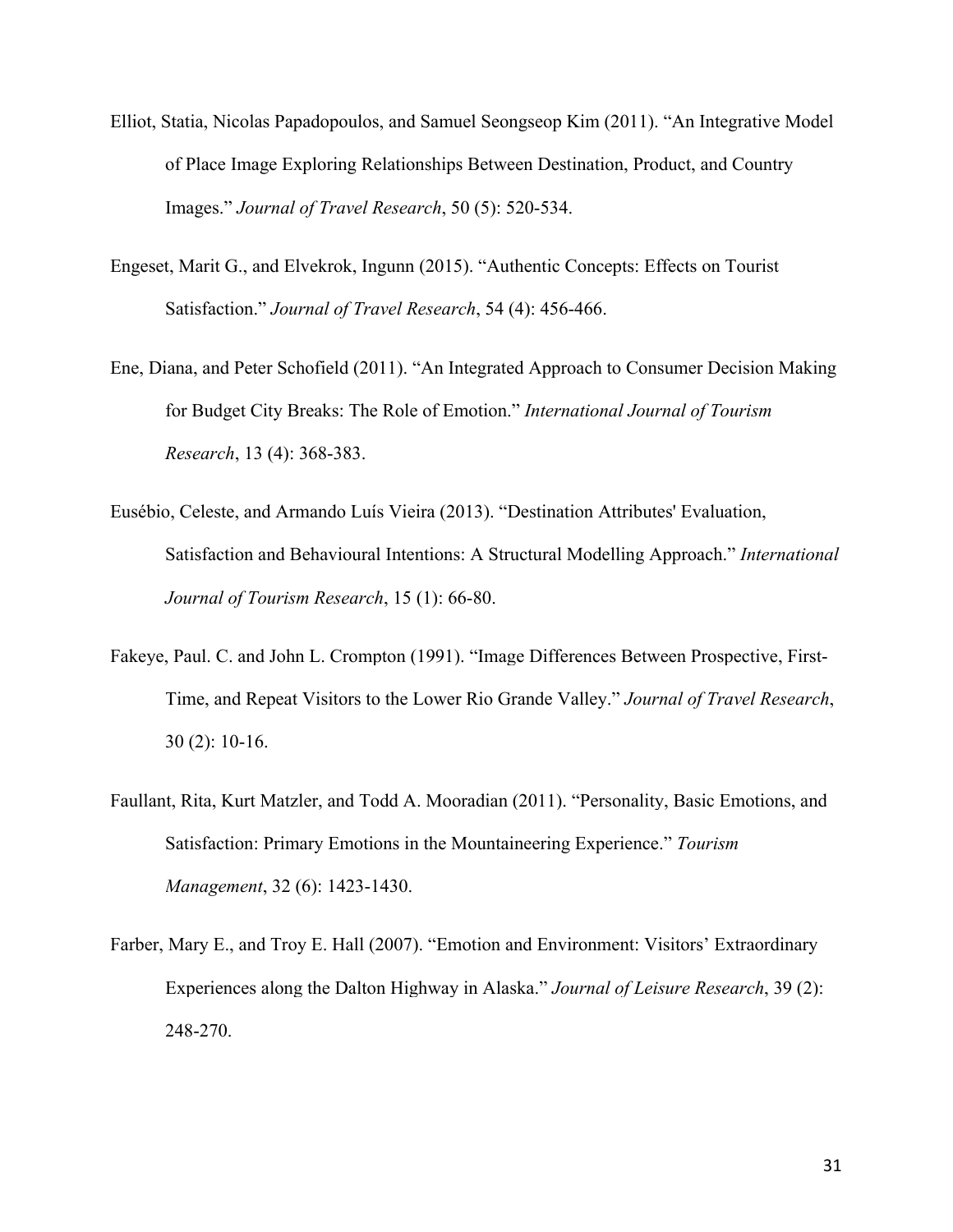- Finn, Adam. (2005). "Reassessing the Foundations of Customer Delight." *Journal of Service Research*, 8 (2): 103-116.
- Fornell, Claes, and David F. Larcker (1981). "Evaluating Structural Equation Models with Unobservable Variables and Measurement Error." *Journal of Marketing Research*, 18 (1): 39-50.
- Fredrickson, Barbara L. (1998). "What Good are Positive Emotions?" *Review of General Psychology*, 2 (3): 300-319.
- Global Travel Industry News (2012). "Sardinia Island is not just for the Wealthy." Accessed February 27, 2014. http://www.eturbonews.com/31313/sardinia-island-not-just-wealthy.
- Gnoth, Juergen (1997). "Tourism Motivation and Expectation Formation." *Annals of Tourism Research*, 24 (2): 283-304.
- Goossens, Cees (2000). "Tourism Information and Pleasure Motivation." *Annals of Tourism Research*, 27 (2): 301-321.
- Grappi, Silvia and Fabrizio Montanari (2011). "The Role of Social Identification and Hedonism in Affecting Tourist Re-Patronizing Behaviours: The Case of an Italian Festival." *Tourism Management*, 32 (5): 1128-1140.
- Gunn, Clare A. (1988). *Vacationscape: Designing Tourist Region*. 2nd edition. New York: Van Nostrand Reimhold.
- Hallmann, Kirstin, Anita Zehrer, and Sabine Müller (2015). "Perceived Destination Image: An Image Model for a Winter Sports Destination and Its Effect on Intention to Revisit." *Journal of Travel Research*, 54 (1): 94-106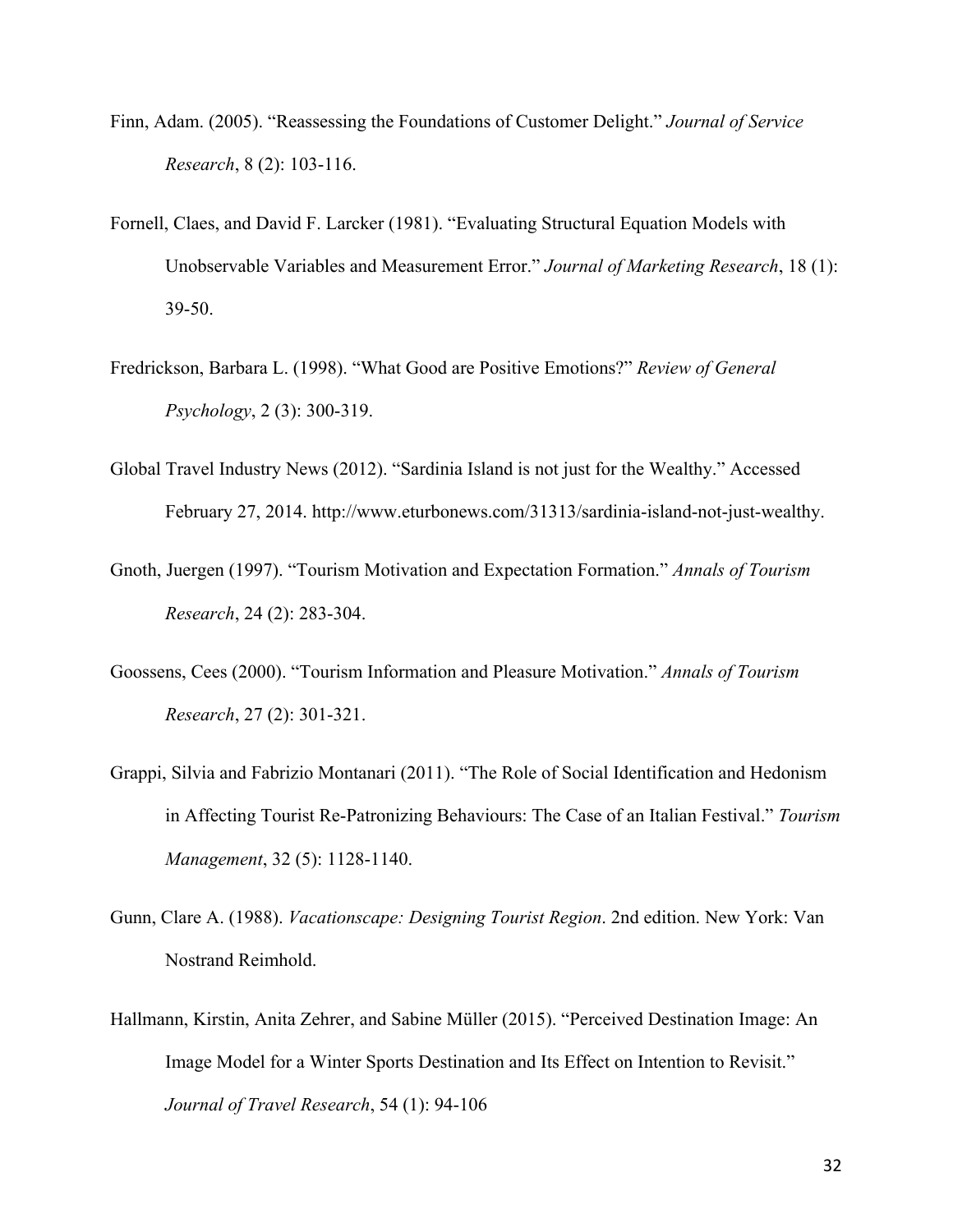- [Han, Heesup, and Chul Jeong \(2013\). "Multi-Dimensions of Patrons' Emotional Experiences in](https://www.researchgate.net/publication/271574424_Multi-dimensions_of_patrons)  [Upscale Restaurants and their Role in Loyalty Formation: Emotion Scale Improvement."](https://www.researchgate.net/publication/271574424_Multi-dimensions_of_patrons) *[International Journal of Hospitality Management,](https://www.researchgate.net/publication/271574424_Multi-dimensions_of_patrons)* 32: 59-70.
- Haynes, Stephen N., David Richard, and Edward S. Kubany (1995). "Content Validity in Psychological Assessment: A Functional Approach to Concepts and Methods." *Psychological Assessment,* 7 (3): 238-247.
- Horng, Jeou-Shyan, Chih-Hsing Liu, Hsin-Yu Chou, and Chang-Yen Tsai (2012). "Understanding the Impact of Culinary Brand Equity and Destination Familiarity on Travel Intentions." *Tourism Management,* 33 (4): 815-824.
- [Hosany, S. \(2012\). "Appraisal Determinants of Tourist Emotional Responses."](https://www.researchgate.net/publication/258161247_Appraisal_Determinants_of_Tourist_Emotional_Responses?el=1_x_8&enrichId=rgreq-7bbebf15-bd67-4ef8-9c79-6d076f69b6b5&enrichSource=Y292ZXJQYWdlOzI4ODA1NjM5OTtBUzozMTU1NTAzNTIyNDg4MzRAMTQ1MjI0NDQ3NDY5Ng==) *Journal of Travel Research*[, 51 \(3\): 303-14.](https://www.researchgate.net/publication/258161247_Appraisal_Determinants_of_Tourist_Emotional_Responses?el=1_x_8&enrichId=rgreq-7bbebf15-bd67-4ef8-9c79-6d076f69b6b5&enrichSource=Y292ZXJQYWdlOzI4ODA1NjM5OTtBUzozMTU1NTAzNTIyNDg4MzRAMTQ1MjI0NDQ3NDY5Ng==)
- Hosany, Sameer, and David Gilbert (2010). "Measuring Tourists' Emotional Experiences toward Hedonic Holiday Destinations." *Journal of Travel Research,* 49 (4): 513-526.
- [Hosany, Sameer, and Girish Prayag \(2013\). "Patterns of Tourists' Emotional Responses,](https://www.researchgate.net/publication/251511514_Patterns_of_tourists) [Satisfaction, and Intention to Recommend."](https://www.researchgate.net/publication/251511514_Patterns_of_tourists) *Journal of Business Research,* 66 (6): 730- [737.](https://www.researchgate.net/publication/251511514_Patterns_of_tourists)
- Hosany, Sameer, Girish Prayag, Siripan Deesilatham, Senija Causevic, and Khaled Odeh (2015). "Measuring Tourists' Emotional Experiences: Further Validation of the Destination Emotion Scale." *Journal of Travel Research,* 54 (4): 482-495.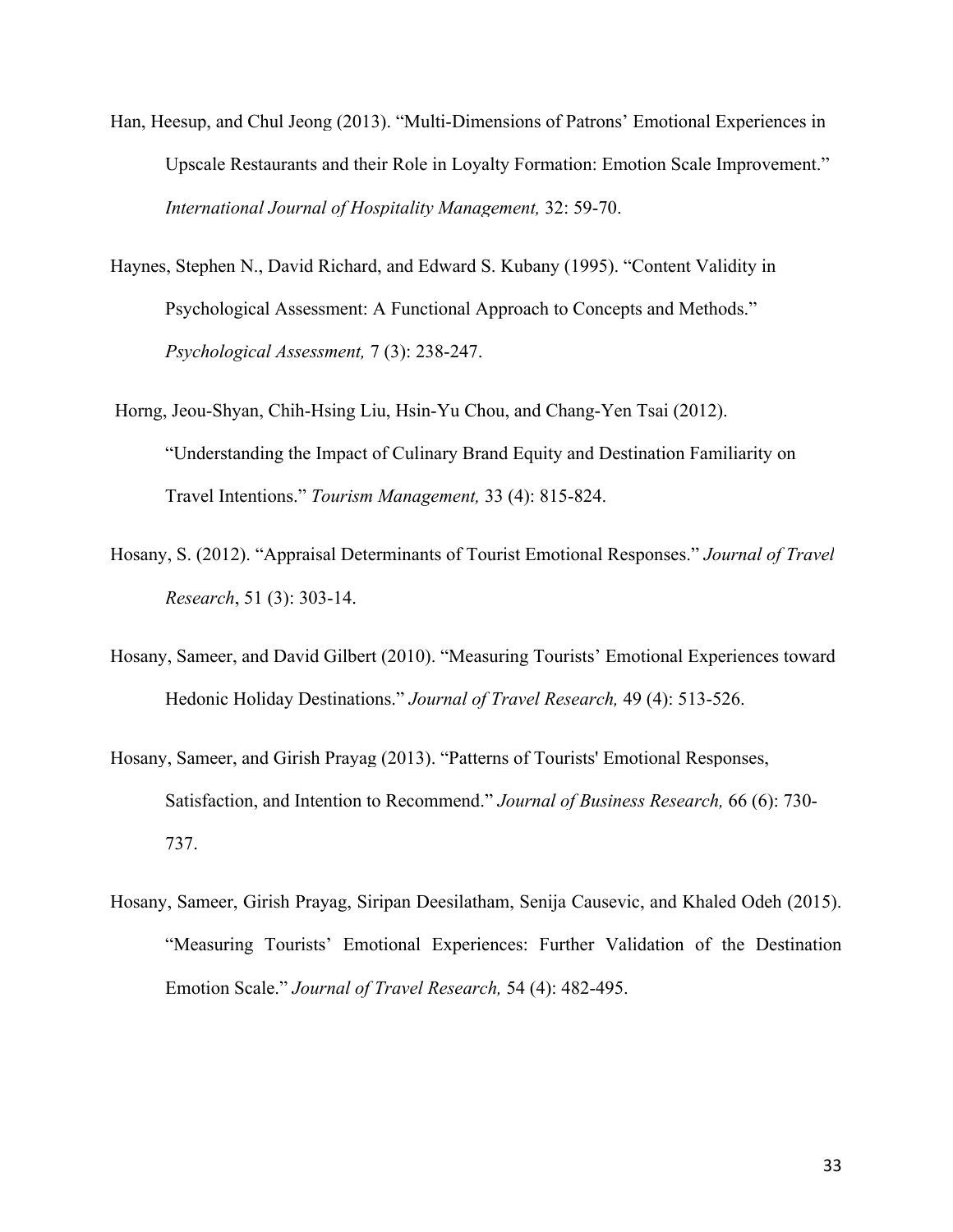- [Huang, Songshan S., Weiler, Betty, and Assaker Guy \(2015\). "Effects of Interpretive Guiding](https://www.researchgate.net/publication/263314627_Effects_of_Interpretive_Guiding_Outcomes_on_Tourist_Satisfaction_and_Behavioral_Intention?el=1_x_8&enrichId=rgreq-7bbebf15-bd67-4ef8-9c79-6d076f69b6b5&enrichSource=Y292ZXJQYWdlOzI4ODA1NjM5OTtBUzozMTU1NTAzNTIyNDg4MzRAMTQ1MjI0NDQ3NDY5Ng==) [Outcomes on Tourist Satisfaction and Behavioral Intention.](https://www.researchgate.net/publication/263314627_Effects_of_Interpretive_Guiding_Outcomes_on_Tourist_Satisfaction_and_Behavioral_Intention?el=1_x_8&enrichId=rgreq-7bbebf15-bd67-4ef8-9c79-6d076f69b6b5&enrichSource=Y292ZXJQYWdlOzI4ODA1NjM5OTtBUzozMTU1NTAzNTIyNDg4MzRAMTQ1MjI0NDQ3NDY5Ng==) *Journal of Travel Research*, 54 (3): [344-358.](https://www.researchgate.net/publication/263314627_Effects_of_Interpretive_Guiding_Outcomes_on_Tourist_Satisfaction_and_Behavioral_Intention?el=1_x_8&enrichId=rgreq-7bbebf15-bd67-4ef8-9c79-6d076f69b6b5&enrichSource=Y292ZXJQYWdlOzI4ODA1NjM5OTtBUzozMTU1NTAzNTIyNDg4MzRAMTQ1MjI0NDQ3NDY5Ng==)
- [Hutchinson, Joe, Fujun Lai, and Youcheng Wang \(2009\). "Understanding the Relationships of](https://www.researchgate.net/publication/223940363_Understanding_the_relationships_of_quality_value_equity_satisfaction_and_behavioral_intentions_among_golf_travelers?el=1_x_8&enrichId=rgreq-7bbebf15-bd67-4ef8-9c79-6d076f69b6b5&enrichSource=Y292ZXJQYWdlOzI4ODA1NjM5OTtBUzozMTU1NTAzNTIyNDg4MzRAMTQ1MjI0NDQ3NDY5Ng==) [Quality, Value, Equity, Satisfaction, and Behavioral Intentions among Golf Travelers."](https://www.researchgate.net/publication/223940363_Understanding_the_relationships_of_quality_value_equity_satisfaction_and_behavioral_intentions_among_golf_travelers?el=1_x_8&enrichId=rgreq-7bbebf15-bd67-4ef8-9c79-6d076f69b6b5&enrichSource=Y292ZXJQYWdlOzI4ODA1NjM5OTtBUzozMTU1NTAzNTIyNDg4MzRAMTQ1MjI0NDQ3NDY5Ng==)  *[Tourism Management](https://www.researchgate.net/publication/223940363_Understanding_the_relationships_of_quality_value_equity_satisfaction_and_behavioral_intentions_among_golf_travelers?el=1_x_8&enrichId=rgreq-7bbebf15-bd67-4ef8-9c79-6d076f69b6b5&enrichSource=Y292ZXJQYWdlOzI4ODA1NjM5OTtBUzozMTU1NTAzNTIyNDg4MzRAMTQ1MjI0NDQ3NDY5Ng==)*, 30 (2): 298-308.

Izard, Carroll E. (1977). *Human Emotions*. New York: Plenum Press.

- Kim, Jeongmi, and Daniel R. Fesenmaier (2015). "Measuring Emotions in Real Time: Implications for Tourism Experience Design." *Journal of Travel Research*, 54 (4): 419- 429
- Kline, Rex B. (2011). *[Principles and Practice of Structural Equation Modeling](https://www.researchgate.net/publication/235932894_Principles_And_Practice_Of_Structural_Equation_Modeling?el=1_x_8&enrichId=rgreq-7bbebf15-bd67-4ef8-9c79-6d076f69b6b5&enrichSource=Y292ZXJQYWdlOzI4ODA1NjM5OTtBUzozMTU1NTAzNTIyNDg4MzRAMTQ1MjI0NDQ3NDY5Ng==)* ( $3<sup>rd</sup>$  $3<sup>rd</sup>$  $3<sup>rd</sup>$  ed). New [York: Guilford Press.](https://www.researchgate.net/publication/235932894_Principles_And_Practice_Of_Structural_Equation_Modeling?el=1_x_8&enrichId=rgreq-7bbebf15-bd67-4ef8-9c79-6d076f69b6b5&enrichSource=Y292ZXJQYWdlOzI4ODA1NjM5OTtBUzozMTU1NTAzNTIyNDg4MzRAMTQ1MjI0NDQ3NDY5Ng==)
- [Kozak, Metin \(2001\). "Comparative Assessment of Tourist Satisfaction with Destinations Across](https://www.researchgate.net/publication/null?el=1_x_8&enrichId=rgreq-7bbebf15-bd67-4ef8-9c79-6d076f69b6b5&enrichSource=Y292ZXJQYWdlOzI4ODA1NjM5OTtBUzozMTU1NTAzNTIyNDg4MzRAMTQ1MjI0NDQ3NDY5Ng==)  Two Nationalities." *[Tourism Management,](https://www.researchgate.net/publication/null?el=1_x_8&enrichId=rgreq-7bbebf15-bd67-4ef8-9c79-6d076f69b6b5&enrichSource=Y292ZXJQYWdlOzI4ODA1NjM5OTtBUzozMTU1NTAzNTIyNDg4MzRAMTQ1MjI0NDQ3NDY5Ng==)* 22 (4): 391-401.
- [Kozak, Metin, and Mike Rimmington \(2000\). "Tourist Satisfaction with Mallorca, Spain, as an](https://www.researchgate.net/publication/249701056_Tourist_Satisfaction_With_Mallorca_Spain_as_an_Off-Season_Holiday_Destination?el=1_x_8&enrichId=rgreq-7bbebf15-bd67-4ef8-9c79-6d076f69b6b5&enrichSource=Y292ZXJQYWdlOzI4ODA1NjM5OTtBUzozMTU1NTAzNTIyNDg4MzRAMTQ1MjI0NDQ3NDY5Ng==) [Off-Season Holiday Destination."](https://www.researchgate.net/publication/249701056_Tourist_Satisfaction_With_Mallorca_Spain_as_an_Off-Season_Holiday_Destination?el=1_x_8&enrichId=rgreq-7bbebf15-bd67-4ef8-9c79-6d076f69b6b5&enrichSource=Y292ZXJQYWdlOzI4ODA1NjM5OTtBUzozMTU1NTAzNTIyNDg4MzRAMTQ1MjI0NDQ3NDY5Ng==) *Journal of Travel Research,* 38 (3): 260-269.
- [Kuppens, Peter, Jeroen Stouten, and Batja Mesquita \(2009\). "Individual Differences in Emotion](https://www.researchgate.net/publication/232724683_Individual_differences_in_emotion_components_and_dynamics_Introduction_to_the_Special_Issue?el=1_x_8&enrichId=rgreq-7bbebf15-bd67-4ef8-9c79-6d076f69b6b5&enrichSource=Y292ZXJQYWdlOzI4ODA1NjM5OTtBUzozMTU1NTAzNTIyNDg4MzRAMTQ1MjI0NDQ3NDY5Ng==)  [Components and Dynamics: Introduction to the Special Issue."](https://www.researchgate.net/publication/232724683_Individual_differences_in_emotion_components_and_dynamics_Introduction_to_the_Special_Issue?el=1_x_8&enrichId=rgreq-7bbebf15-bd67-4ef8-9c79-6d076f69b6b5&enrichSource=Y292ZXJQYWdlOzI4ODA1NjM5OTtBUzozMTU1NTAzNTIyNDg4MzRAMTQ1MjI0NDQ3NDY5Ng==) *Cognition and Emotion,* [23 \(7\): 1249-1258.](https://www.researchgate.net/publication/232724683_Individual_differences_in_emotion_components_and_dynamics_Introduction_to_the_Special_Issue?el=1_x_8&enrichId=rgreq-7bbebf15-bd67-4ef8-9c79-6d076f69b6b5&enrichSource=Y292ZXJQYWdlOzI4ODA1NjM5OTtBUzozMTU1NTAzNTIyNDg4MzRAMTQ1MjI0NDQ3NDY5Ng==)
- Ladhari, Riadh (2007). "The Movie Experience: A Revised Approach to Determinants of Satisfaction." *Journal of Business Research,* 60 (5): 454-462.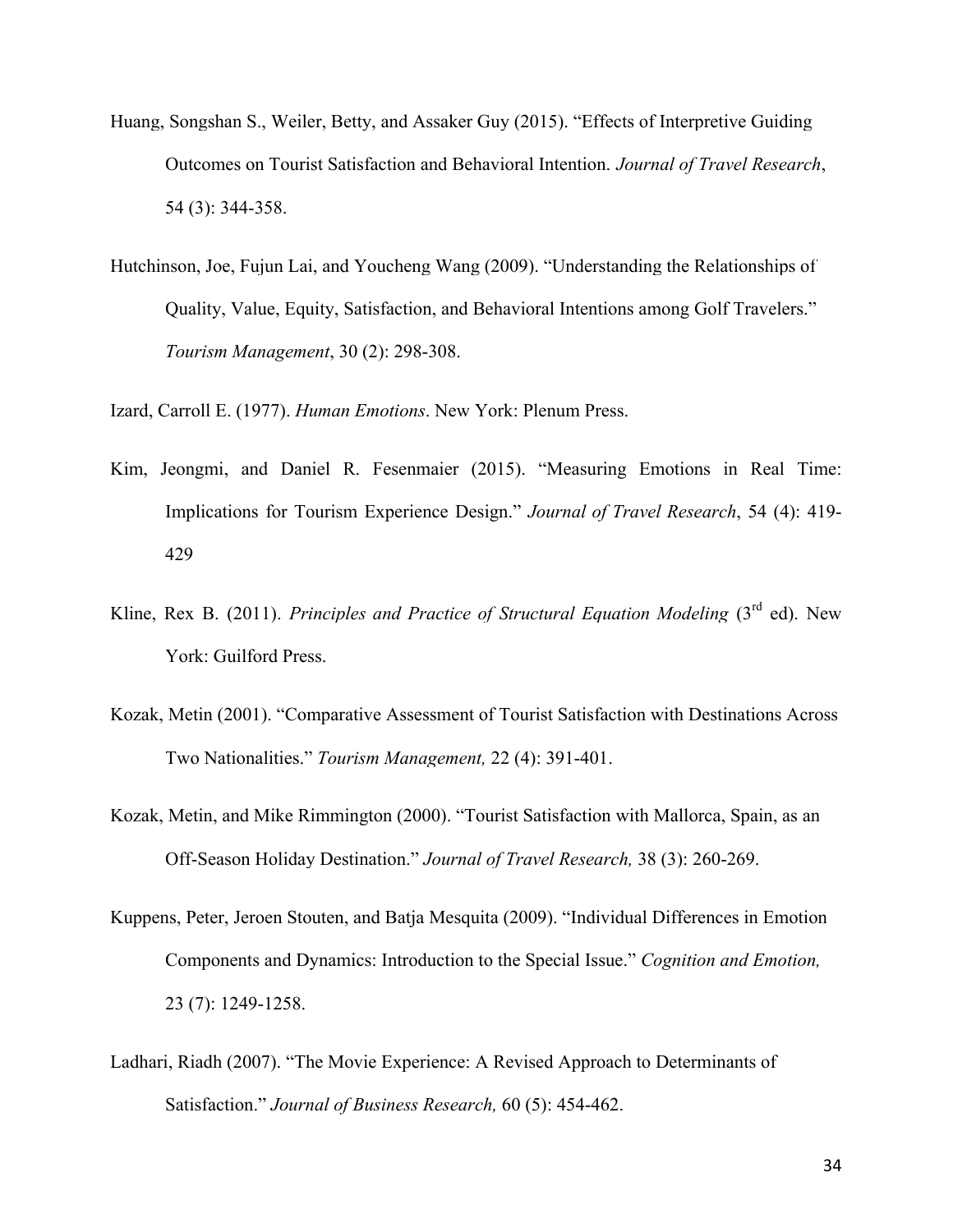- Ladhari, Riadh (2009). "Service Quality, Emotional Satisfaction, and Behavioural Intentions: A Study in the Hotel Industry." *Managing Service Quality,* 19 (3): 308-331.
- [Lam, Shun Yin, Venkatesh Shankar, M. Krishna Erramilli, and Bvsan Murthy \(2004\). "Customer](https://www.researchgate.net/publication/246926657_Customer_Value_Satisfaction_Loyalty_and_Switching_Costs_An_Illustration_From_a_Business-to-Business_Service_Context?el=1_x_8&enrichId=rgreq-7bbebf15-bd67-4ef8-9c79-6d076f69b6b5&enrichSource=Y292ZXJQYWdlOzI4ODA1NjM5OTtBUzozMTU1NTAzNTIyNDg4MzRAMTQ1MjI0NDQ3NDY5Ng==)  [Value, Satisfaction, Loyalty, and Switching Costs: An Illustration from a Business-To-](https://www.researchgate.net/publication/246926657_Customer_Value_Satisfaction_Loyalty_and_Switching_Costs_An_Illustration_From_a_Business-to-Business_Service_Context?el=1_x_8&enrichId=rgreq-7bbebf15-bd67-4ef8-9c79-6d076f69b6b5&enrichSource=Y292ZXJQYWdlOzI4ODA1NjM5OTtBUzozMTU1NTAzNTIyNDg4MzRAMTQ1MjI0NDQ3NDY5Ng==)Business Service Context." *[Journal of the Academy of Marketing Science,](https://www.researchgate.net/publication/246926657_Customer_Value_Satisfaction_Loyalty_and_Switching_Costs_An_Illustration_From_a_Business-to-Business_Service_Context?el=1_x_8&enrichId=rgreq-7bbebf15-bd67-4ef8-9c79-6d076f69b6b5&enrichSource=Y292ZXJQYWdlOzI4ODA1NjM5OTtBUzozMTU1NTAzNTIyNDg4MzRAMTQ1MjI0NDQ3NDY5Ng==)* 32 (3): 293- [311.](https://www.researchgate.net/publication/246926657_Customer_Value_Satisfaction_Loyalty_and_Switching_Costs_An_Illustration_From_a_Business-to-Business_Service_Context?el=1_x_8&enrichId=rgreq-7bbebf15-bd67-4ef8-9c79-6d076f69b6b5&enrichSource=Y292ZXJQYWdlOzI4ODA1NjM5OTtBUzozMTU1NTAzNTIyNDg4MzRAMTQ1MjI0NDQ3NDY5Ng==)
- Laros, Fleur J. M., and Jan-Benedict E. M. Steenkamp (2005). "Emotions in Consumer Behavior: A Hierarchical Approach." *Journal of Business Research,* 58 (10): 1437-1445.

Lazarus, Richard S. (1991). *Emotion and Adaptation*. New York: Oxford University Press.

- Lee, BongKoo, Choong-Ki Lee, and Jaeseok Lee (2014). "Dynamic Nature of Destination Image and Influence of Tourist Overall Satisfaction on Image Modification." *Journal of Travel Research,* 53 (2): 239-251.
- Lee, Choong-Ki, Yoo-Shik Yoon, and Seung-Kon Lee (2007). "Investigating the Relationships Among Perceived Value, Satisfaction, and Recommendations: The Case of the Korean DMZ." *Tourism Management,* 28 (1): 204-214.
- [Lee, Jiyeon \(2014\). "Visitors' Emotional Responses to the Festival Environment."](https://www.researchgate.net/publication/285263337_Visitors) *Journal of [Travel & Tourism Marketing](https://www.researchgate.net/publication/285263337_Visitors)*, 31 (1): 114-131.
- Lee, Jiyeon, and Gerard T. Kyle (2012). "Recollection Consistency of Festival Consumption Emotions." *Journal of Travel Research,* 51 (2): 178-190.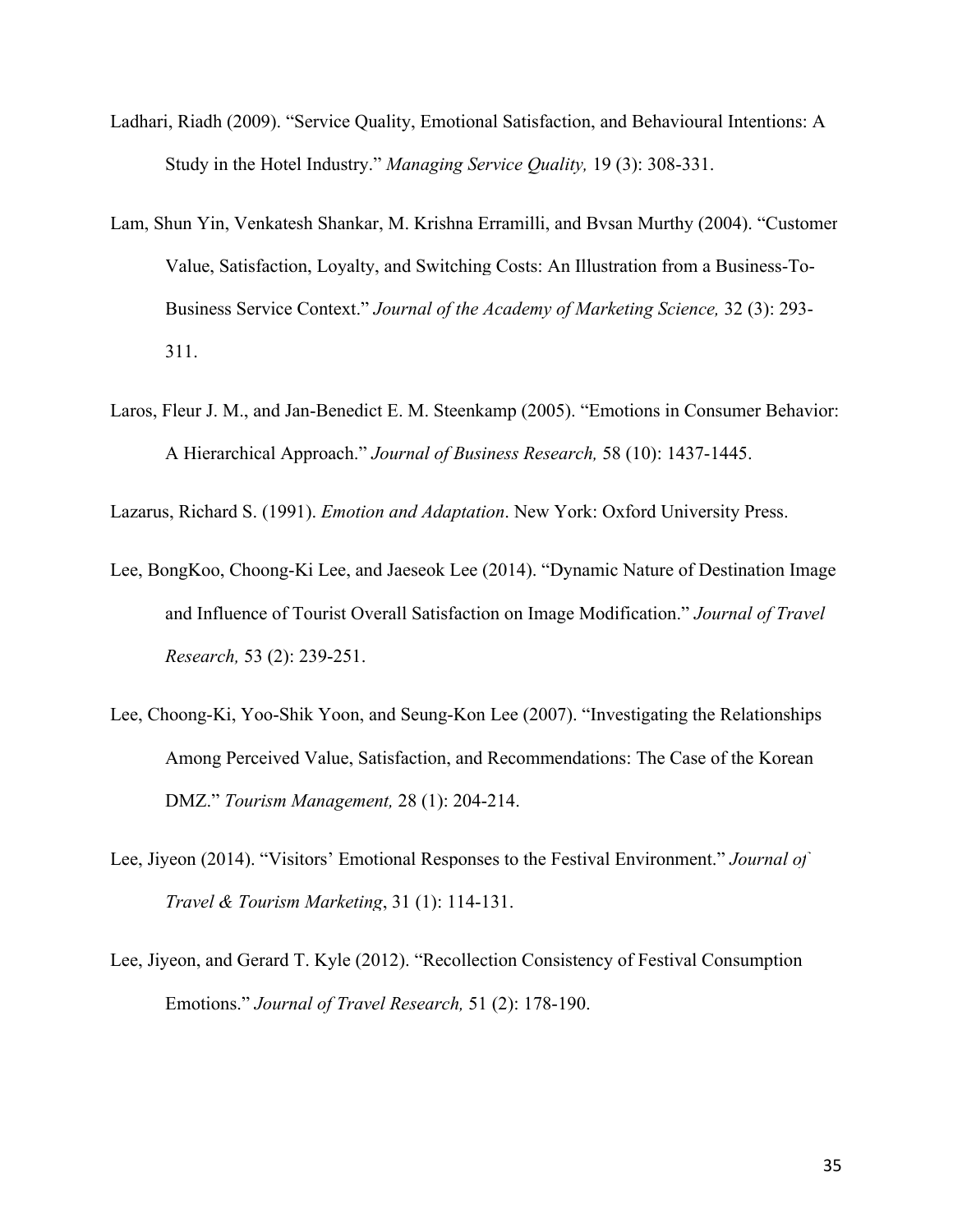- Lee, Jiyeon, and Gerard T. Kyle (2013). "The Measurement of Emotions Elicited within Festival Contexts: A Psychometric Test of a Festival Consumption Emotions (FCE) Scale". *Tourism Analysis*, 18 (6): 635-649.
- Lee, Yong-Ki, Choong-Ki Lee, Seung-Kon Lee, and Barry J. Babin (2008). "Festivalscapes and Patrons' Emotions, Satisfaction, and Loyalty." *Journal of Business Research,* 61 (1): 56- 64.
- Lerner, Jennifer. S., and Dachet Keltner (2000). "Fear, Anger and Risk." *Journal of Personality & Social Psychology*, 81 (1): 146-159.
- Levine, Linda J. (1997). "Reconstructing Memory for Emotions." *Journal of Experimental Psychology: General*, 126 (2): 165-177.
- Li, Shanshi, Noel Scott, and Gabby Walters (2015). "Current and Potential Methods for Measuring Emotion in Tourism Experiences: A Review." *Current Issues in Tourism*, 18 (9): 805-827
- Liljander, Veronica, and Tore Strandvik (1997). "Emotions in Service Satisfaction." *International Journal of Service Industry Management,* 8 (2): 148-169.
- Lin, Ingrid Y., and Anna S. Mattila (2010). "Restaurant Servicescape, Service Encounter, and Perceived Congruency on Customers' Emotions and Satisfaction." *Journal of Hospitality Marketing & Management,* 19 (8): 819-841.
- Lin, Yeqiang, Deborah Kerstetter, Jeroen Nawijn, and Ondrej Mitas (2014). "Changes in Emotions and Their Interactions with Personality in a Vacation Context." *Tourism Management,* 40: 416-424.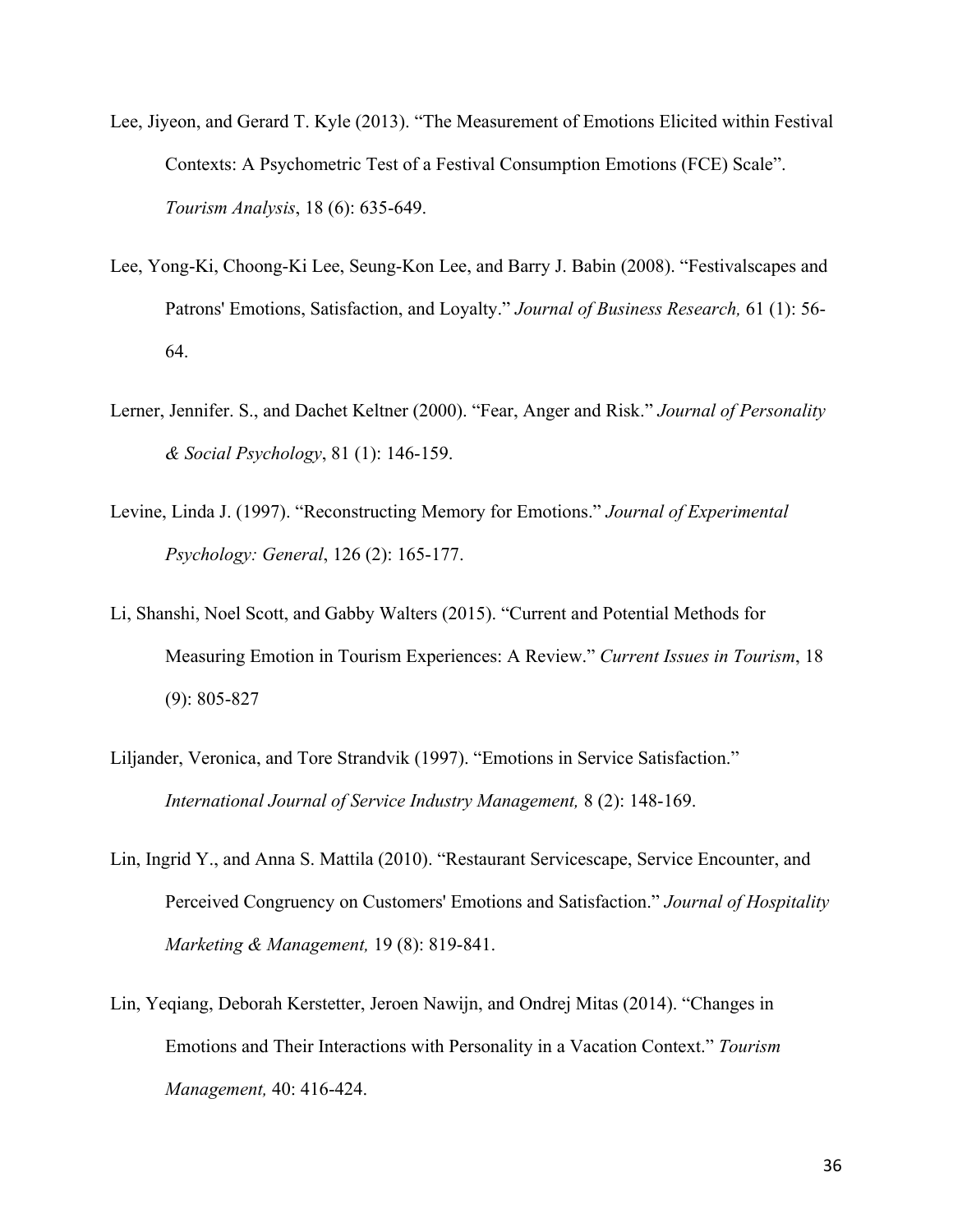- [Lindell, Michael K., and David J. Whitney \(2001\). "Accounting for Common Method Variance](https://www.researchgate.net/publication/null?el=1_x_8&enrichId=rgreq-7bbebf15-bd67-4ef8-9c79-6d076f69b6b5&enrichSource=Y292ZXJQYWdlOzI4ODA1NjM5OTtBUzozMTU1NTAzNTIyNDg4MzRAMTQ1MjI0NDQ3NDY5Ng==)  [in Cross-Sectional Research Designs."](https://www.researchgate.net/publication/null?el=1_x_8&enrichId=rgreq-7bbebf15-bd67-4ef8-9c79-6d076f69b6b5&enrichSource=Y292ZXJQYWdlOzI4ODA1NjM5OTtBUzozMTU1NTAzNTIyNDg4MzRAMTQ1MjI0NDQ3NDY5Ng==) *Journal of Applied Psychology,* 86 (1): 114-121.
- [Machleit, Karen A., and Sevgin A. Eroglu \(2000\). "Describing and Measuring Emotional](https://www.researchgate.net/publication/null?el=1_x_8&enrichId=rgreq-7bbebf15-bd67-4ef8-9c79-6d076f69b6b5&enrichSource=Y292ZXJQYWdlOzI4ODA1NjM5OTtBUzozMTU1NTAzNTIyNDg4MzRAMTQ1MjI0NDQ3NDY5Ng==) [Response to Shopping Experience."](https://www.researchgate.net/publication/null?el=1_x_8&enrichId=rgreq-7bbebf15-bd67-4ef8-9c79-6d076f69b6b5&enrichSource=Y292ZXJQYWdlOzI4ODA1NjM5OTtBUzozMTU1NTAzNTIyNDg4MzRAMTQ1MjI0NDQ3NDY5Ng==) *Journal of Business Research,* 49 (2): 101-111.
- [Mano, Haim, and Oliver Richard L. \(1993\). "Assessing the Dimensionality and Structure of the](https://www.researchgate.net/publication/null?el=1_x_8&enrichId=rgreq-7bbebf15-bd67-4ef8-9c79-6d076f69b6b5&enrichSource=Y292ZXJQYWdlOzI4ODA1NjM5OTtBUzozMTU1NTAzNTIyNDg4MzRAMTQ1MjI0NDQ3NDY5Ng==)  [Consumption Experience: Evaluation, Feeling and Satisfaction",](https://www.researchgate.net/publication/null?el=1_x_8&enrichId=rgreq-7bbebf15-bd67-4ef8-9c79-6d076f69b6b5&enrichSource=Y292ZXJQYWdlOzI4ODA1NjM5OTtBUzozMTU1NTAzNTIyNDg4MzRAMTQ1MjI0NDQ3NDY5Ng==) *Journal of Consumer Research*[, 20\(3\), 451-466.](https://www.researchgate.net/publication/null?el=1_x_8&enrichId=rgreq-7bbebf15-bd67-4ef8-9c79-6d076f69b6b5&enrichSource=Y292ZXJQYWdlOzI4ODA1NjM5OTtBUzozMTU1NTAzNTIyNDg4MzRAMTQ1MjI0NDQ3NDY5Ng==)
- [McKercher, Bob, and Tony S. M. Tse \(2012\). "Is Intention to Return a Valid Proxy for Actual](https://www.researchgate.net/publication/258160899_Is_Intention_to_Return_a_Valid_Proxy_for_Actual_Repeat_Visitation?el=1_x_8&enrichId=rgreq-7bbebf15-bd67-4ef8-9c79-6d076f69b6b5&enrichSource=Y292ZXJQYWdlOzI4ODA1NjM5OTtBUzozMTU1NTAzNTIyNDg4MzRAMTQ1MjI0NDQ3NDY5Ng==)  Repeat Visitation?" *[Journal of Travel Research,](https://www.researchgate.net/publication/258160899_Is_Intention_to_Return_a_Valid_Proxy_for_Actual_Repeat_Visitation?el=1_x_8&enrichId=rgreq-7bbebf15-bd67-4ef8-9c79-6d076f69b6b5&enrichSource=Y292ZXJQYWdlOzI4ODA1NjM5OTtBUzozMTU1NTAzNTIyNDg4MzRAMTQ1MjI0NDQ3NDY5Ng==)* 51 (6): 671-686.
- [Mehrabian, Albert, and James A. Russell \(1974\).](https://www.researchgate.net/publication/232487454_An_Approach_to_Environment_Psychology?el=1_x_8&enrichId=rgreq-7bbebf15-bd67-4ef8-9c79-6d076f69b6b5&enrichSource=Y292ZXJQYWdlOzI4ODA1NjM5OTtBUzozMTU1NTAzNTIyNDg4MzRAMTQ1MjI0NDQ3NDY5Ng==) *An Approach to Environmental Psychology*. [Cambridge, MA: MIT Press.](https://www.researchgate.net/publication/232487454_An_Approach_to_Environment_Psychology?el=1_x_8&enrichId=rgreq-7bbebf15-bd67-4ef8-9c79-6d076f69b6b5&enrichSource=Y292ZXJQYWdlOzI4ODA1NjM5OTtBUzozMTU1NTAzNTIyNDg4MzRAMTQ1MjI0NDQ3NDY5Ng==)
- [Meyer, Wulf-Uwe, Rainer Reisenzein, and Achim Schutzwohl \(1997\). "Toward a Process](https://www.researchgate.net/publication/225969606_Toward_a_Process_Analysis_of_Emotions_The_Case_of_Surprise?el=1_x_8&enrichId=rgreq-7bbebf15-bd67-4ef8-9c79-6d076f69b6b5&enrichSource=Y292ZXJQYWdlOzI4ODA1NjM5OTtBUzozMTU1NTAzNTIyNDg4MzRAMTQ1MjI0NDQ3NDY5Ng==) [Analysis of Emotions: The Case of Surprise."](https://www.researchgate.net/publication/225969606_Toward_a_Process_Analysis_of_Emotions_The_Case_of_Surprise?el=1_x_8&enrichId=rgreq-7bbebf15-bd67-4ef8-9c79-6d076f69b6b5&enrichSource=Y292ZXJQYWdlOzI4ODA1NjM5OTtBUzozMTU1NTAzNTIyNDg4MzRAMTQ1MjI0NDQ3NDY5Ng==) *Motivation and Emotion*, 21 (3): 251-274.
- [Min, Kyeong S., Drew Martin, and Jae M. Jung](https://www.researchgate.net/publication/251511517_Designing_advertising_campaigns_for_destinations_with_mixed_images_Using_visitor_campaign_goal_messages_to_motivate_visitors?el=1_x_8&enrichId=rgreq-7bbebf15-bd67-4ef8-9c79-6d076f69b6b5&enrichSource=Y292ZXJQYWdlOzI4ODA1NjM5OTtBUzozMTU1NTAzNTIyNDg4MzRAMTQ1MjI0NDQ3NDY5Ng==) (2013). "Designing Advertising Campaigns for [Destinations with Mixed Images: Using Visitor Campaign Goal Messages to Motivate](https://www.researchgate.net/publication/251511517_Designing_advertising_campaigns_for_destinations_with_mixed_images_Using_visitor_campaign_goal_messages_to_motivate_visitors?el=1_x_8&enrichId=rgreq-7bbebf15-bd67-4ef8-9c79-6d076f69b6b5&enrichSource=Y292ZXJQYWdlOzI4ODA1NjM5OTtBUzozMTU1NTAzNTIyNDg4MzRAMTQ1MjI0NDQ3NDY5Ng==)  Visitors." *[Journal of Business Research](https://www.researchgate.net/publication/251511517_Designing_advertising_campaigns_for_destinations_with_mixed_images_Using_visitor_campaign_goal_messages_to_motivate_visitors?el=1_x_8&enrichId=rgreq-7bbebf15-bd67-4ef8-9c79-6d076f69b6b5&enrichSource=Y292ZXJQYWdlOzI4ODA1NjM5OTtBUzozMTU1NTAzNTIyNDg4MzRAMTQ1MjI0NDQ3NDY5Ng==)*, 66 (6): 759-764.
- Mitas, Ondrej, Careen Yarnal, Reginald Adams, and Nilam Ram (2012). "Taking a "Peak" at Leisure Travelers' Positive Emotions." *Leisure Sciences,* 34 (2): 115-135.
- [Nawijn, Jeroen \(2011\). "Determinants of Daily Happiness on Vacation."](https://www.researchgate.net/publication/255708350_Determinants_of_Daily_Happiness_on_Vacation?el=1_x_8&enrichId=rgreq-7bbebf15-bd67-4ef8-9c79-6d076f69b6b5&enrichSource=Y292ZXJQYWdlOzI4ODA1NjM5OTtBUzozMTU1NTAzNTIyNDg4MzRAMTQ1MjI0NDQ3NDY5Ng==) *Journal of Travel Research*[, 50 \(5\): 559-566.](https://www.researchgate.net/publication/255708350_Determinants_of_Daily_Happiness_on_Vacation?el=1_x_8&enrichId=rgreq-7bbebf15-bd67-4ef8-9c79-6d076f69b6b5&enrichSource=Y292ZXJQYWdlOzI4ODA1NjM5OTtBUzozMTU1NTAzNTIyNDg4MzRAMTQ1MjI0NDQ3NDY5Ng==)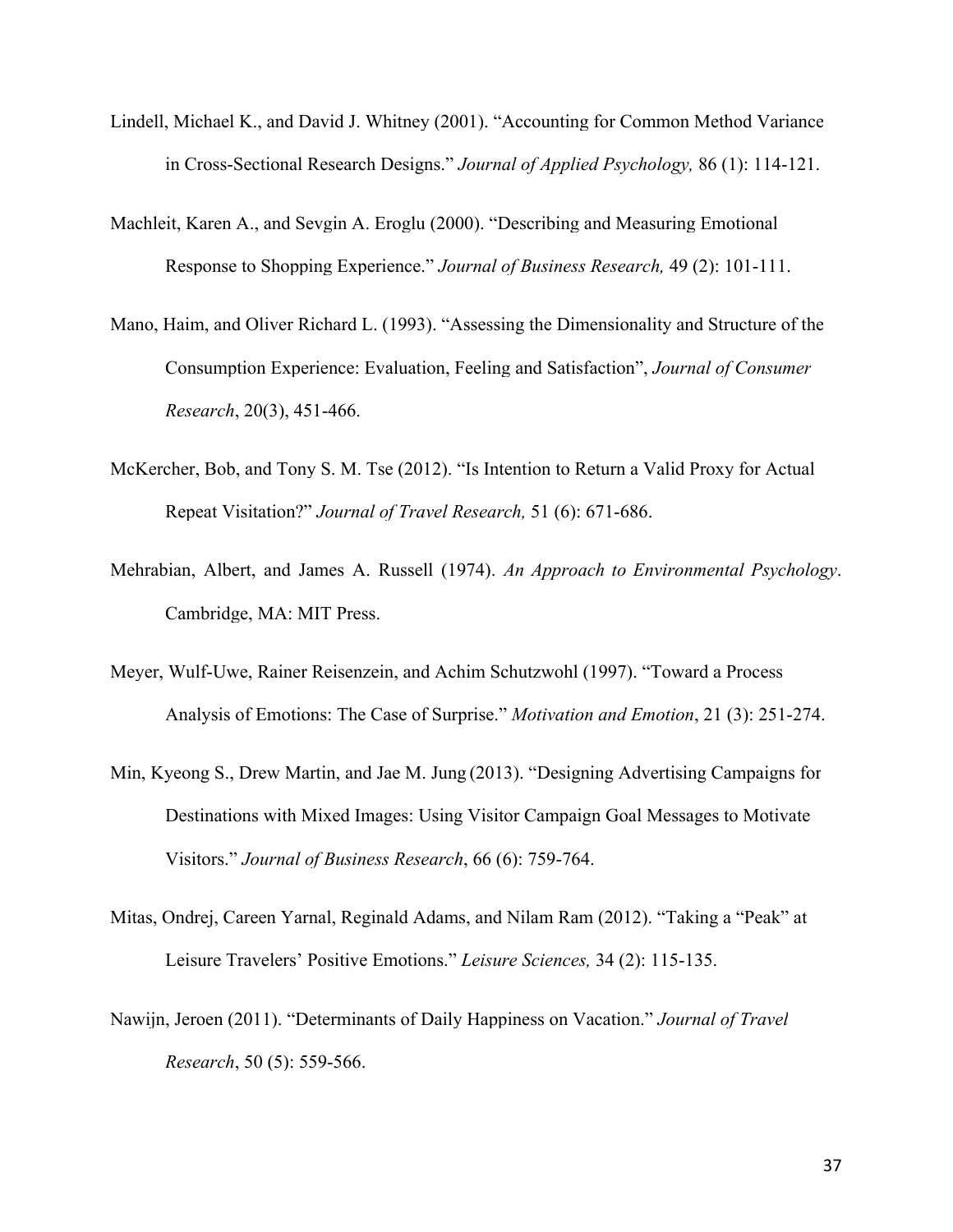- [Nawijn, Jeroen, Ondrej Mitas, Yeqiang Lin, and Deborah Kerstetter \(2013\). "How Do We Feel](https://www.researchgate.net/publication/255708351_How_Do_We_Feel_on_Vacation_A_Closer_Look_at_How_Emotions_Change_over_the_Course_of_a_Trip?el=1_x_8&enrichId=rgreq-7bbebf15-bd67-4ef8-9c79-6d076f69b6b5&enrichSource=Y292ZXJQYWdlOzI4ODA1NjM5OTtBUzozMTU1NTAzNTIyNDg4MzRAMTQ1MjI0NDQ3NDY5Ng==) [on Vacation? A Closer Look at How Emotions Change Over the Course of a Trip."](https://www.researchgate.net/publication/255708351_How_Do_We_Feel_on_Vacation_A_Closer_Look_at_How_Emotions_Change_over_the_Course_of_a_Trip?el=1_x_8&enrichId=rgreq-7bbebf15-bd67-4ef8-9c79-6d076f69b6b5&enrichSource=Y292ZXJQYWdlOzI4ODA1NjM5OTtBUzozMTU1NTAzNTIyNDg4MzRAMTQ1MjI0NDQ3NDY5Ng==)  *[Journal of Travel Research,](https://www.researchgate.net/publication/255708351_How_Do_We_Feel_on_Vacation_A_Closer_Look_at_How_Emotions_Change_over_the_Course_of_a_Trip?el=1_x_8&enrichId=rgreq-7bbebf15-bd67-4ef8-9c79-6d076f69b6b5&enrichSource=Y292ZXJQYWdlOzI4ODA1NjM5OTtBUzozMTU1NTAzNTIyNDg4MzRAMTQ1MjI0NDQ3NDY5Ng==)* 52 (2): 265-274.
- [Nyer, Prashanth U. \(1997\). "A Study of the Relationships Between Cognitive Appraisals and](https://www.researchgate.net/publication/226305740_A_Study_of_the_Relationships_between_Cognitive_Appraisals_and_Consumption_Emotions?el=1_x_8&enrichId=rgreq-7bbebf15-bd67-4ef8-9c79-6d076f69b6b5&enrichSource=Y292ZXJQYWdlOzI4ODA1NjM5OTtBUzozMTU1NTAzNTIyNDg4MzRAMTQ1MjI0NDQ3NDY5Ng==)  Consumption Emotions." *[Journal of the Academy of Marketing Science,](https://www.researchgate.net/publication/226305740_A_Study_of_the_Relationships_between_Cognitive_Appraisals_and_Consumption_Emotions?el=1_x_8&enrichId=rgreq-7bbebf15-bd67-4ef8-9c79-6d076f69b6b5&enrichSource=Y292ZXJQYWdlOzI4ODA1NjM5OTtBUzozMTU1NTAzNTIyNDg4MzRAMTQ1MjI0NDQ3NDY5Ng==)* 25 (4): 296-304.
- Oliver, Richard L. (1997*[\). Satisfaction: A Behavioral Perspective on the Consumer](https://www.researchgate.net/publication/243771691_Satisfaction_A_Behavioral_Perspective_on_The_Consumer?el=1_x_8&enrichId=rgreq-7bbebf15-bd67-4ef8-9c79-6d076f69b6b5&enrichSource=Y292ZXJQYWdlOzI4ODA1NjM5OTtBUzozMTU1NTAzNTIyNDg4MzRAMTQ1MjI0NDQ3NDY5Ng==)*. New York: [McGraw-Hill.](https://www.researchgate.net/publication/243771691_Satisfaction_A_Behavioral_Perspective_on_The_Consumer?el=1_x_8&enrichId=rgreq-7bbebf15-bd67-4ef8-9c79-6d076f69b6b5&enrichSource=Y292ZXJQYWdlOzI4ODA1NjM5OTtBUzozMTU1NTAzNTIyNDg4MzRAMTQ1MjI0NDQ3NDY5Ng==)
- [Oliver, Richard L., Roland T. Rust and Sajeev Varki \(1997\) "Customer Delight: Foundations,](https://www.researchgate.net/publication/null?el=1_x_8&enrichId=rgreq-7bbebf15-bd67-4ef8-9c79-6d076f69b6b5&enrichSource=Y292ZXJQYWdlOzI4ODA1NjM5OTtBUzozMTU1NTAzNTIyNDg4MzRAMTQ1MjI0NDQ3NDY5Ng==) [Findings and Managerial Insight."](https://www.researchgate.net/publication/null?el=1_x_8&enrichId=rgreq-7bbebf15-bd67-4ef8-9c79-6d076f69b6b5&enrichSource=Y292ZXJQYWdlOzI4ODA1NjM5OTtBUzozMTU1NTAzNTIyNDg4MzRAMTQ1MjI0NDQ3NDY5Ng==) *Journal of Retailing*, 73 (3): 311-336.
- [Oppermann, Martin \(2000\). "Tourism Destination Loyalty."](https://www.researchgate.net/publication/249700967_Tourism_Destination_Loyalty?el=1_x_8&enrichId=rgreq-7bbebf15-bd67-4ef8-9c79-6d076f69b6b5&enrichSource=Y292ZXJQYWdlOzI4ODA1NjM5OTtBUzozMTU1NTAzNTIyNDg4MzRAMTQ1MjI0NDQ3NDY5Ng==) *Journal of Travel Research*, 39 (1): [78-84.](https://www.researchgate.net/publication/249700967_Tourism_Destination_Loyalty?el=1_x_8&enrichId=rgreq-7bbebf15-bd67-4ef8-9c79-6d076f69b6b5&enrichSource=Y292ZXJQYWdlOzI4ODA1NjM5OTtBUzozMTU1NTAzNTIyNDg4MzRAMTQ1MjI0NDQ3NDY5Ng==)
- [Papadimitriou, Dimitra, Apostolopoulou, Artemisia, Kaplanidou, Kyriaki \(2015\) "Destination](https://www.researchgate.net/publication/270710809_Destination_Personality_Affective_Image_and_Behavioral_Intentions_in_Domestic_Urban_Tourism?el=1_x_8&enrichId=rgreq-7bbebf15-bd67-4ef8-9c79-6d076f69b6b5&enrichSource=Y292ZXJQYWdlOzI4ODA1NjM5OTtBUzozMTU1NTAzNTIyNDg4MzRAMTQ1MjI0NDQ3NDY5Ng==) [Personality, Affective Image, and Behavioral Intentions in Domestic Urban Tourism."](https://www.researchgate.net/publication/270710809_Destination_Personality_Affective_Image_and_Behavioral_Intentions_in_Domestic_Urban_Tourism?el=1_x_8&enrichId=rgreq-7bbebf15-bd67-4ef8-9c79-6d076f69b6b5&enrichSource=Y292ZXJQYWdlOzI4ODA1NjM5OTtBUzozMTU1NTAzNTIyNDg4MzRAMTQ1MjI0NDQ3NDY5Ng==)  *[Journal of Travel Research](https://www.researchgate.net/publication/270710809_Destination_Personality_Affective_Image_and_Behavioral_Intentions_in_Domestic_Urban_Tourism?el=1_x_8&enrichId=rgreq-7bbebf15-bd67-4ef8-9c79-6d076f69b6b5&enrichSource=Y292ZXJQYWdlOzI4ODA1NjM5OTtBUzozMTU1NTAzNTIyNDg4MzRAMTQ1MjI0NDQ3NDY5Ng==)*, 54 (3): 302-315.
- Phelps, Angela. (1986). "Holiday Destination Image-The Problem of Assessment: An Example Developed in Menorca." *Tourism Management*, 7(3): 168-180

Plutchik, Robert (1980). *Emotion: A Psychoevolutionary Synthesis*. New York: Harper & Row.

[Podsakoff, Philip M., and Dennis W. Organ \(1986\). "Self-Reports in Organizational Research:](https://www.researchgate.net/publication/284041695_Self-Report_in_Organisational_Research_Problems_and_Prospects?el=1_x_8&enrichId=rgreq-7bbebf15-bd67-4ef8-9c79-6d076f69b6b5&enrichSource=Y292ZXJQYWdlOzI4ODA1NjM5OTtBUzozMTU1NTAzNTIyNDg4MzRAMTQ1MjI0NDQ3NDY5Ng==) [Problems and Prospects."](https://www.researchgate.net/publication/284041695_Self-Report_in_Organisational_Research_Problems_and_Prospects?el=1_x_8&enrichId=rgreq-7bbebf15-bd67-4ef8-9c79-6d076f69b6b5&enrichSource=Y292ZXJQYWdlOzI4ODA1NjM5OTtBUzozMTU1NTAzNTIyNDg4MzRAMTQ1MjI0NDQ3NDY5Ng==) *Journal of Management,* 12 (4): 531-544.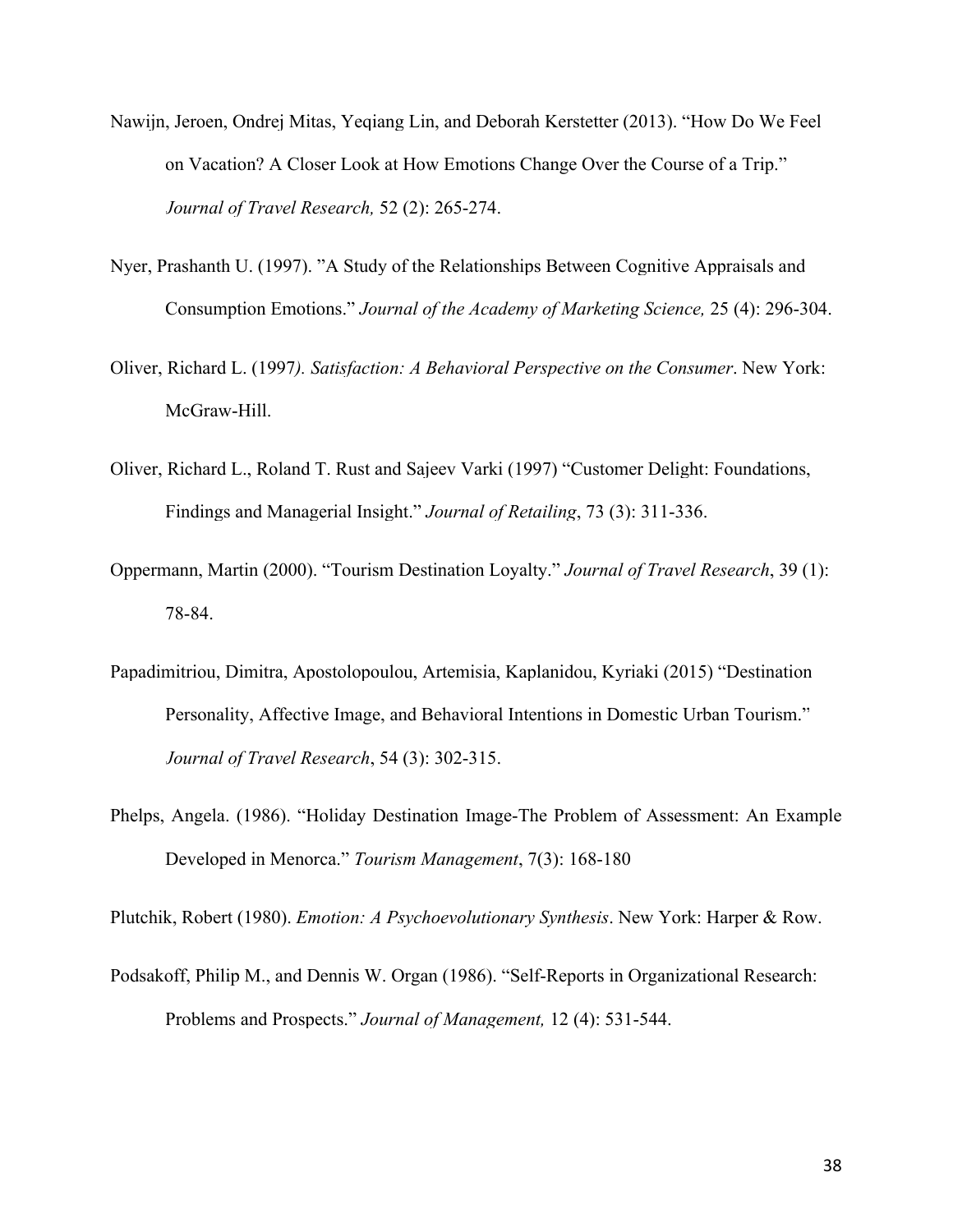- Podsakoff, Philip M., Scott B. MacKenzie, Jeong-Yeon Lee, and Nathan P. Podsakoff (2003). "Common Method Biases in Behavioral Research: A Critical Review of the Literature and Recommended Remedies." *Journal of Applied Psychology*, 88 (5): 879-903.
- Prayag, Girish (2009). "Tourists' Evaluation of Destination Image, Satisfaction and Future Behavioral Intentions—The Case of Mauritius." *Journal of Travel & Tourism Marketing*, 26 (8): 836-853.
- Prayag, Girish, and Chris Ryan [\(2011\). "The Relationship between the 'Push'](https://www.researchgate.net/publication/null?el=1_x_8&enrichId=rgreq-7bbebf15-bd67-4ef8-9c79-6d076f69b6b5&enrichSource=Y292ZXJQYWdlOzI4ODA1NjM5OTtBUzozMTU1NTAzNTIyNDg4MzRAMTQ1MjI0NDQ3NDY5Ng==) and 'Pull' Factors of a [Tourist Destination: The Role of Nationality–An Analytical Qualitative Research](https://www.researchgate.net/publication/null?el=1_x_8&enrichId=rgreq-7bbebf15-bd67-4ef8-9c79-6d076f69b6b5&enrichSource=Y292ZXJQYWdlOzI4ODA1NjM5OTtBUzozMTU1NTAzNTIyNDg4MzRAMTQ1MjI0NDQ3NDY5Ng==) Approach." *[Current Issues in Tourism](https://www.researchgate.net/publication/null?el=1_x_8&enrichId=rgreq-7bbebf15-bd67-4ef8-9c79-6d076f69b6b5&enrichSource=Y292ZXJQYWdlOzI4ODA1NjM5OTtBUzozMTU1NTAzNTIyNDg4MzRAMTQ1MjI0NDQ3NDY5Ng==)*, 14 (2): 121-143.
- Prayag, Girish, Sameer Hosany, and Khaled Odeh (2013). "The Role of Tourists' Emotional Experiences and Satisfaction in Understanding Behavioral Intentions." *Journal of Destination Marketing & Management,* 2 (2): 118-127.
- [Pulina, Manuela, Marta Meleddu, and Giacomo Del Chiappa \(2013\). "Residents' Choice](https://www.researchgate.net/publication/257743456_Residents)  [Probability and Tourism Development."](https://www.researchgate.net/publication/257743456_Residents) *Tourism Management Perspectives,* 5: 57-67.
- [Qu, Hailin, Lisa Hyunjung Kim, and Holly Hyunjung Im \(2011\). "A](https://www.researchgate.net/publication/null?el=1_x_8&enrichId=rgreq-7bbebf15-bd67-4ef8-9c79-6d076f69b6b5&enrichSource=Y292ZXJQYWdlOzI4ODA1NjM5OTtBUzozMTU1NTAzNTIyNDg4MzRAMTQ1MjI0NDQ3NDY5Ng==) Model of Destination [Branding: Integrating the Concepts of the Branding and Destination Image."](https://www.researchgate.net/publication/null?el=1_x_8&enrichId=rgreq-7bbebf15-bd67-4ef8-9c79-6d076f69b6b5&enrichSource=Y292ZXJQYWdlOzI4ODA1NjM5OTtBUzozMTU1NTAzNTIyNDg4MzRAMTQ1MjI0NDQ3NDY5Ng==) *Tourism Management,* [32 \(3\): 465-476.](https://www.researchgate.net/publication/null?el=1_x_8&enrichId=rgreq-7bbebf15-bd67-4ef8-9c79-6d076f69b6b5&enrichSource=Y292ZXJQYWdlOzI4ODA1NjM5OTtBUzozMTU1NTAzNTIyNDg4MzRAMTQ1MjI0NDQ3NDY5Ng==)
- [Raghunathan, Rajagopal, and Michel Tuan Pham \(1999\). "All Negative Moods Are Not Equal:](https://www.researchgate.net/publication/null?el=1_x_8&enrichId=rgreq-7bbebf15-bd67-4ef8-9c79-6d076f69b6b5&enrichSource=Y292ZXJQYWdlOzI4ODA1NjM5OTtBUzozMTU1NTAzNTIyNDg4MzRAMTQ1MjI0NDQ3NDY5Ng==)  Motivational Influences of Anxiety [and Sadness on Decision Making."](https://www.researchgate.net/publication/null?el=1_x_8&enrichId=rgreq-7bbebf15-bd67-4ef8-9c79-6d076f69b6b5&enrichSource=Y292ZXJQYWdlOzI4ODA1NjM5OTtBUzozMTU1NTAzNTIyNDg4MzRAMTQ1MjI0NDQ3NDY5Ng==) *Organizational [Behavior and Human Decision Processes](https://www.researchgate.net/publication/null?el=1_x_8&enrichId=rgreq-7bbebf15-bd67-4ef8-9c79-6d076f69b6b5&enrichSource=Y292ZXJQYWdlOzI4ODA1NjM5OTtBUzozMTU1NTAzNTIyNDg4MzRAMTQ1MjI0NDQ3NDY5Ng==)*, 79 (1): 56-77.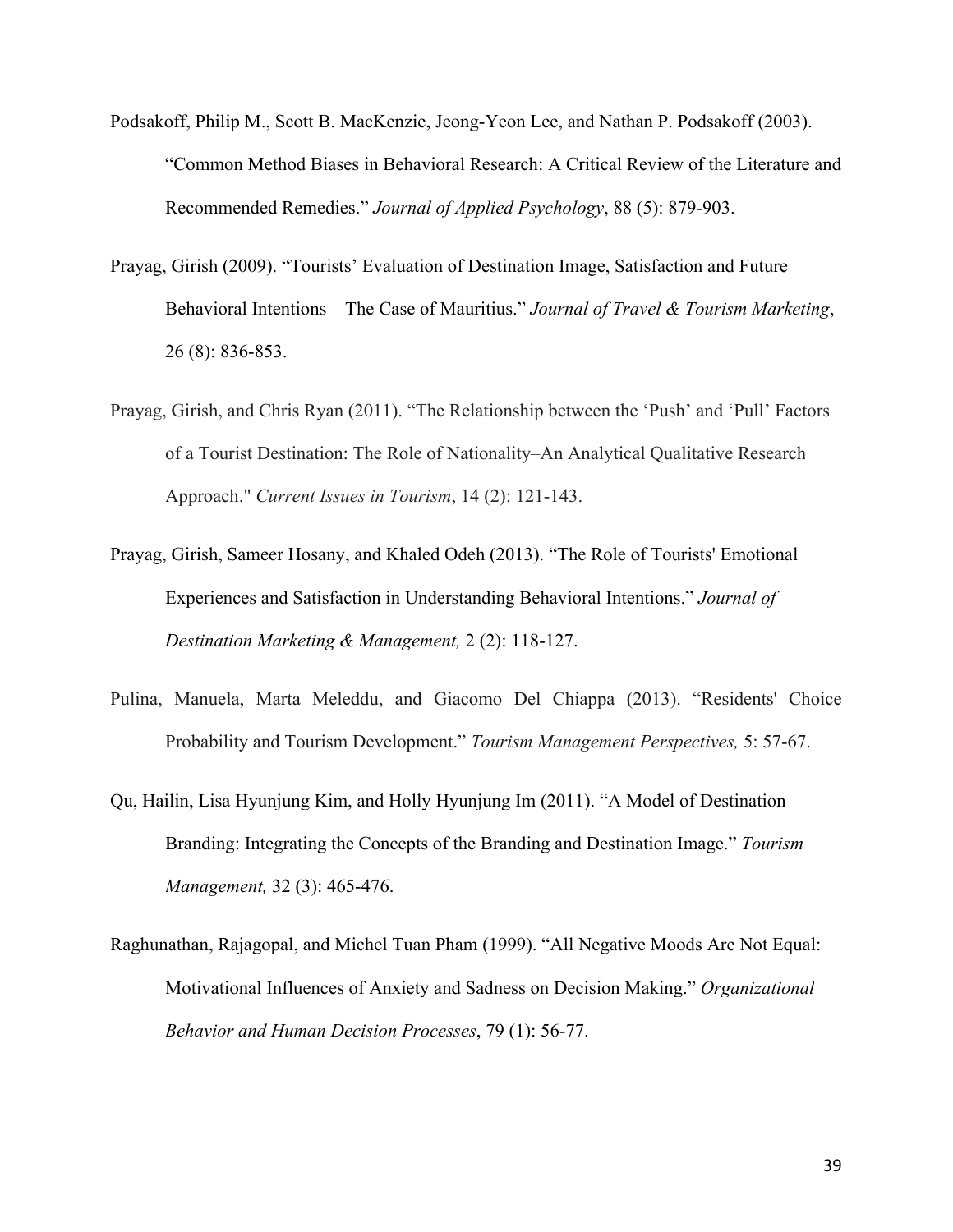- [Richins, Marsha L. \(1997\). "Measuring Emotions in the Consumption Experience."](https://www.researchgate.net/publication/null?el=1_x_8&enrichId=rgreq-7bbebf15-bd67-4ef8-9c79-6d076f69b6b5&enrichSource=Y292ZXJQYWdlOzI4ODA1NjM5OTtBUzozMTU1NTAzNTIyNDg4MzRAMTQ1MjI0NDQ3NDY5Ng==) *Journal of [Consumer Research,](https://www.researchgate.net/publication/null?el=1_x_8&enrichId=rgreq-7bbebf15-bd67-4ef8-9c79-6d076f69b6b5&enrichSource=Y292ZXJQYWdlOzI4ODA1NjM5OTtBUzozMTU1NTAzNTIyNDg4MzRAMTQ1MjI0NDQ3NDY5Ng==)* 24 (2): 127-146.
- Rucker, Derek D., and Richard E. Petty (2004). "Emotion Specificity and Consumer Behavior: Anger, Sadness, and Preference for Activity." *Motivation and Emotion,* 28 (1): 3-21.
- Russell, James A. (1980) "A Circumplex Model of Affect." *Journal of Personality & Social Psychology*, 39 (6): 1161-1178.
- [Rust, Roland T., and Richard L. Oliver \(2000\). "Should We Delight the Customer?"](https://www.researchgate.net/publication/235360992_Should_We_Delight_the_Customer?el=1_x_8&enrichId=rgreq-7bbebf15-bd67-4ef8-9c79-6d076f69b6b5&enrichSource=Y292ZXJQYWdlOzI4ODA1NjM5OTtBUzozMTU1NTAzNTIyNDg4MzRAMTQ1MjI0NDQ3NDY5Ng==) *Journal of [the Academy of Marketing Science](https://www.researchgate.net/publication/235360992_Should_We_Delight_the_Customer?el=1_x_8&enrichId=rgreq-7bbebf15-bd67-4ef8-9c79-6d076f69b6b5&enrichSource=Y292ZXJQYWdlOzI4ODA1NjM5OTtBUzozMTU1NTAzNTIyNDg4MzRAMTQ1MjI0NDQ3NDY5Ng==)*, 28 (1): 86-94.
- [Salancik, Gerald R., and Jeffrey Pfeffer \(1977\). "An Examination of Need-Satisfaction Models of](https://www.researchgate.net/publication/271760792_An_Examination_of_Need-Satisfaction_Models_of_Job_Attitudes?el=1_x_8&enrichId=rgreq-7bbebf15-bd67-4ef8-9c79-6d076f69b6b5&enrichSource=Y292ZXJQYWdlOzI4ODA1NjM5OTtBUzozMTU1NTAzNTIyNDg4MzRAMTQ1MjI0NDQ3NDY5Ng==)  Job Attitudes." *[Administrative Science Quarterly,](https://www.researchgate.net/publication/271760792_An_Examination_of_Need-Satisfaction_Models_of_Job_Attitudes?el=1_x_8&enrichId=rgreq-7bbebf15-bd67-4ef8-9c79-6d076f69b6b5&enrichSource=Y292ZXJQYWdlOzI4ODA1NjM5OTtBUzozMTU1NTAzNTIyNDg4MzRAMTQ1MjI0NDQ3NDY5Ng==)* 22 (3): 427-456.
- San Martin, Héctor [and Ignacio A. Rodríguez del Bosque \(2008\). "Exploring the cognitive–](https://www.researchgate.net/publication/null?el=1_x_8&enrichId=rgreq-7bbebf15-bd67-4ef8-9c79-6d076f69b6b5&enrichSource=Y292ZXJQYWdlOzI4ODA1NjM5OTtBUzozMTU1NTAzNTIyNDg4MzRAMTQ1MjI0NDQ3NDY5Ng==) [affective nature of destination image and the role of psychological factors in its](https://www.researchgate.net/publication/null?el=1_x_8&enrichId=rgreq-7bbebf15-bd67-4ef8-9c79-6d076f69b6b5&enrichSource=Y292ZXJQYWdlOzI4ODA1NjM5OTtBUzozMTU1NTAzNTIyNDg4MzRAMTQ1MjI0NDQ3NDY5Ng==)  formation." *[Tourism Management](https://www.researchgate.net/publication/null?el=1_x_8&enrichId=rgreq-7bbebf15-bd67-4ef8-9c79-6d076f69b6b5&enrichSource=Y292ZXJQYWdlOzI4ODA1NjM5OTtBUzozMTU1NTAzNTIyNDg4MzRAMTQ1MjI0NDQ3NDY5Ng==)*, 29(2): 263-277.
- Schoefer, Klaus, and Adamantios Diamantopoulos (2008). "Measuring Experienced Emotions During Service Recovery Encounters: Construction and Assessment of the Esre Scale." *Service Business,* 2 (1): 65-81.
- [Singh, Shalini, and Shaul Krakover \(2015\). "Tourist experience at home–Israeli domestic](https://www.researchgate.net/publication/265128658_Tourist_experience_at_home_-_Israeli_domestic_tourism?el=1_x_8&enrichId=rgreq-7bbebf15-bd67-4ef8-9c79-6d076f69b6b5&enrichSource=Y292ZXJQYWdlOzI4ODA1NjM5OTtBUzozMTU1NTAzNTIyNDg4MzRAMTQ1MjI0NDQ3NDY5Ng==)  tourism." *[Tourism Management](https://www.researchgate.net/publication/265128658_Tourist_experience_at_home_-_Israeli_domestic_tourism?el=1_x_8&enrichId=rgreq-7bbebf15-bd67-4ef8-9c79-6d076f69b6b5&enrichSource=Y292ZXJQYWdlOzI4ODA1NjM5OTtBUzozMTU1NTAzNTIyNDg4MzRAMTQ1MjI0NDQ3NDY5Ng==)*, 46: 59-61.
- Sirakaya, Ercan, James Petrick, and Hwan-Suk Choi (2004). "The Role of Mood on Tourism Product Evaluations." *Annals of Tourism Research,* 31 (3): 517-539.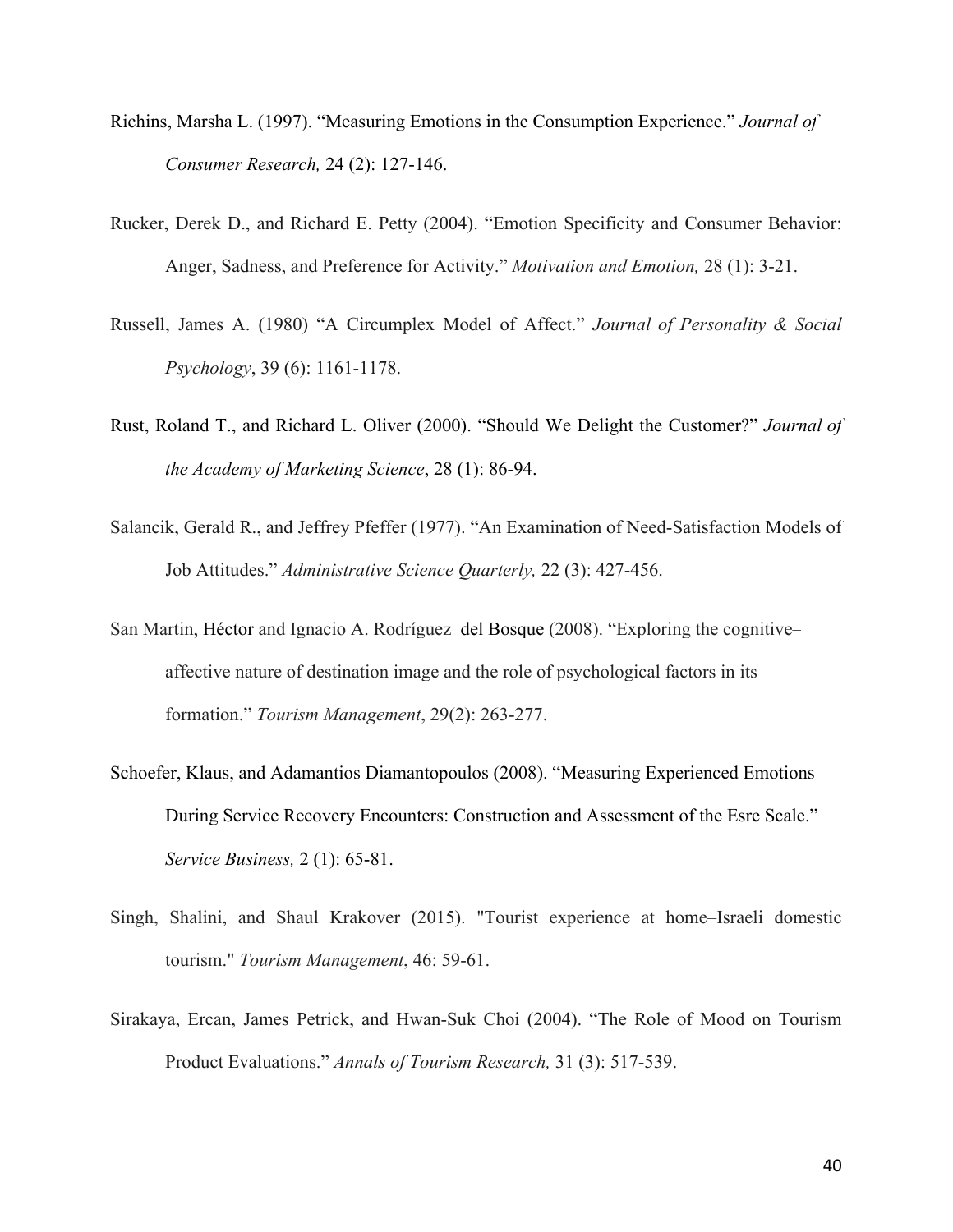- [Sirgy, Joseph M. \(2010\) "Toward a Quality-of-Life Theory of Leisure Travel Satisfaction."](https://www.researchgate.net/publication/240703645_Toward_a_Quality-of-Life_Theory_of_Leisure_Travel_Satisfaction?el=1_x_8&enrichId=rgreq-7bbebf15-bd67-4ef8-9c79-6d076f69b6b5&enrichSource=Y292ZXJQYWdlOzI4ODA1NjM5OTtBUzozMTU1NTAzNTIyNDg4MzRAMTQ1MjI0NDQ3NDY5Ng==)  *[Journal of Travel Research](https://www.researchgate.net/publication/240703645_Toward_a_Quality-of-Life_Theory_of_Leisure_Travel_Satisfaction?el=1_x_8&enrichId=rgreq-7bbebf15-bd67-4ef8-9c79-6d076f69b6b5&enrichSource=Y292ZXJQYWdlOzI4ODA1NjM5OTtBUzozMTU1NTAzNTIyNDg4MzRAMTQ1MjI0NDQ3NDY5Ng==)*, 49 (2): 246-260.
- Song, Haiyan, Robert van der Veen, Gang Li, and Jason L. Chen (2012). "The Hong Kong Tourist Satisfaction Index." *Annals of Tourism Research,* 39 (1): 459-479.
- Soscia, Isabella (2007). "Gratitude, Delight, or Guilt: The Role of Consumers' Emotions in Predicting Postconsumption Behaviors." *Psychology & Marketing,* 24 (10): 871-894.
- [Spreng, Richard A., Scoff B. MacKenzie, and Richard W. Olshavsky \(1996\). "A Reexamination](https://www.researchgate.net/publication/235361541_A_Reexamination_of_the_Determinants_of_Consumer_Satisfaction?el=1_x_8&enrichId=rgreq-7bbebf15-bd67-4ef8-9c79-6d076f69b6b5&enrichSource=Y292ZXJQYWdlOzI4ODA1NjM5OTtBUzozMTU1NTAzNTIyNDg4MzRAMTQ1MjI0NDQ3NDY5Ng==)  [of the Determinants of Consumer Satisfaction."](https://www.researchgate.net/publication/235361541_A_Reexamination_of_the_Determinants_of_Consumer_Satisfaction?el=1_x_8&enrichId=rgreq-7bbebf15-bd67-4ef8-9c79-6d076f69b6b5&enrichSource=Y292ZXJQYWdlOzI4ODA1NjM5OTtBUzozMTU1NTAzNTIyNDg4MzRAMTQ1MjI0NDQ3NDY5Ng==) *Journal of Marketing,* 60 (Jul): 15-32.
- [Sun, XiaoXia, GengQing Chi, and HongGang Xu \(2013\). "Developing Destination Loyalty: The](https://www.researchgate.net/publication/259098403_Developing_destination_loyalty_The_case_of_hainan_island?el=1_x_8&enrichId=rgreq-7bbebf15-bd67-4ef8-9c79-6d076f69b6b5&enrichSource=Y292ZXJQYWdlOzI4ODA1NjM5OTtBUzozMTU1NTAzNTIyNDg4MzRAMTQ1MjI0NDQ3NDY5Ng==)  Case of Hainan Island." *[Annals of Tourism Research,](https://www.researchgate.net/publication/259098403_Developing_destination_loyalty_The_case_of_hainan_island?el=1_x_8&enrichId=rgreq-7bbebf15-bd67-4ef8-9c79-6d076f69b6b5&enrichSource=Y292ZXJQYWdlOzI4ODA1NjM5OTtBUzozMTU1NTAzNTIyNDg4MzRAMTQ1MjI0NDQ3NDY5Ng==)* 43: 547-577.
- [Tabachnick, Barbara G., and Linda S. Fidell \(2007\).](https://www.researchgate.net/publication/259465542_Experimental_Designs_Using_ANOVA?el=1_x_8&enrichId=rgreq-7bbebf15-bd67-4ef8-9c79-6d076f69b6b5&enrichSource=Y292ZXJQYWdlOzI4ODA1NjM5OTtBUzozMTU1NTAzNTIyNDg4MzRAMTQ1MjI0NDQ3NDY5Ng==) *Experimental Designs using* ANOVA. [Belmont, CA: Duxbury Press.](https://www.researchgate.net/publication/259465542_Experimental_Designs_Using_ANOVA?el=1_x_8&enrichId=rgreq-7bbebf15-bd67-4ef8-9c79-6d076f69b6b5&enrichSource=Y292ZXJQYWdlOzI4ODA1NjM5OTtBUzozMTU1NTAzNTIyNDg4MzRAMTQ1MjI0NDQ3NDY5Ng==)
- Tasci, Asli D. A., and William C. Gartner (2007). "Destination Image and its Functional Relationships." *Journal of Travel Research,* 45 (4): 413-425.
- [Thomas, David L., and Ed Diener \(1990\). "Memory Accuracy in the Recall of Emotions."](https://www.researchgate.net/publication/232437414_Memory_Accuracy_in_the_Recall_of_Emotions?el=1_x_8&enrichId=rgreq-7bbebf15-bd67-4ef8-9c79-6d076f69b6b5&enrichSource=Y292ZXJQYWdlOzI4ODA1NjM5OTtBUzozMTU1NTAzNTIyNDg4MzRAMTQ1MjI0NDQ3NDY5Ng==) *[Journal of Personality and Social Psychology](https://www.researchgate.net/publication/232437414_Memory_Accuracy_in_the_Recall_of_Emotions?el=1_x_8&enrichId=rgreq-7bbebf15-bd67-4ef8-9c79-6d076f69b6b5&enrichSource=Y292ZXJQYWdlOzI4ODA1NjM5OTtBUzozMTU1NTAzNTIyNDg4MzRAMTQ1MjI0NDQ3NDY5Ng==)*, 59 (2): 291-297.
- Tung, Vincent Wing Sun, and J. R. Brent Ritchie (2011). "Exploring the Essence of Memorable Tourism Experiences." *Annals of Tourism Research,* 38 (4): 1367-1386.
- Turner, Lindsay W., and Yvette Reisinger (2001). "Shopping Satisfaction for Domestic Tourists." *Journal of Retailing and Consumer Services,* 8 (1): 15-27.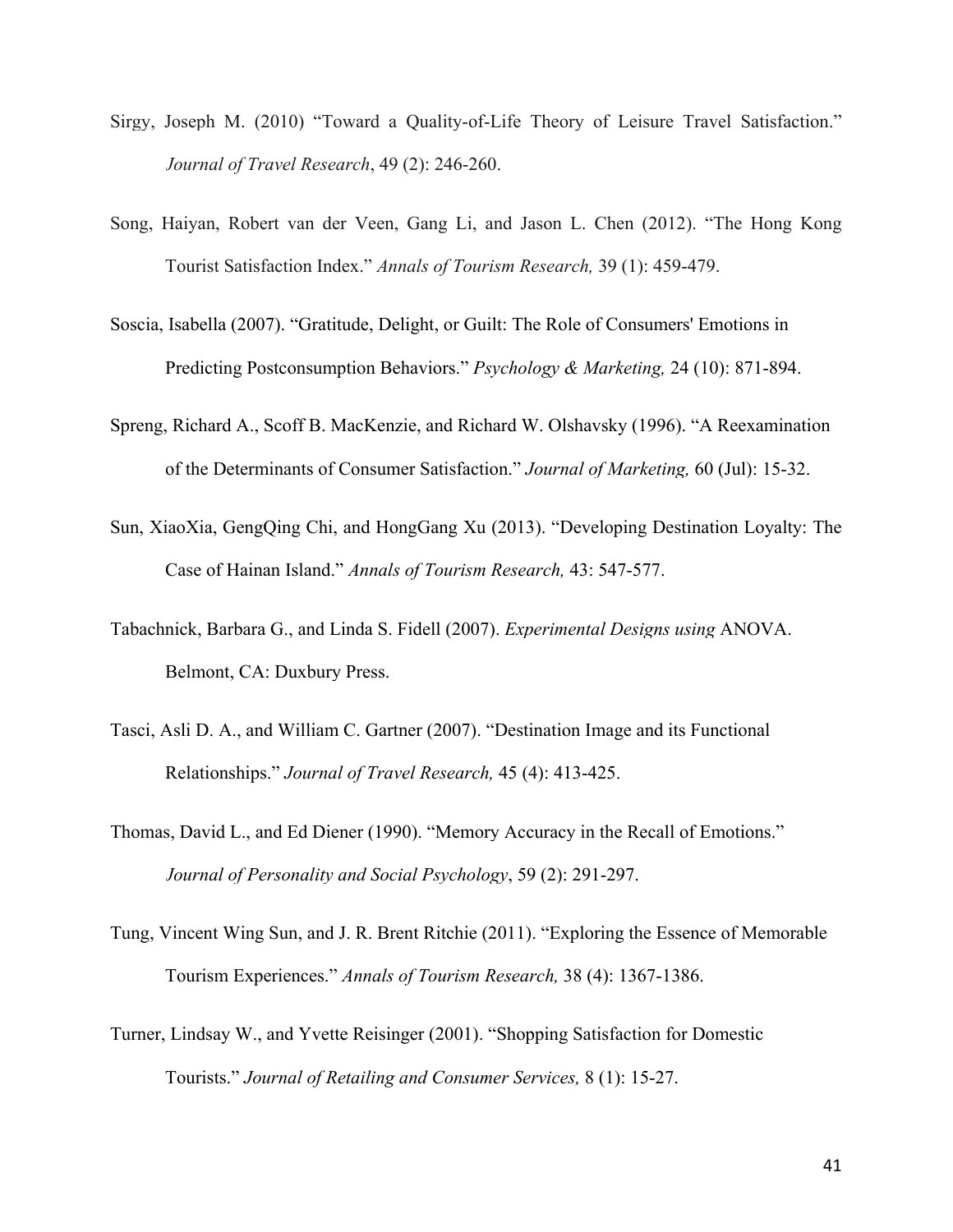- [Um, Seoho, Kaye Chon, and Young Hee Ro \(2006\). "Antecedents of Revisit Intention."](https://www.researchgate.net/publication/238378170_Antecedents_of_Revisit_Intention?el=1_x_8&enrichId=rgreq-7bbebf15-bd67-4ef8-9c79-6d076f69b6b5&enrichSource=Y292ZXJQYWdlOzI4ODA1NjM5OTtBUzozMTU1NTAzNTIyNDg4MzRAMTQ1MjI0NDQ3NDY5Ng==) *Annals [of Tourism Research,](https://www.researchgate.net/publication/238378170_Antecedents_of_Revisit_Intention?el=1_x_8&enrichId=rgreq-7bbebf15-bd67-4ef8-9c79-6d076f69b6b5&enrichSource=Y292ZXJQYWdlOzI4ODA1NjM5OTtBUzozMTU1NTAzNTIyNDg4MzRAMTQ1MjI0NDQ3NDY5Ng==)* 33 (4): 1141-1158.
- Vanhamme, Joëlle [\(2008\). "The Surprise-Delight Relationship Revisited in the Management of](https://www.researchgate.net/publication/273735175_The_Surprise-Delight_Relationship_Revisited_in_the_Management_of_Experience?el=1_x_8&enrichId=rgreq-7bbebf15-bd67-4ef8-9c79-6d076f69b6b5&enrichSource=Y292ZXJQYWdlOzI4ODA1NjM5OTtBUzozMTU1NTAzNTIyNDg4MzRAMTQ1MjI0NDQ3NDY5Ng==)  Experience." *[Recherche et Applications en Marketing](https://www.researchgate.net/publication/273735175_The_Surprise-Delight_Relationship_Revisited_in_the_Management_of_Experience?el=1_x_8&enrichId=rgreq-7bbebf15-bd67-4ef8-9c79-6d076f69b6b5&enrichSource=Y292ZXJQYWdlOzI4ODA1NjM5OTtBUzozMTU1NTAzNTIyNDg4MzRAMTQ1MjI0NDQ3NDY5Ng==)*, 23 (3): 113-138.
- Walmsley, Dennis and Martin Young [\(1998\). "Evaluative Images and Tourism: The Use of](https://www.researchgate.net/publication/249700931_Evaluative_Images_and_Tourism_The_Use_of_Personal_Constructs_to_Describe_the_Structure_of_Destination_Images?el=1_x_8&enrichId=rgreq-7bbebf15-bd67-4ef8-9c79-6d076f69b6b5&enrichSource=Y292ZXJQYWdlOzI4ODA1NjM5OTtBUzozMTU1NTAzNTIyNDg4MzRAMTQ1MjI0NDQ3NDY5Ng==) [Personal Constructs to Describe the Structure of Destination Images."](https://www.researchgate.net/publication/249700931_Evaluative_Images_and_Tourism_The_Use_of_Personal_Constructs_to_Describe_the_Structure_of_Destination_Images?el=1_x_8&enrichId=rgreq-7bbebf15-bd67-4ef8-9c79-6d076f69b6b5&enrichSource=Y292ZXJQYWdlOzI4ODA1NjM5OTtBUzozMTU1NTAzNTIyNDg4MzRAMTQ1MjI0NDQ3NDY5Ng==) *Journal of Travel Research*[, 36 \(3\): 65-69.](https://www.researchgate.net/publication/249700931_Evaluative_Images_and_Tourism_The_Use_of_Personal_Constructs_to_Describe_the_Structure_of_Destination_Images?el=1_x_8&enrichId=rgreq-7bbebf15-bd67-4ef8-9c79-6d076f69b6b5&enrichSource=Y292ZXJQYWdlOzI4ODA1NjM5OTtBUzozMTU1NTAzNTIyNDg4MzRAMTQ1MjI0NDQ3NDY5Ng==)
- Walsh, Gianfranco, Edward Shiu, Louise M. Hassan, Nina Michaelidou, and Sharon E. Beatty (2011). "Emotions, Store-Environmental Cues, Store-Choice Criteria, and Marketing Outcomes." *Journal of Business Research,* 64 (7): 737-744.
- Wang, Chun-yang, and Maxwell K. Hsu (2010). "The relationships of destination image, satisfaction, and behavioral intentions: An integrated model." *Journal of Travel & Tourism Marketing* 27 (8): 829-843.
- [Watson, David, Lee A. Clark, and Auke Tellegen \(1988\). "Development and Validation of Brief](https://www.researchgate.net/publication/235726247_Development_and_Validation_of_Brief_Measures_of_Positive_and_Negative_Affect_The_PANAS_Scales?el=1_x_8&enrichId=rgreq-7bbebf15-bd67-4ef8-9c79-6d076f69b6b5&enrichSource=Y292ZXJQYWdlOzI4ODA1NjM5OTtBUzozMTU1NTAzNTIyNDg4MzRAMTQ1MjI0NDQ3NDY5Ng==)  [Measures of Positive and Negative Affect: The Panas Scales."](https://www.researchgate.net/publication/235726247_Development_and_Validation_of_Brief_Measures_of_Positive_and_Negative_Affect_The_PANAS_Scales?el=1_x_8&enrichId=rgreq-7bbebf15-bd67-4ef8-9c79-6d076f69b6b5&enrichSource=Y292ZXJQYWdlOzI4ODA1NjM5OTtBUzozMTU1NTAzNTIyNDg4MzRAMTQ1MjI0NDQ3NDY5Ng==) *Journal of Personality and Social Psychology*[, 54 \(6\): 1063-1070.](https://www.researchgate.net/publication/235726247_Development_and_Validation_of_Brief_Measures_of_Positive_and_Negative_Affect_The_PANAS_Scales?el=1_x_8&enrichId=rgreq-7bbebf15-bd67-4ef8-9c79-6d076f69b6b5&enrichSource=Y292ZXJQYWdlOzI4ODA1NjM5OTtBUzozMTU1NTAzNTIyNDg4MzRAMTQ1MjI0NDQ3NDY5Ng==)
- Westbrook, Robert A. (1987). "Product/consumption-Based Affective Responses and Postpurchase Processes." *Journal of Marketing Research*, 24 (Aug): 258-270.
- [Westbrook, Robert A., and Richard L. Oliver \(1991\). "The Dimensionality of Consumption](https://www.researchgate.net/publication/null?el=1_x_8&enrichId=rgreq-7bbebf15-bd67-4ef8-9c79-6d076f69b6b5&enrichSource=Y292ZXJQYWdlOzI4ODA1NjM5OTtBUzozMTU1NTAzNTIyNDg4MzRAMTQ1MjI0NDQ3NDY5Ng==)  [Emotion Patterns and Consumer Satisfaction."](https://www.researchgate.net/publication/null?el=1_x_8&enrichId=rgreq-7bbebf15-bd67-4ef8-9c79-6d076f69b6b5&enrichSource=Y292ZXJQYWdlOzI4ODA1NjM5OTtBUzozMTU1NTAzNTIyNDg4MzRAMTQ1MjI0NDQ3NDY5Ng==) *Journal of Consumer Research*, 8 (1): 84- [91.](https://www.researchgate.net/publication/null?el=1_x_8&enrichId=rgreq-7bbebf15-bd67-4ef8-9c79-6d076f69b6b5&enrichSource=Y292ZXJQYWdlOzI4ODA1NjM5OTtBUzozMTU1NTAzNTIyNDg4MzRAMTQ1MjI0NDQ3NDY5Ng==)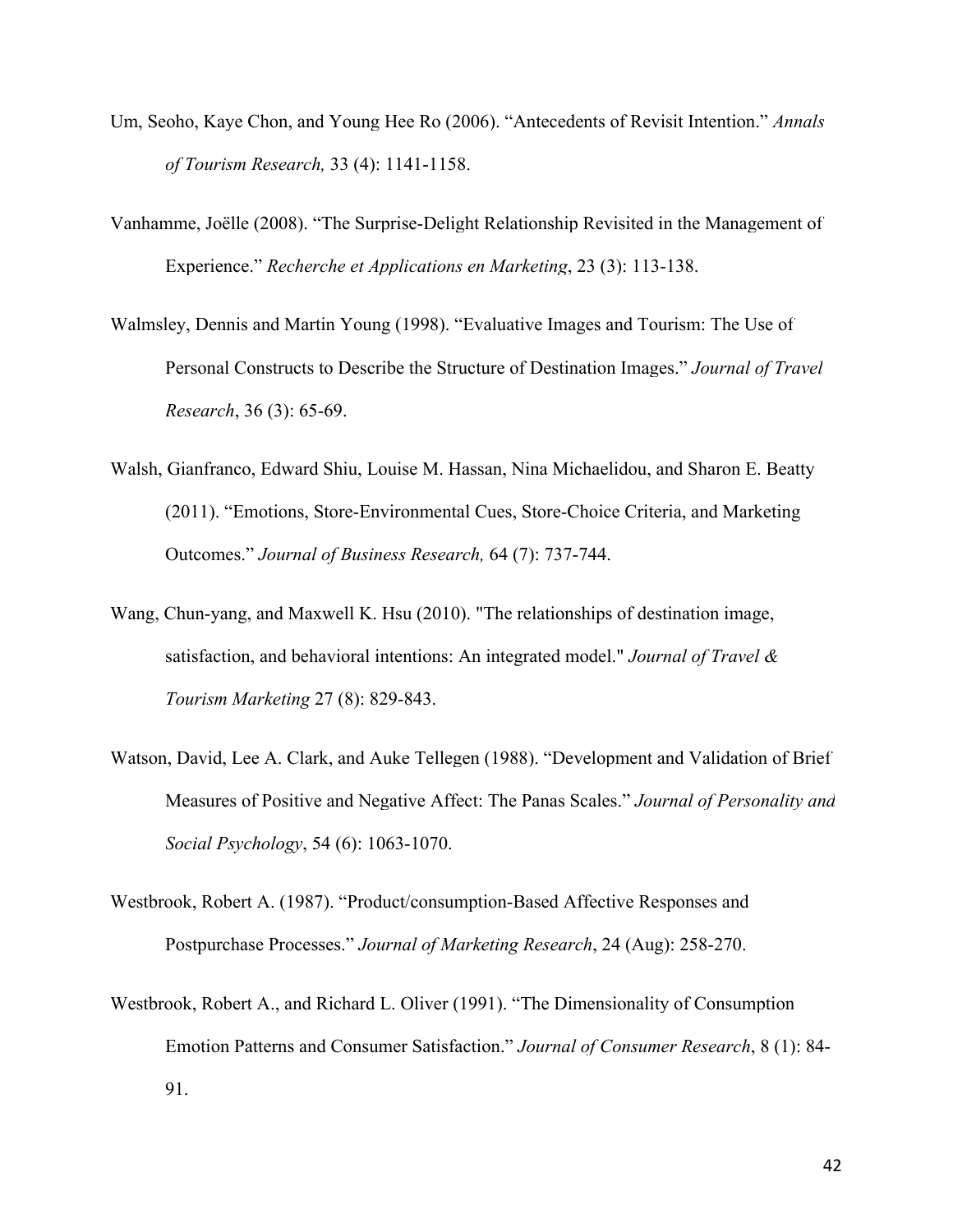Wirtz, Derrick, Justin Kruger, Christie N. Scollon, and Ed Diener (2003). "What to Do on Spring Break? The Role of Predicted, On-Line, and Remembered Experience in Future Choice", *Psychological Science,* 14 (5): 520-524.

Xu, J. B. (2010). "Perceptions of Tourism Products." *Tourism Management*, 31 (5): 607-10.

[Xu, J. B. \(2010\). "Perceptions of Tourism Products."](https://www.researchgate.net/publication/232389700_Perceptions_of_tourism_products?el=1_x_8&enrichId=rgreq-7bbebf15-bd67-4ef8-9c79-6d076f69b6b5&enrichSource=Y292ZXJQYWdlOzI4ODA1NjM5OTtBUzozMTU1NTAzNTIyNDg4MzRAMTQ1MjI0NDQ3NDY5Ng==) *Tourism Management*, 31 (5): 607-610.

- Yu, Yi-Ting, and Alison Dean (2001). "The Contribution of Emotional Satisfaction to Consumer Loyalty." *International Journal of Service Industry Management,* 12 (3): 234-250.
- Yuksel, Atila (2004). ["Shopping Experience Evaluation: A Case of Domestic and International](https://www.researchgate.net/publication/223758519_Shopping_Experience_Evaluation_A_Case_of_Domestic_and_International_Visitors?el=1_x_8&enrichId=rgreq-7bbebf15-bd67-4ef8-9c79-6d076f69b6b5&enrichSource=Y292ZXJQYWdlOzI4ODA1NjM5OTtBUzozMTU1NTAzNTIyNDg4MzRAMTQ1MjI0NDQ3NDY5Ng==) Visitors." *[Tourism Management,](https://www.researchgate.net/publication/223758519_Shopping_Experience_Evaluation_A_Case_of_Domestic_and_International_Visitors?el=1_x_8&enrichId=rgreq-7bbebf15-bd67-4ef8-9c79-6d076f69b6b5&enrichSource=Y292ZXJQYWdlOzI4ODA1NjM5OTtBUzozMTU1NTAzNTIyNDg4MzRAMTQ1MjI0NDQ3NDY5Ng==)* 25 (6): 751-759.
- Yuksel, Atila (2007). "Tourist Shopping Habitat: Effects on Emotions, Shopping Value and Behaviors." *Tourism Management*, 28 (1): 58-69.
- Yuksel, Atila, and Fisun Yuksel (2007). "Shopping Risk Perceptions: Effects on Tourists' Emotions, Satisfaction and Expressed Loyalty Intentions." *Tourism Management*, 28 **(**3): 703-713.
- Yuksel, Atila, Fisun Yuksel, and Yasin Bilim (2010). "Destination Attachment: Effects on Customer Satisfaction and Cognitive, Affective and Conative Loyalty." *Tourism Management,* 31 (2): 274-284.
- Žabkar, Vesna, Maja Makovec Brenčič, and Tanja Dmitrović (2010). "Modelling Perceived Quality, Visitor Satisfaction and Behavioural Intentions at the Destination Level." *Tourism Management,* 31 (4): 537-546.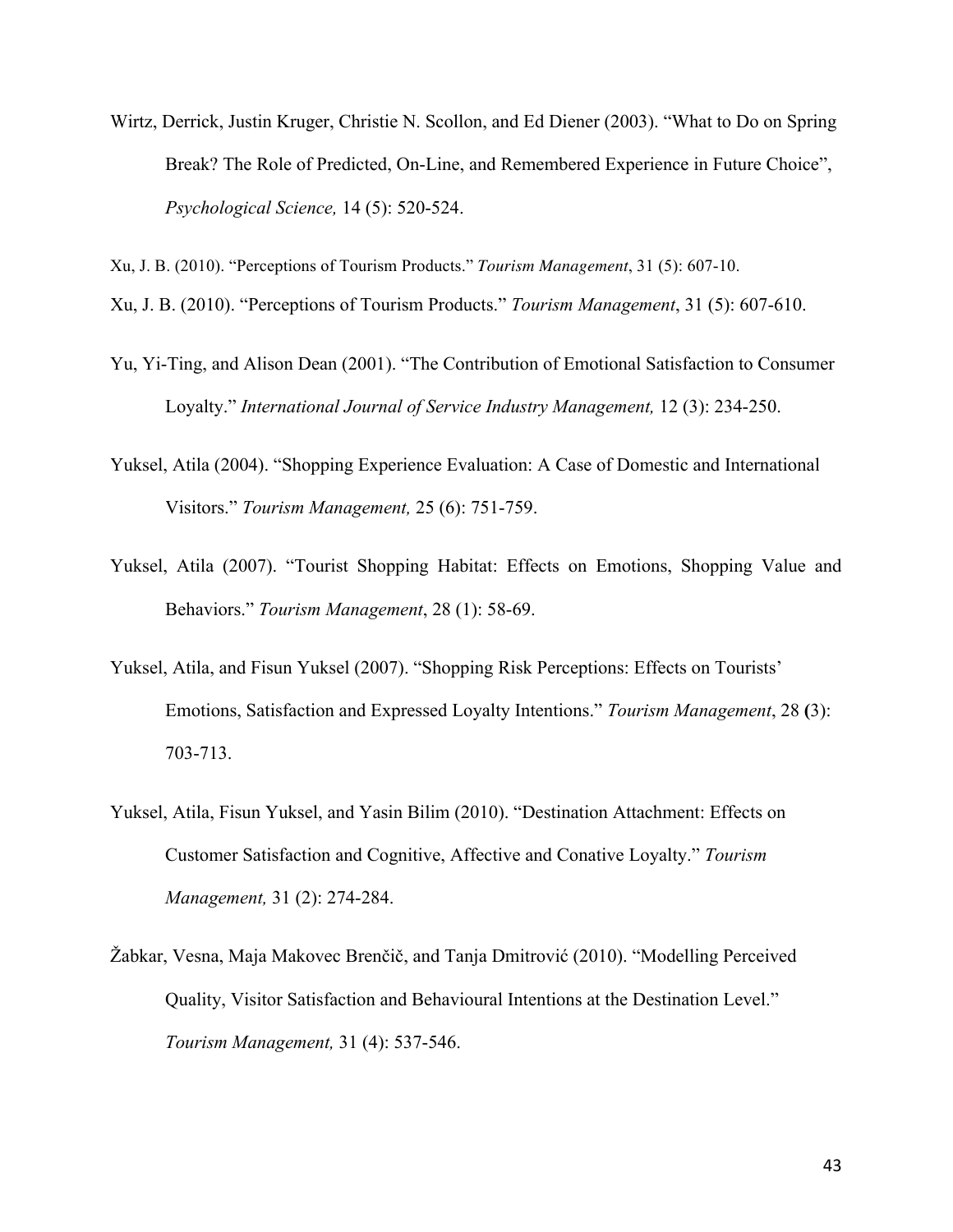- Zeelenberg, Marcel, and Rik Pieters (2004). "Beyond Valence in Customer Dissatisfaction: A Review and New Findings on Behavioral Responses to Regret and Disappointment in Failed Services." *Journal of Business Research*, 57 (4): 445-455.
- [Zhang, Hongmei, Xiaoxiao Fu, Liping A. Cai, and Lin Lu \(2014\). "Destination Image and](https://www.researchgate.net/publication/270829181_Destination_image_and_tourist_loyalty_A_meta-analysis?el=1_x_8&enrichId=rgreq-7bbebf15-bd67-4ef8-9c79-6d076f69b6b5&enrichSource=Y292ZXJQYWdlOzI4ODA1NjM5OTtBUzozMTU1NTAzNTIyNDg4MzRAMTQ1MjI0NDQ3NDY5Ng==) [Tourist Loyalty: A Meta-Analysis."](https://www.researchgate.net/publication/270829181_Destination_image_and_tourist_loyalty_A_meta-analysis?el=1_x_8&enrichId=rgreq-7bbebf15-bd67-4ef8-9c79-6d076f69b6b5&enrichSource=Y292ZXJQYWdlOzI4ODA1NjM5OTtBUzozMTU1NTAzNTIyNDg4MzRAMTQ1MjI0NDQ3NDY5Ng==) *Tourism Management*, 40: 213-223.
- Zins, Andreas H. (2002). "Consumption Emotions, Experience Quality and Satisfaction: A Structural Analysis for Complainers Versus Non-Complainers." *Journal of Travel & Tourism Marketing*, 12 (2): 2-18.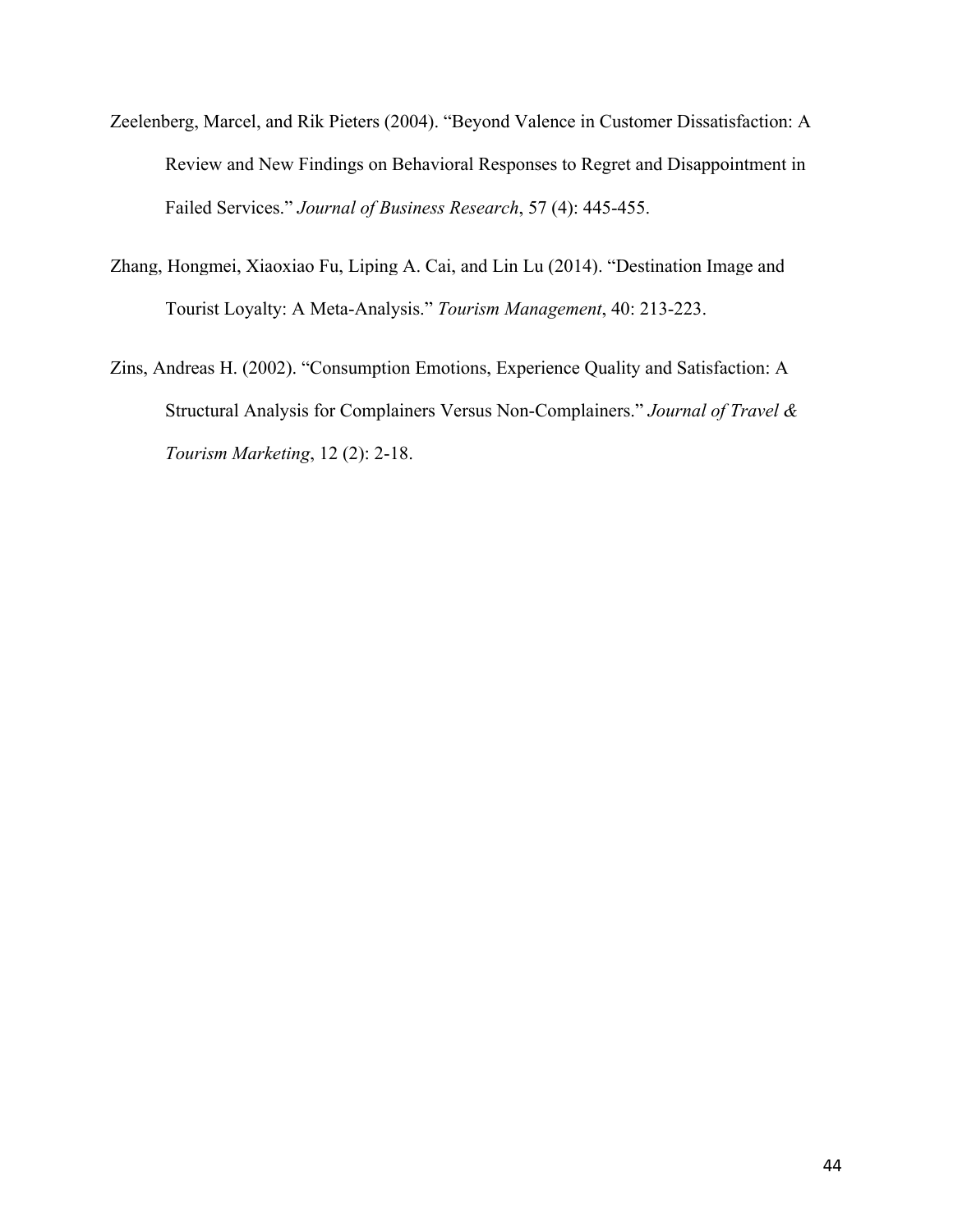Figure 1: The Conceptual Model

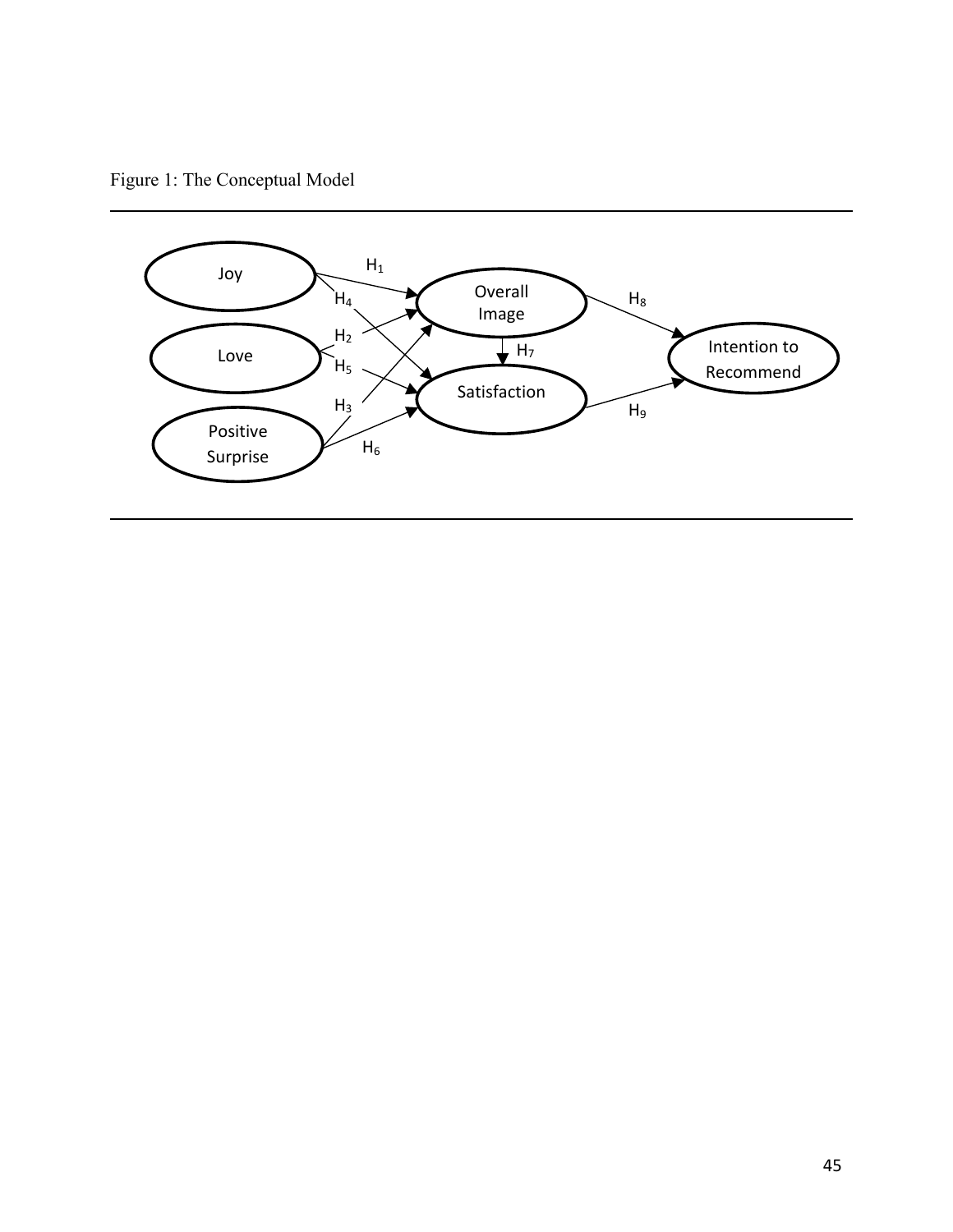| <b>Items</b>                                                | <b>Standardised</b><br>Loadings | t-statistic           | Composite<br>Reliability | <b>AVE</b> |
|-------------------------------------------------------------|---------------------------------|-----------------------|--------------------------|------------|
| Joy                                                         |                                 |                       | .838                     | .513       |
| I feel Cheerful toward Sardinia                             | .560                            | $N/A^a$               |                          |            |
| I feel a sense of Delight toward Sardinia                   | .718                            | $11.68***$            |                          |            |
| I feel a sense of Enthusiasm toward                         | .682                            | $8.86^{\ast\ast\ast}$ |                          |            |
| Sardinia                                                    |                                 |                       |                          |            |
| I feel a sense of Joy toward Sardinia                       | .763                            | $9.48***$             |                          |            |
| I feel a sense of Pleasure toward Sardinia                  | .830                            | $9.90***$             |                          |            |
| Love                                                        |                                 |                       | .855                     | .662       |
| I feel a sense of Affection toward Sardinia                 | .781                            | N/A <sup>a</sup>      |                          |            |
| I feel a sense of Caring toward Sardinia                    | .813                            | $18.44***$            |                          |            |
| I feel a sense of Love toward Sardinia                      | .846                            | $14.82***$            |                          |            |
| <b>Positive Surprise</b>                                    |                                 |                       | .873                     | .579       |
| I feel a sense of Amazement toward                          | .837                            | N/A <sup>a</sup>      |                          |            |
| Sardinia                                                    |                                 |                       |                          |            |
| I feel a sense of Astonishment toward                       | .773                            | $19.45***$            |                          |            |
| Sardinia                                                    |                                 |                       |                          |            |
| I feel Fascinated about Sardinia                            | .733                            | $13.79***$            |                          |            |
| I feel a sense of Inspiration toward                        | .639                            | $11.55***$            |                          |            |
| Sardinia                                                    |                                 |                       |                          |            |
| I feel a sense of Surprise toward Sardinia                  | .810                            | $15.83***$            |                          |            |
| <b>Overall Image</b>                                        |                                 |                       | .951                     | .907       |
| Unfavourable-Favourable                                     | .957                            | $32.31***$            |                          |            |
| Very Negative-Very Positive                                 | .948                            | $N/A^a$               |                          |            |
| <b>Satisfaction</b>                                         |                                 |                       | .953                     | .911       |
| Very Dissatisfied-Very Satisfied                            | .949                            | $33.48***$            |                          |            |
| Terrible-Delighted                                          | .960                            | $N/A^a$               |                          |            |
| <b>Intention to Recommend</b>                               |                                 |                       | .966                     | .906       |
| I will recommend Sardinia to other people                   | .953                            | $32.62***$            |                          |            |
| I will say positive things about Sardinia to                | .970                            | $34.91***$            |                          |            |
| other people                                                |                                 |                       |                          |            |
| I will encourage friends and relatives to<br>visit Sardinia | .932                            | $N/A^a$               |                          |            |

Table 1 Assessment of the Measurement Model: Reliability, Convergent and Discriminant Validity

visit Sardinia<br>\*\*\*significant at the 0.001; AVE=average variance extracted; <sup>a</sup> In AMOS, one loading has to be fixed to 1, therefore no *t-*statistic can be computed for this item.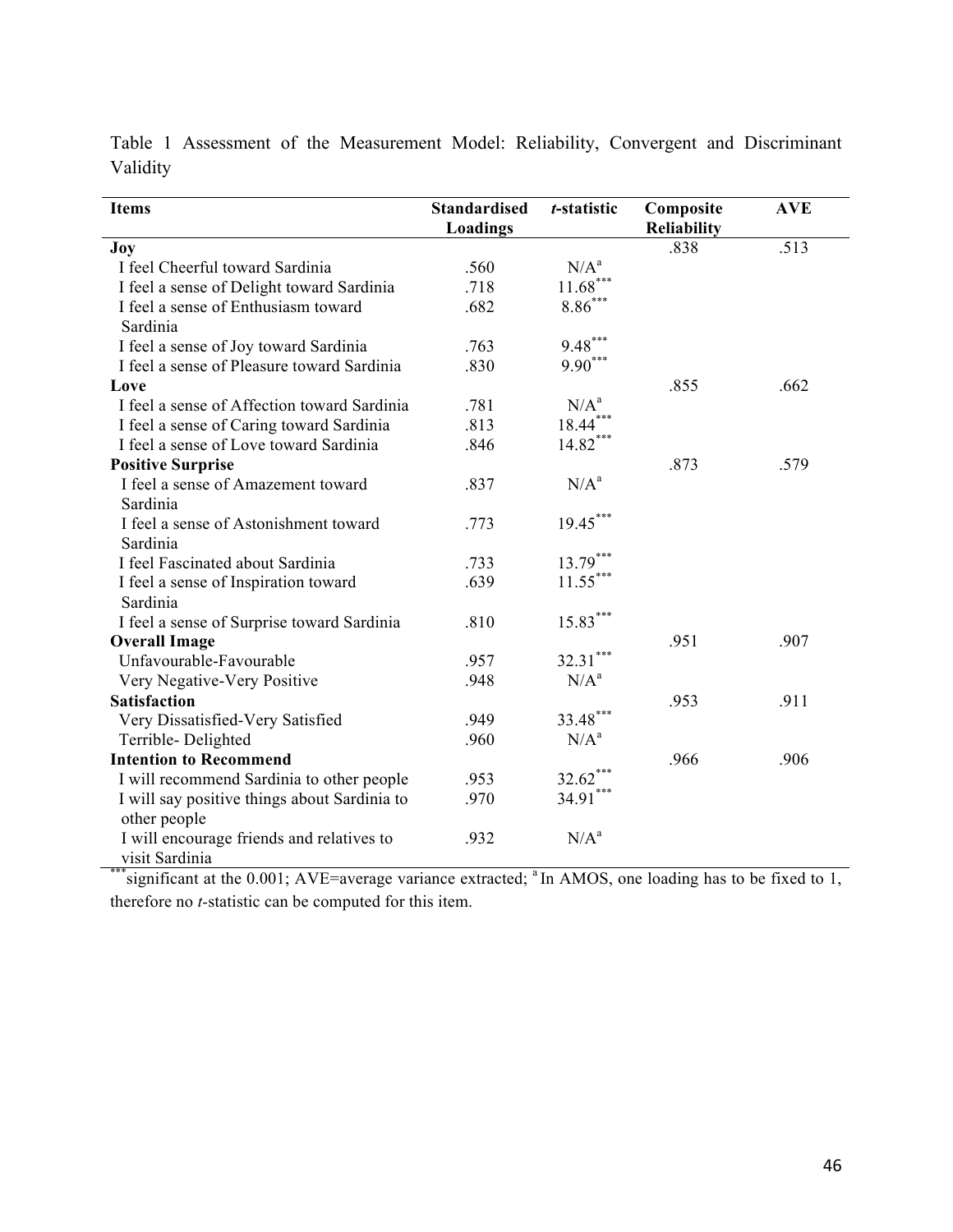|              | Mean | SD               | <b>JOY</b> | LOV       | <b>POS</b> | OI        | <b>Satis</b> | IntR |
|--------------|------|------------------|------------|-----------|------------|-----------|--------------|------|
| <b>JOY</b>   | 5.33 | .28              | .72        |           |            |           |              |      |
| LOV          | 4.86 | .76              | $0.69***$  | .81       |            |           |              |      |
| <b>POS</b>   | 5.08 | $\overline{.}36$ | $0.71***$  | $0.73***$ | .76        |           |              |      |
| OI           | 6.01 | $\overline{23}$  | $0.53***$  | $0.50***$ | $0.47***$  | .95       |              |      |
| <b>Satis</b> | 6.04 | .26              | $0.53***$  | $0.51***$ | $0.50***$  | $0.83***$ | .95          |      |
| IntR         | 6.23 | .16              | $0.58***$  | $0.53***$ | $0.52***$  | $0.64***$ | $0.68***$    | .95  |

Table 2 Mean, Standard Deviation, and Inter-construct Correlations

*Note*: \*\*\* significant at the 0.001 level; JOY=joy; LOV=Love; POS= Positive Surprise; OI=Overall Image; Satis= Satisfaction; IntR= Intention to Recommend; Square root of average variance extracted (AVE) is shown on the diagonal of the matrix in boldface; inter-construct correlation is shown off the diagonal